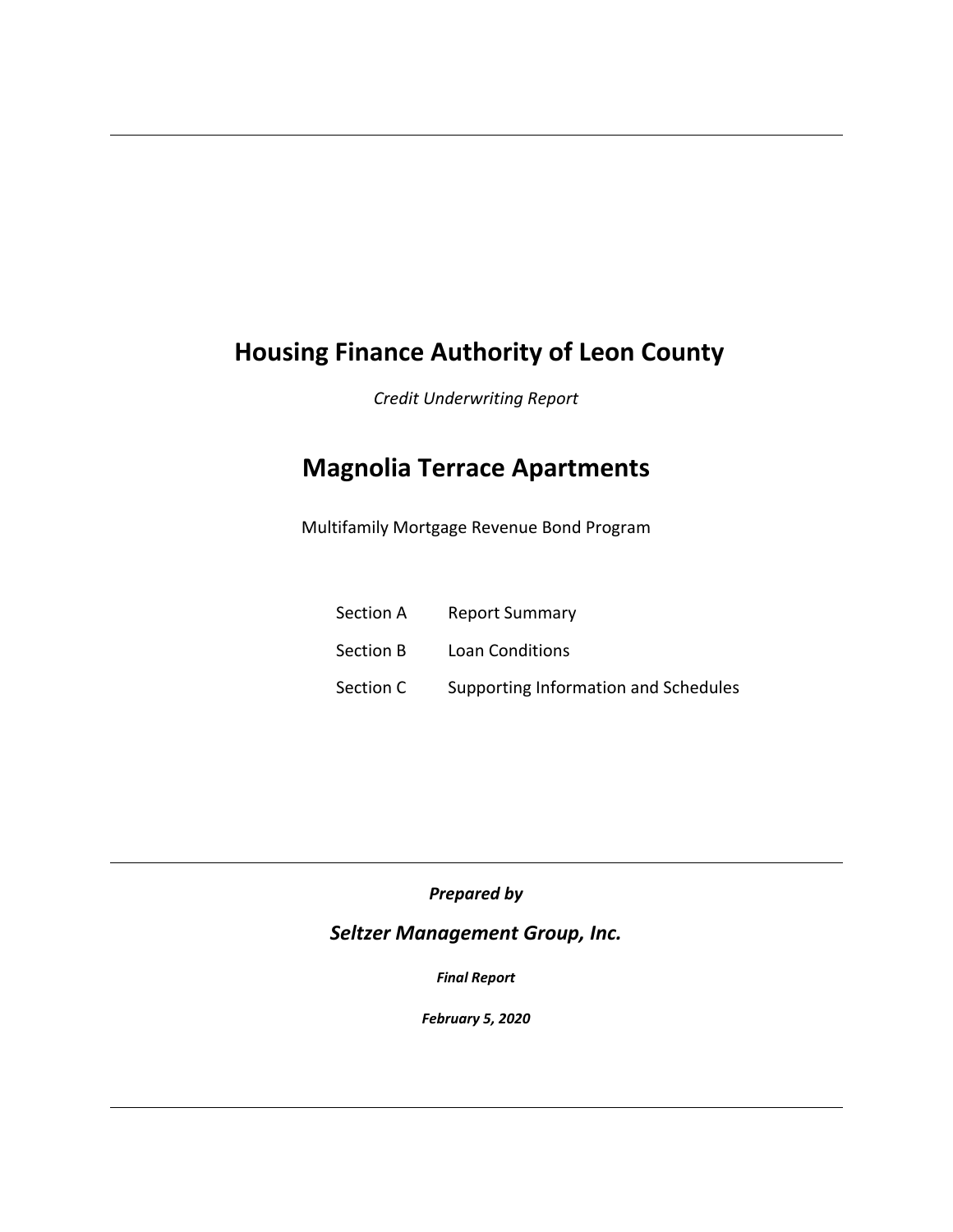## **MAGNOLIA TERRACE APARTMENTS**

#### **TABLE OF CONTENTS**

|                       |                                                                                            | Page                                      |
|-----------------------|--------------------------------------------------------------------------------------------|-------------------------------------------|
|                       | <b>Section A</b>                                                                           |                                           |
|                       | <b>Report Summary</b>                                                                      |                                           |
| ➤<br>➤<br>⋗           | Recommendation<br>Overview<br>$\triangleright$ Uses of Funds<br><b>Operating Pro Forma</b> | $A1 - A8$<br>A9-A11<br>A12-A17<br>A18-A19 |
|                       | <b>Section B</b>                                                                           |                                           |
|                       | Loan Conditions and HC Allocation Recommendation and Contingencies                         | <b>B1-B5</b>                              |
|                       | <b>Section C</b>                                                                           |                                           |
|                       | Supporting Information and Schedules                                                       |                                           |
| ➤                     | Additional Development and Third Party Information                                         | $C1-C9$                                   |
| ➤                     | <b>Borrower Information</b>                                                                | C10-C11                                   |
|                       | $\triangleright$ Guarantor Information                                                     | C12                                       |
|                       | $\triangleright$ Syndicator Information                                                    | $C13-C14$                                 |
|                       | $\triangleright$ General Contractor Information                                            | $C15-C16$                                 |
| $\blacktriangleright$ | <b>Property Manager Information</b>                                                        | C17                                       |
|                       | <b>Exhibits</b>                                                                            |                                           |
|                       | 15 Year Pro Forma                                                                          | $\mathbf{1}$                              |
|                       | Features and Amenities and Resident Programs                                               | $\mathcal{L}$<br>$1 - 2$                  |
|                       | <b>Completeness and Issues Checklist</b>                                                   | $3 - 1 - 2$                               |
|                       | <b>HC Allocation Calculation</b>                                                           | $4 \t1-3$                                 |
|                       | Scope of Rehabilitation                                                                    | $5 \t1-5$                                 |
|                       |                                                                                            |                                           |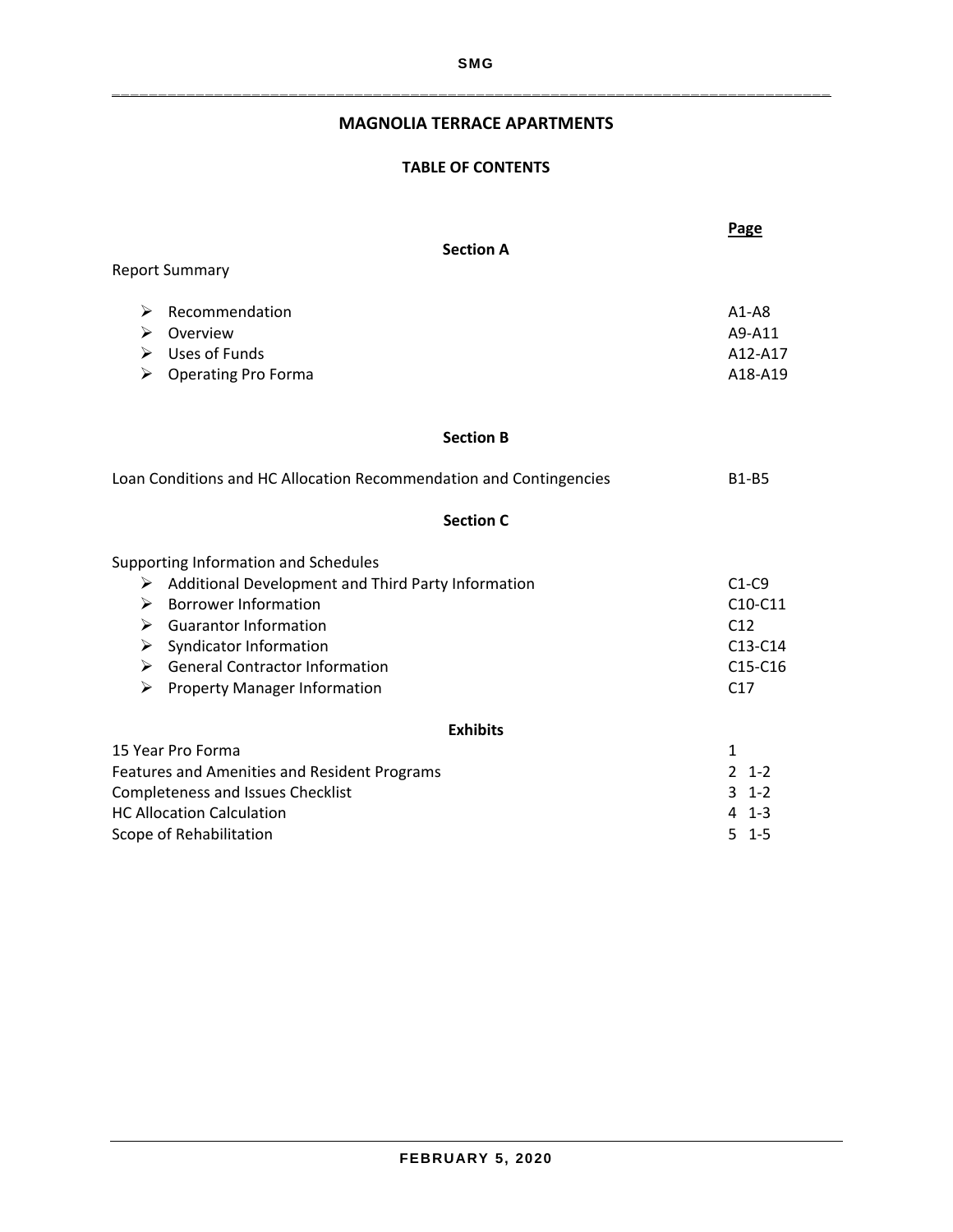**Section A**

**Report Summary**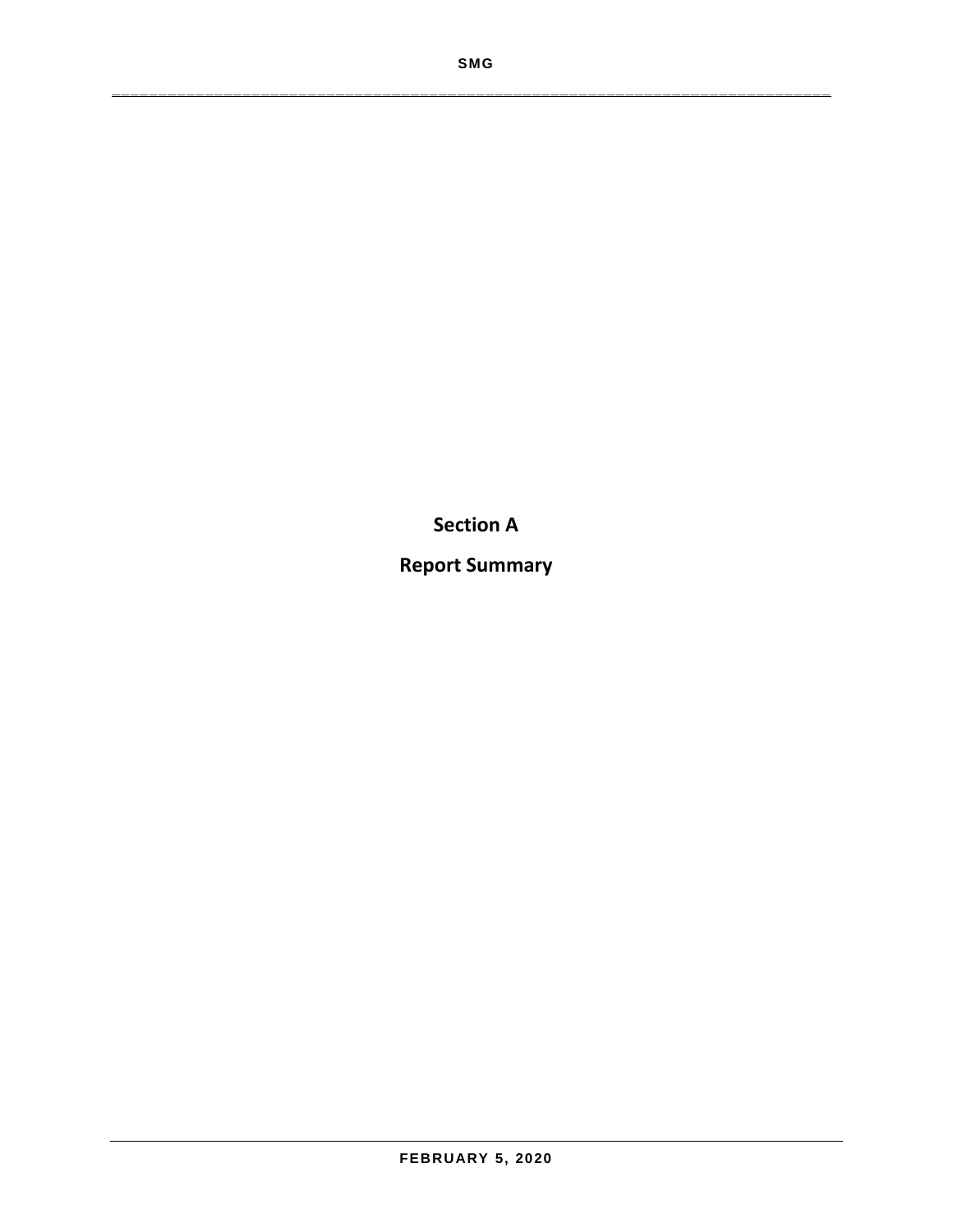#### **MMRB CREDIT UNDERWRITING REPORT SMG AND READLER SMG**

#### **Recommendation**

Seltzer Management Group, Inc. ("SMG" or "Seltzer") recommends Leon County Housing Finance Authority ("LCHFA" or "Authority") fund Tax‐Exempt Multifamily Mortgage Revenue Bonds ("MMRB") in the amount of \$11,880,000 to Magnolia Terrace Apartments ("Magnolia Terrace" or "Development") awarded for the acquisition, rehabilitation, and permanent financing (see Financing Structure below) of Magnolia Terrace.

|                     | <b>DEVELOPMENT &amp; SET-ASIDES</b> |              |                                  |            |                                                                                                                  |                                                                                                                                      |                    |                |                     |                    |                    |                     |                                                                    |                        |
|---------------------|-------------------------------------|--------------|----------------------------------|------------|------------------------------------------------------------------------------------------------------------------|--------------------------------------------------------------------------------------------------------------------------------------|--------------------|----------------|---------------------|--------------------|--------------------|---------------------|--------------------------------------------------------------------|------------------------|
|                     | <b>Development Name:</b>            |              |                                  |            | <b>Magnolia Terrace Apartments</b>                                                                               |                                                                                                                                      |                    |                |                     |                    |                    |                     |                                                                    |                        |
|                     |                                     |              | RFA/Program Numbers:             |            |                                                                                                                  | $\frac{1}{\sqrt{1-\frac{1}{2}}}\frac{1}{\sqrt{1-\frac{1}{2}}\sqrt{1-\frac{1}{2}}\frac{1}{\sqrt{1-\frac{1}{2}}\sqrt{1-\frac{1}{2}}}}$ |                    |                |                     |                    |                    |                     |                                                                    |                        |
|                     |                                     |              | Address: 509 East Magnolia Drive |            |                                                                                                                  |                                                                                                                                      |                    |                |                     |                    |                    |                     |                                                                    |                        |
|                     |                                     |              |                                  |            |                                                                                                                  |                                                                                                                                      |                    |                |                     |                    |                    |                     |                                                                    |                        |
|                     |                                     |              |                                  |            |                                                                                                                  |                                                                                                                                      |                    |                |                     |                    |                    |                     |                                                                    |                        |
|                     | City: Tallahassee                   |              |                                  |            |                                                                                                                  |                                                                                                                                      | Zip Code: 32301    |                | County: Leon        |                    |                    |                     | County Size: Medium                                                |                        |
|                     |                                     |              |                                  |            | Development Category: Acquisition/Rehab                                                                          |                                                                                                                                      |                    |                |                     |                    |                    |                     | Development Type: Garden Apts (1-3 Stories)                        |                        |
|                     |                                     |              |                                  |            | Construction Type: Concrete slab-on-grade foundation, concrete masonry unit walls, pitched asphalt shingles roof |                                                                                                                                      |                    |                |                     |                    |                    |                     |                                                                    |                        |
|                     |                                     |              | Demographic Commitment:          |            |                                                                                                                  |                                                                                                                                      |                    |                |                     |                    |                    |                     |                                                                    |                        |
|                     |                                     |              | Primary: Family                  |            |                                                                                                                  |                                                                                                                                      |                    |                |                     |                    | for                |                     | 100%                                                               | of the Units           |
|                     | Unit Composition:                   |              |                                  |            |                                                                                                                  |                                                                                                                                      |                    |                |                     |                    |                    |                     |                                                                    |                        |
|                     |                                     |              | # of ELI Units: 0                |            | ELI Units Are Restricted to AMI, or less. Total # of units with PBRA?                                            |                                                                                                                                      |                    |                |                     |                    |                    |                     |                                                                    | 108                    |
|                     |                                     |              | # of Link Units: 0               |            |                                                                                                                  |                                                                                                                                      |                    |                |                     |                    |                    |                     | Are the Link Units Demographically Restricted? No # of NHTF Units: | $\Omega$               |
|                     |                                     |              |                                  |            |                                                                                                                  |                                                                                                                                      |                    |                | <b>Net</b>          | <b>PBRA</b>        |                    |                     |                                                                    |                        |
| <b>Bed</b>          | <b>Bath</b>                         |              | Square                           |            | <b>Low HOME</b>                                                                                                  | High<br><b>HOME</b>                                                                                                                  | <b>Gross HC</b>    |                | Utility Restricted  | Contr              |                    | Applicant Appraiser |                                                                    | <b>Annual Rental</b>   |
| Rooms               | Rooms                               | <b>Units</b> | Feet                             | AMI%       | Rents                                                                                                            | Rents                                                                                                                                | Rent               | Allow.         | Rents               | Rents              | Rents              | Rents               | <b>CU Rents</b>                                                    | Income                 |
| $\mathbf{1}$        | 1.0                                 | 25           | 600                              | 60%        |                                                                                                                  |                                                                                                                                      | \$776              | \$72           | \$704               | \$925              | \$925              | \$950               | \$925                                                              | \$277,500              |
| $\overline{2}$      | 1.0                                 | 50           | 777                              | 60%        |                                                                                                                  |                                                                                                                                      | \$931              | \$87           | \$844               | \$1,050            | \$1,050            | \$1,050             | \$1,050                                                            | \$630,000              |
| 3<br>$\overline{4}$ | 1.5<br>1.5                          | 25<br>8      | 903<br>1,042                     | 60%<br>60% |                                                                                                                  |                                                                                                                                      | \$1,075<br>\$1,200 | \$109<br>\$131 | \$966<br>\$1,069    | \$1,215<br>\$1,325 | \$1,215<br>\$1,325 | \$1,225<br>\$1,350  | \$1,215<br>\$1,325                                                 | \$364,500<br>\$127,200 |
|                     |                                     | 108          | 84,761                           |            |                                                                                                                  |                                                                                                                                      |                    |                |                     |                    |                    |                     |                                                                    | \$1,399,200            |
|                     |                                     |              |                                  |            |                                                                                                                  |                                                                                                                                      |                    |                |                     |                    |                    |                     |                                                                    |                        |
|                     |                                     |              | Buildings: Residential -         |            | 16                                                                                                               |                                                                                                                                      |                    |                | Non-Residential -   |                    |                    | $\overline{2}$      |                                                                    |                        |
| Parking:            |                                     |              | Parking Spaces -                 |            | 195                                                                                                              |                                                                                                                                      |                    |                | Accessible Spaces - |                    | 13                 |                     |                                                                    |                        |
|                     |                                     |              |                                  |            |                                                                                                                  | % of Units                                                                                                                           |                    |                | # of Units          |                    | % AMI              |                     |                                                                    |                        |
|                     | Set Asides:                         |              | <b>MMRB</b>                      | Program    |                                                                                                                  |                                                                                                                                      |                    |                | 108                 |                    | 60%                |                     |                                                                    | <b>Term (Years)</b>    |
|                     |                                     |              |                                  |            |                                                                                                                  | 100.0%                                                                                                                               |                    |                |                     |                    |                    |                     |                                                                    | 30                     |
|                     | HC<br>60%<br>100.0%<br>108<br>30    |              |                                  |            |                                                                                                                  |                                                                                                                                      |                    |                |                     |                    |                    |                     |                                                                    |                        |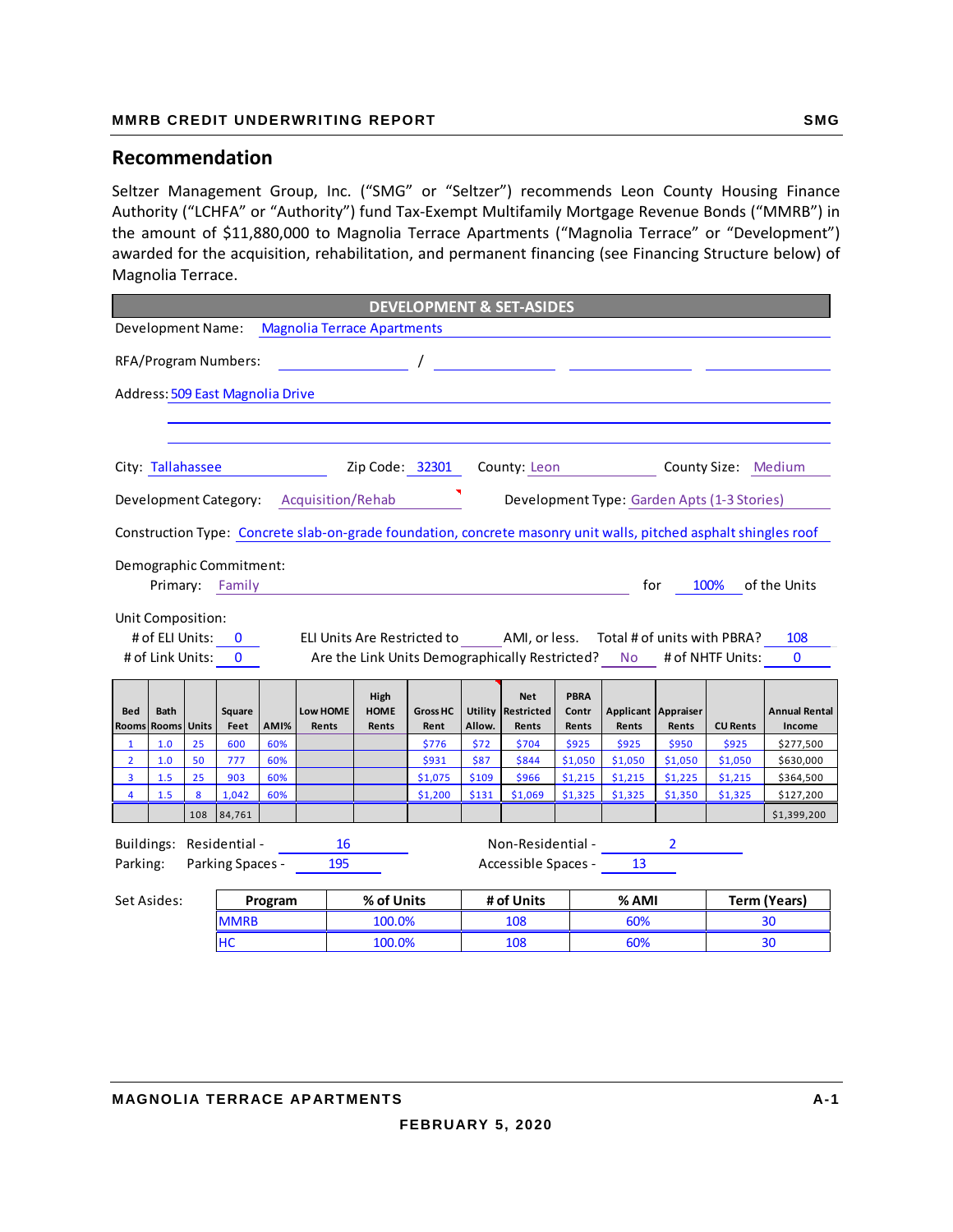#### **MMRB CREDIT UNDERWRITING REPORT SMG**

| Occupancy Rate at Stabilization:                                                                                                                           | Physical Occupancy<br><b>Economic Occupancy</b><br>97.00%<br><b>Occupancy Comments</b><br>To remain occupied throughout rehabilitation          | 97.00%                |
|------------------------------------------------------------------------------------------------------------------------------------------------------------|-------------------------------------------------------------------------------------------------------------------------------------------------|-----------------------|
| DDA: No QCT: Yes<br>Site Acreage: 7.498<br>Zoning: The control of the control of the control of the control of the control of the control of the control o | Multi-Phase Boost:<br>No<br>OAP Boost:<br>Density: 14.4038<br>Flood Zone Designation:<br>Central Urban 45 (CU-45)<br>Flood Insurance Required?: | N/A<br>X<br><b>No</b> |
|                                                                                                                                                            | <b>DEVELOPMENT TEAM</b>                                                                                                                         |                       |
| Applicant/Borrower:                                                                                                                                        | LIH Magnolia Terrace, LP                                                                                                                        | % Ownership           |
| <b>General Partner</b>                                                                                                                                     | LIH Magnolia Terrace GP, LLC                                                                                                                    | 0.0100%               |
| <b>Limited Partner</b>                                                                                                                                     | Hunt Capital Partners, LLC or an affiliate                                                                                                      | 99.9900%              |
| Construction Completion                                                                                                                                    |                                                                                                                                                 |                       |
| Guarantor(s):<br>CC Guarantor 1:                                                                                                                           | LIH Magnolia Terrace, LP                                                                                                                        |                       |
| CC Guarantor 2:                                                                                                                                            | <b>LIH Magnolia Terrace GP, LLC</b>                                                                                                             |                       |
| CC Guarantor 3:                                                                                                                                            | Magnolia Terrace Developer, LLC                                                                                                                 |                       |
| <b>CC Guarantor 4:</b>                                                                                                                                     | Jacob Levy                                                                                                                                      |                       |
| Operating Deficit<br>Guarantor(s):                                                                                                                         |                                                                                                                                                 |                       |
| <b>OD Guarantor 1:</b>                                                                                                                                     | LIH Magnolia Terrace, LP                                                                                                                        |                       |
| <b>OD</b> Guarantor 2:                                                                                                                                     | <b>LIH Magnolia Terrace GP, LLC</b>                                                                                                             |                       |
| <b>OD Guarantor 3:</b>                                                                                                                                     | Magnolia Terrace Developer, LLC                                                                                                                 |                       |
| OD Guarantor 4:                                                                                                                                            | Jacob Levy                                                                                                                                      |                       |
| <b>Bond Purchaser</b>                                                                                                                                      | <b>Publicly Offered</b>                                                                                                                         |                       |
| Developer:                                                                                                                                                 | Magnolia Terrace Developer, LLC                                                                                                                 |                       |
| Principal 1                                                                                                                                                | <b>Jacob Levy</b>                                                                                                                               |                       |
|                                                                                                                                                            | <b>DEVELOPMENT TEAM (cont)</b>                                                                                                                  |                       |
| General Contractor 1:                                                                                                                                      | Wilshire Pacific Builders, LLC                                                                                                                  |                       |
| Management Company:                                                                                                                                        | <b>RAM Partners, LLC</b>                                                                                                                        |                       |
| Const. Credit Enhancer:                                                                                                                                    | <b>Fannie Mae</b>                                                                                                                               |                       |
| Perm. Credit Enhancer:                                                                                                                                     | <b>Fannie Mae</b>                                                                                                                               |                       |
| Syndicator:                                                                                                                                                | Hunt Capital Partners, LLC                                                                                                                      |                       |
| Bond Issuer:                                                                                                                                               | Housing Finance Authority of Leon County, Florida                                                                                               |                       |
| Architect:                                                                                                                                                 | Mark Anderson Architects, Inc. d/b/a Pacific Rim Architects                                                                                     |                       |
| Market Study Provider:                                                                                                                                     | Integra Realty Resources, Inc.                                                                                                                  |                       |
| Appraiser:                                                                                                                                                 | Integra Realty Resources, Inc.                                                                                                                  |                       |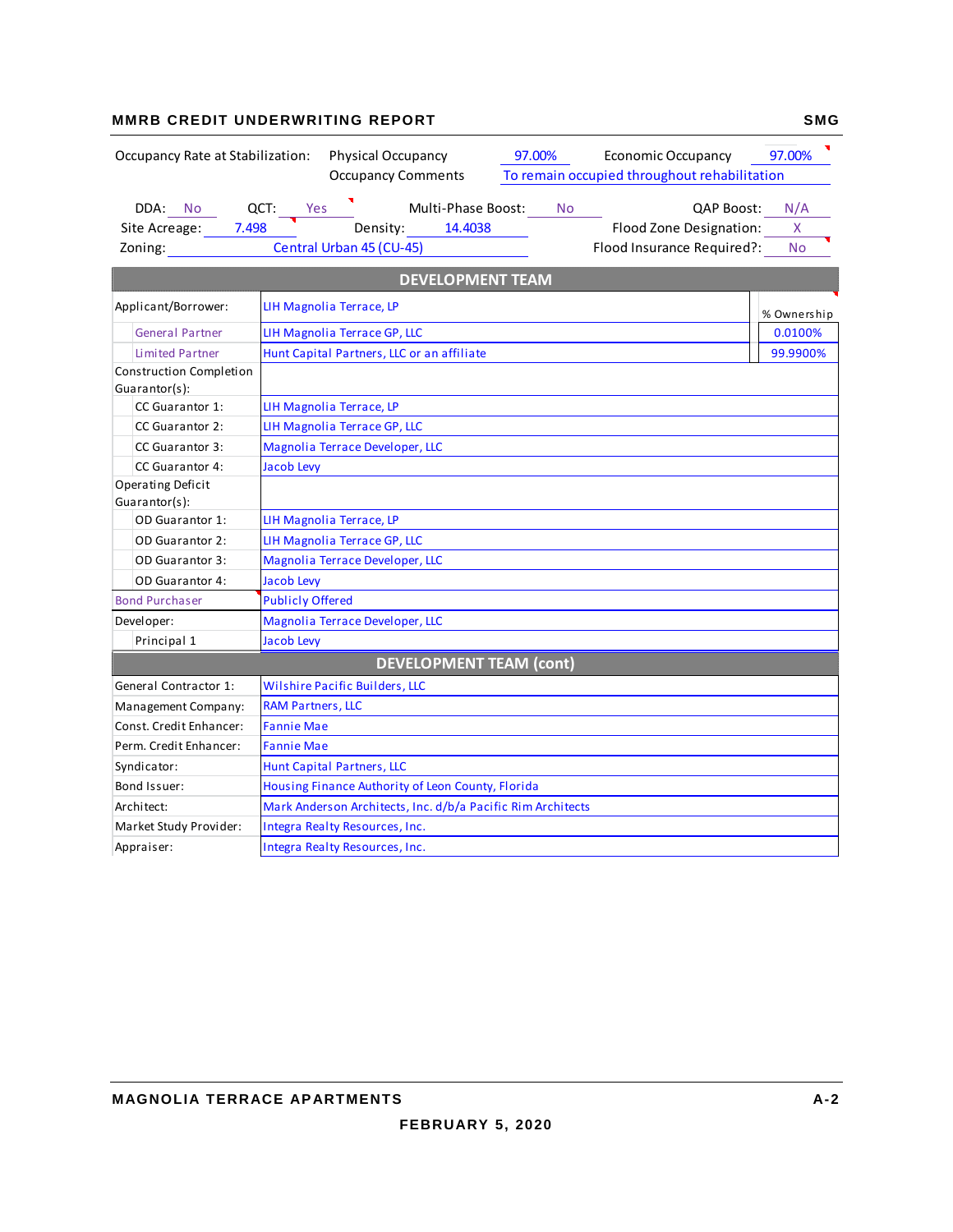#### **MMRB CREDIT UNDERWRITING REPORT SMG**

| PERMANENT FINANCING INFORMATION                     |                     |              |              |                                 |                   |              |  |  |
|-----------------------------------------------------|---------------------|--------------|--------------|---------------------------------|-------------------|--------------|--|--|
|                                                     | <b>1st Source</b>   | 2nd Source   | 3rd Source   | <b>4th Source</b>               | <b>5th Source</b> | <b>Other</b> |  |  |
| Lien Position                                       | First               | Second       |              |                                 |                   |              |  |  |
|                                                     | <b>CBRE - M.TEB</b> |              |              |                                 |                   |              |  |  |
|                                                     | / Fannie Mae        | AHA-Magnolia |              |                                 |                   |              |  |  |
| Lender/Grantor                                      | / Leon County       |              |              |                                 |                   |              |  |  |
|                                                     | <b>HFA</b>          |              |              |                                 |                   |              |  |  |
| Amount                                              | \$11,880,000        | \$1,000,000  |              |                                 |                   |              |  |  |
| Underwritten Interest<br>Rate                       | 4.05%               | 1.86%        |              |                                 |                   |              |  |  |
| Loan Term                                           | 15.0                | 15.0         |              |                                 |                   |              |  |  |
| Amortization                                        | 35.0                | N/A          |              |                                 |                   |              |  |  |
| Market Rate/Market<br><b>Financing LTV</b>          | 83.1%               | 90.1%        |              |                                 |                   |              |  |  |
| <b>Restricted Market</b><br><b>Financing LTV</b>    | 86.7%               | 94.0%        |              |                                 |                   |              |  |  |
| Loan to Cost -<br>Cumulative                        | 55.8%               | 60.5%        |              |                                 |                   |              |  |  |
| Debt Service<br>Coverage                            | 1.175               | 1.111        |              |                                 |                   |              |  |  |
| Operating Deficit &<br><b>Debt Service Reserves</b> | \$575,000           |              |              |                                 |                   |              |  |  |
| # of Months covered<br>by the Reserves              | 10.2                |              |              |                                 |                   |              |  |  |
| Deferred Developer Fee                              |                     |              | \$889,649    |                                 |                   |              |  |  |
| As-Is Land Value                                    |                     |              | \$760,000    |                                 |                   |              |  |  |
| As-Is Value (Land & Building)                       |                     |              |              | \$9,200,000                     |                   |              |  |  |
| Market Rent/Market Financing Stabilized Value       |                     |              |              | \$14,300,000                    |                   |              |  |  |
| Rent Restricted Market Financing Stabilized Value   |                     |              | \$13,700,000 |                                 |                   |              |  |  |
| Projected Net Operating Income (NOI) - Year 1       |                     |              | \$788,756    |                                 |                   |              |  |  |
| Projected Net Operating Income (NOI) - 15 Year      |                     |              | \$952,128    |                                 |                   |              |  |  |
| Year 15 Pro Forma Income Escalation Rate            |                     |              | 2.00%        |                                 |                   |              |  |  |
| Year 15 Pro Forma Expense Escalation Rate           |                     |              | 3.00%        |                                 |                   |              |  |  |
| <b>Bond Structure</b>                               |                     |              |              | <b>Publically Offered M.TEB</b> |                   |              |  |  |
| Housing Credit (HC) Syndication Price               |                     |              | \$0.8955     |                                 |                   |              |  |  |
| HC Annual Allocation - Qualified in CUR             |                     |              | \$720,105    |                                 |                   |              |  |  |
| HC Annual Allocation - Equity Letter of Interest    |                     |              | \$683,431    |                                 |                   |              |  |  |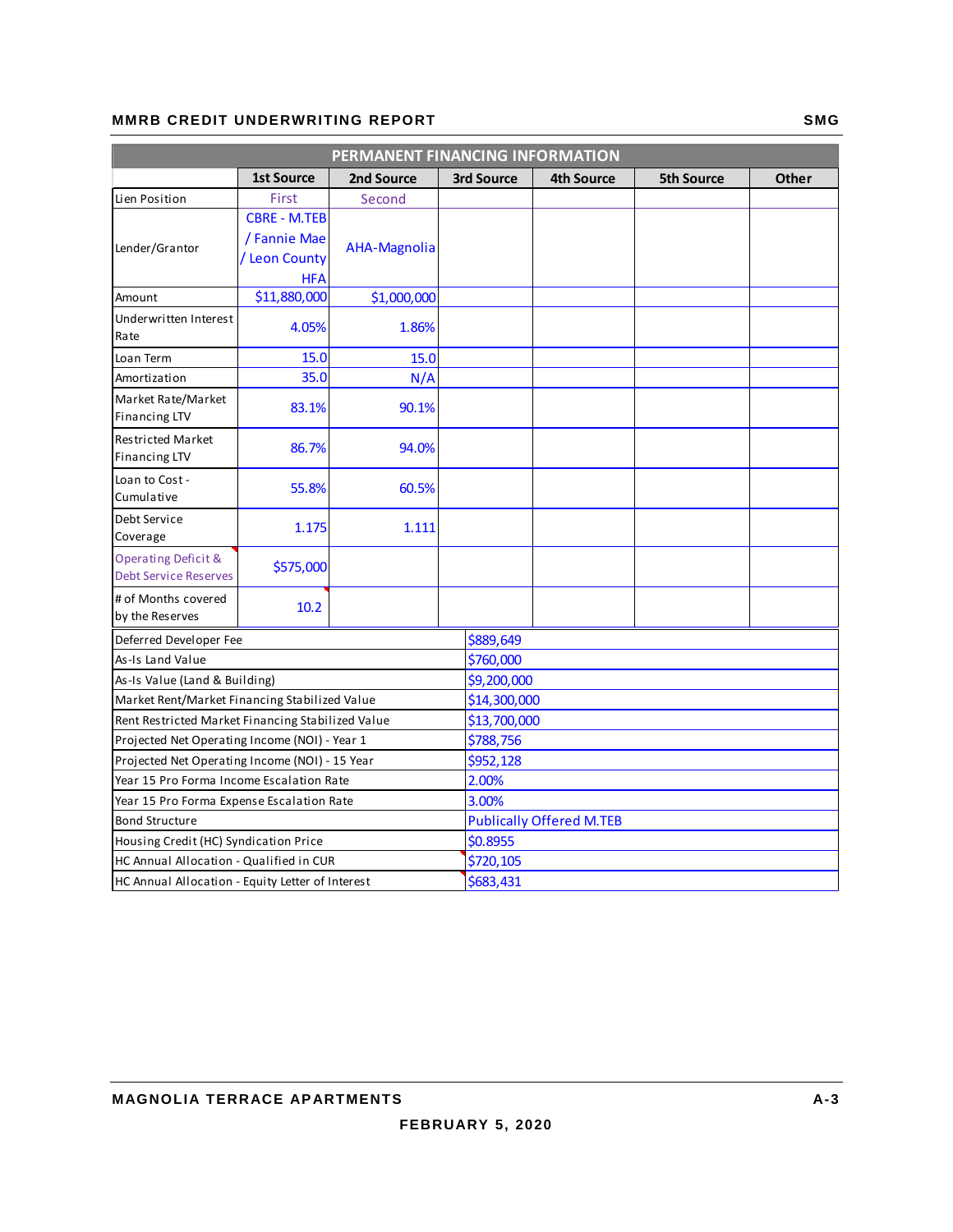| <b>CONSTRUCTION/PERMANENT SOURCES:</b>    |                                                       |              |              |                |  |  |  |  |  |
|-------------------------------------------|-------------------------------------------------------|--------------|--------------|----------------|--|--|--|--|--|
| <b>Source</b>                             | Lender                                                | Construction | Permanent    | Perm Loan/Unit |  |  |  |  |  |
| <b>First Mortgage</b>                     | CBRE - M.TEB / Fannie Mae /<br><b>Leon County HFA</b> | \$11,880,000 | \$11,880,000 | \$110,000.00   |  |  |  |  |  |
| Second Mtg. - Seller's<br><b>Note</b>     | <b>AHA-Magnolia, LLC</b>                              | \$1,000,000  | \$1,000,000  | \$9,259.26     |  |  |  |  |  |
| <b>HC Equity</b>                          | <b>Hunt Capital Partners</b>                          | \$4,038,878  | \$6,119,513  | \$56,662.16    |  |  |  |  |  |
| <b>Deferred Developer</b><br>Fee          | Magnolia Terrace Developer,<br>LLC                    | \$2,772,703  | \$889,649    | \$8,237.49     |  |  |  |  |  |
| <b>Net Operating Income</b>               | <b>Magnolia Terrace Apartments</b>                    | \$1,393,904  | \$1,393,904  | \$12,906.52    |  |  |  |  |  |
| <b>Deferred Reserve</b><br><b>Funding</b> | LIH Magnolia Terrace, LP                              | \$197,581    | \$0          | \$0.00         |  |  |  |  |  |
| <b>TOTAL</b>                              |                                                       | \$21,283,066 | \$21,283,066 | \$197,065.42   |  |  |  |  |  |

#### Financing Structure:

The Applicant submitted to the LCHFA a MMRB Application. Magnolia Terrace will receive funding from the issuance of LCHFA Tax-Exempt Bonds in the amount of \$11,880,000. The Bonds, to be underwritten by RBC Capital Markets ("RBC"), will be publically‐offered and enhanced by an Immediate Fannie Mae Mortgage‐Backed Security ("MBS") loan. The loan will be provided by CBRE Multifamily Capital, Inc. ("CBRE") in a like amount, as Tax‐Exempt Bond Collateral ("M.TEB") for tenant in‐place unit rehabilitation. At closing the loan will immediately begin amortizing on a 35‐year amortization schedule with a 17‐year term.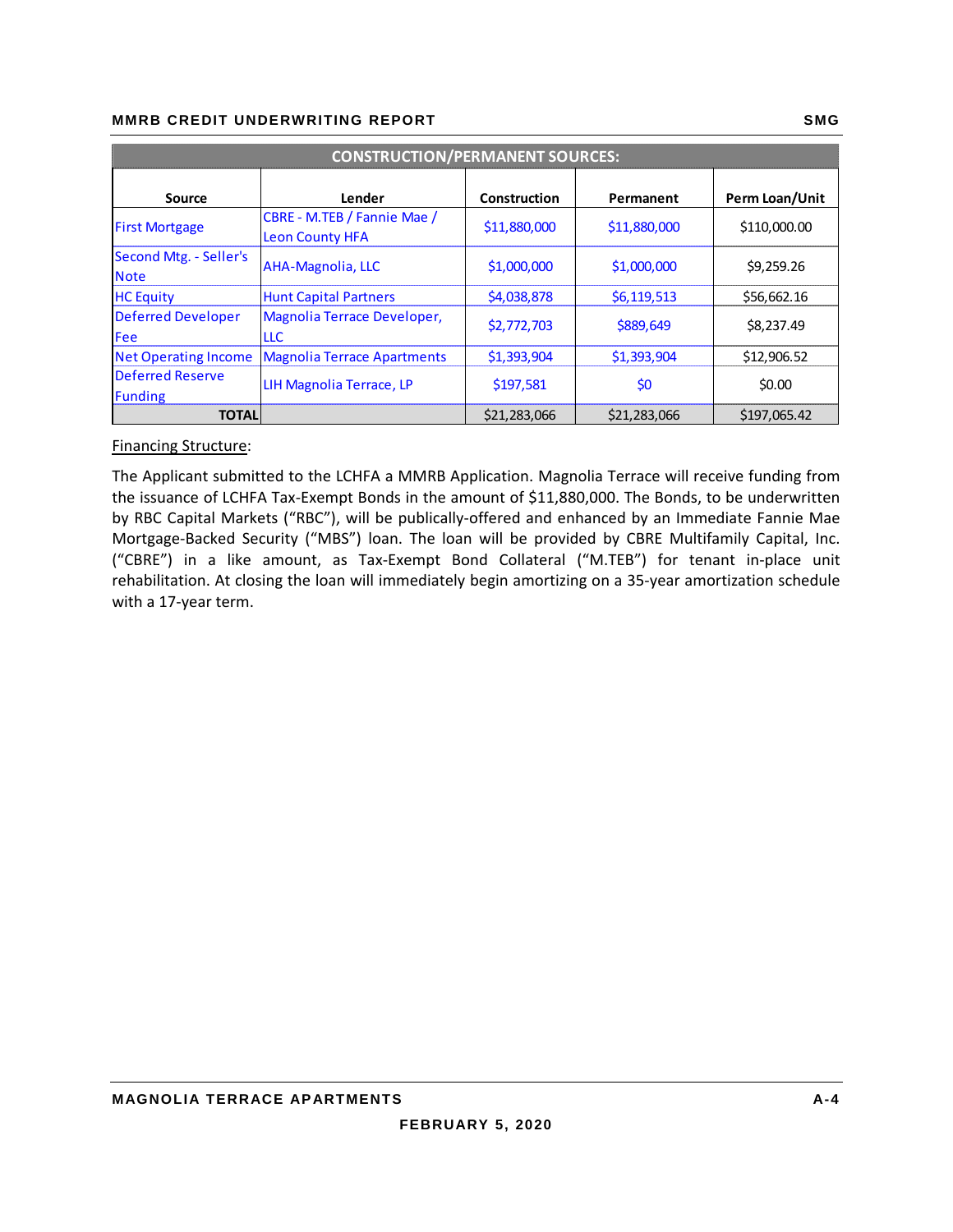#### Changes from the Application:

| <b>COMPARISON CRITERIA</b>                                                                                                                                                                        | <b>YES</b> | <b>NO</b>      |
|---------------------------------------------------------------------------------------------------------------------------------------------------------------------------------------------------|------------|----------------|
| Does the level of experience of the current team equal or exceed that of the team<br>described in the application?                                                                                | X          |                |
| Are all funding sources the same as shown in the Application?                                                                                                                                     |            | $\mathbf{1}$   |
| Are all local government recommendations/contributions still in place at the level<br>described in the Application?                                                                               | X          |                |
| Is the Development feasible with all amenities/features listed in the Application?                                                                                                                | X          |                |
| Do the site plans/architectural drawings account for all amenities/features listed in the<br>Application?                                                                                         |            | $\overline{2}$ |
| Does the Applicant have site control at or above the level indicated in the Application?                                                                                                          | X          |                |
| Does the Applicant have adequate zoning as indicated in the Application?                                                                                                                          | X          |                |
| Has the Development been evaluated for feasibility using the total length of set-aside<br>committed to in the Application?                                                                        |            | 3              |
| Have the Development costs remained equal to or less than those listed in the<br>Application?                                                                                                     |            | 4              |
| Is the Development feasible using the set-asides committed to in the Application?                                                                                                                 | X          |                |
| If the Development has committed to serve a special target group (e.g. elderly, large<br>family, etc.), do the development and operating plans contain specific provisions for<br>implementation? | X          |                |
| HOME ONLY: If points were given for match funds, is the match percentage the same as<br>or greater than that indicated in the Application?                                                        | N/A        |                |
| HC ONLY: Is the rate of syndication the same as or greater than that shown in the<br>Application?                                                                                                 |            | 5              |
| Is the Development in all other material respects the same as presented in the<br>Application?                                                                                                    |            | 6              |

The following are explanations of each item checked "No" in the table above:

- 1. Since submission of the Application, the Applicant has added deferred Developer Fees in the amount of \$889,649, deferred reserve funding in the amount of \$197,581, and Net Operating Income in the amount of \$1,393,904 as sources for permanent financing of the Development.
- 2. Amenities/Features Changed From Application:
	- a. In the application, the Applicant elected to provide marble window sills. On November 20, 2019, the Applicant received approval to substitute granite window sills in its place.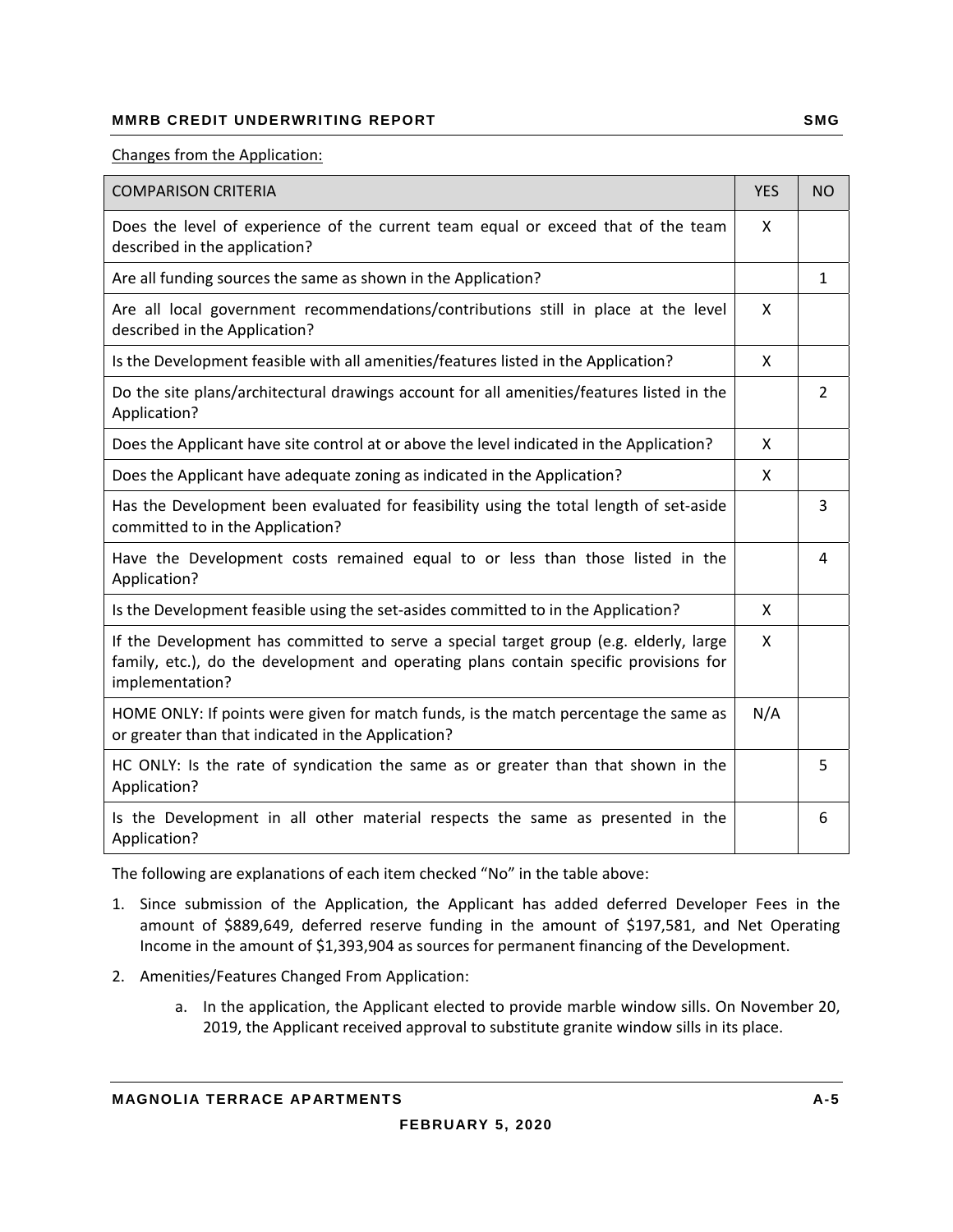- b. In lieu of selecting specific energy features and amenities in the application, the Applicant proposed a holistic approach that will result in a reduction to energy usage of 10% or greater. Seltzer engaged Partner Energy, Inc. ("Partner Energy") to perform an ASHRAE Level I Energy Assessment in which Partner Energy analyzed the proposed scope of rehabilitation and concluded the Development should achieve an improved energy efficiency of 14%.
- 3. The minimum set‐aside period as stated in the Application is 50 years. The Applicant requested a set-aside period of 30 years instead. This request is included under Waiver Requests/Special Conditions below and will be approved simultaneously with the approval of the recommendation in this report.
- 4. Total Development Costs ("TDC") as stated in the application were \$20,178,702. TDC have increased \$1,104,364 to \$21,283,066. This increase is primarily due to increases in construction costs, general development costs, and an increase in the overall purchase price.
- 5. Applicant initially provided a Hunt Capital Partners, Inc. ("HCP") letter of intent for HC equity dated October 1, 2018, reflecting a rate of syndication of \$0.93 per housing credit. Subsequently, Seltzer was provided an updated LOI from dated November 1, 2019, reflecting a rate of syndication of \$0.8955 per housing credit.
- 6. Other Material Changes Since Application
	- a. The Application stated that four-bedroom units had two full bathrooms. It has since been confirmed that all four‐bedroom units have 1.5 bathrooms.
	- b. The Developer entity has changed since the time of Application from Levy Affiliated Holdings, LLC to Magnolia Terrace Developer, LLC ("MTD"). Jacob Levy is the 100% owner of MTD.

These changes have no substantial material impact to the MMRB recommendations for this Development.

Does the Development Team have any Florida Housing Finance Corporation ("FHFC" or "Florida Housing") Financed Developments on the Past Due/Noncompliance Report?

Florida Housing's Past Due Report dated December 13, 2019, reflects no past due item(s).

The Asset Management Noncompliance Report dated August 12, 2019, reflects no noncompliance items.

This recommendation is subject to satisfactory resolution (as determined by FHFC) of any outstanding past due and/or noncompliance items prior to loan closing.

Strengths:

- 1. Per the Market Study, Integra Realty Resources, Inc. ("IRR"), states that there is adequate demand for affordable housing in the subject's Primary Market Area ("PMA"), and the Development has historically maintained an occupancy rate in excess of 95%.
- 2. Per the Market Study, IRR advised that the average occupancy rate for like‐kind properties is 92.6%.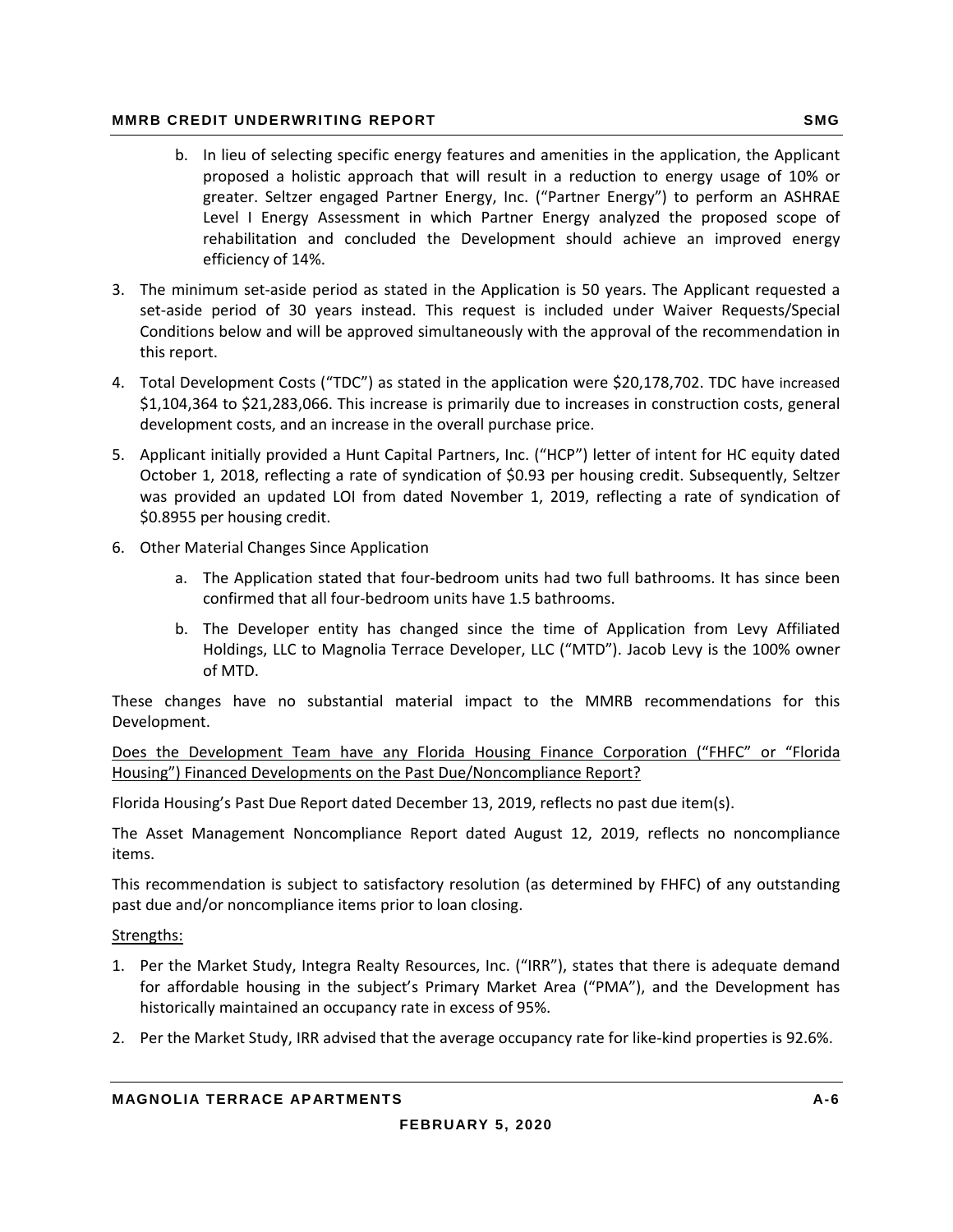3. Although the Applicant, General Partner, and Developer entities are newly formed, the underlying principal, Jacob Levy, has sufficient experience and financial resources to rehabilitate and operate the Development.

#### Other Considerations: None

#### Waiver Requests/Special Conditions:

1. The minimum set‐aside period as stated in the Application is 50 years. The Applicant requested a waiver for a set‐aside period of 30 years.

#### Additional Information:

- 1. Existing Restrictions on the Development
	- a. LURA with the LCHFA, effective October 1, 2002, and most recently amended March 12, 2014, associated with the issuance of Series 2002 Taxable Bonds in the amount of \$475,000. The restrictions imposed by the Bonds remain in force until October 1, 2022 and require that the Development be occupied partially (at least 60% of the units) by person(s) or family (i) who have reached the age of 65 or older, or (ii) whose total adjusted gross income adjusted for family size, does not exceed 80% of the then current Median Family Income for the County. Defeasance of these Bonds occurred March 12, 2014.
	- b. Land Use Restriction Agreement ("LURA") with the Public Finance Authority of Wisconsin, effective March 12, 2014, associated with the issuance of \$4,945,000 Series 2014A Tax-Exempt Bonds and \$175,000 Series 2014A‐T Taxable Bonds. The restrictions imposed by the Bonds requires that no less than 40% of the available units in the Development be occupied by tenants with household incomes that do not exceed 60% of the Area Median Income ("AMI"). The restrictions associated with these bonds will be assumed by the Borrower or will terminate upon full repayment of the Tax‐Exempt Bonds. Defeasance of these Bonds is a Loan Closing Condition.
- 2. Jacob Levy, the principal of the Developer, possesses a 16.67% ownership interest in the General Contractor ("GC"), Wilshire Pacific Builders, LLC ("WPB").
- 3. Per a February 5, 2020 email from the Applicant's Account Executive, The United States Department of Housing and Urban Development ("HUD") is in the process of issuing the Preliminary Housing Assistance Payment ("HAP") approval letter and executing the closing documents. A Long‐Term Section 8 Mark‐Up‐to Market HUD HAP contract in place at closing at the rent levels at or above those reflected in this report is listed as a special condition to close.

Issues and Concerns: None

Mitigating Factors: None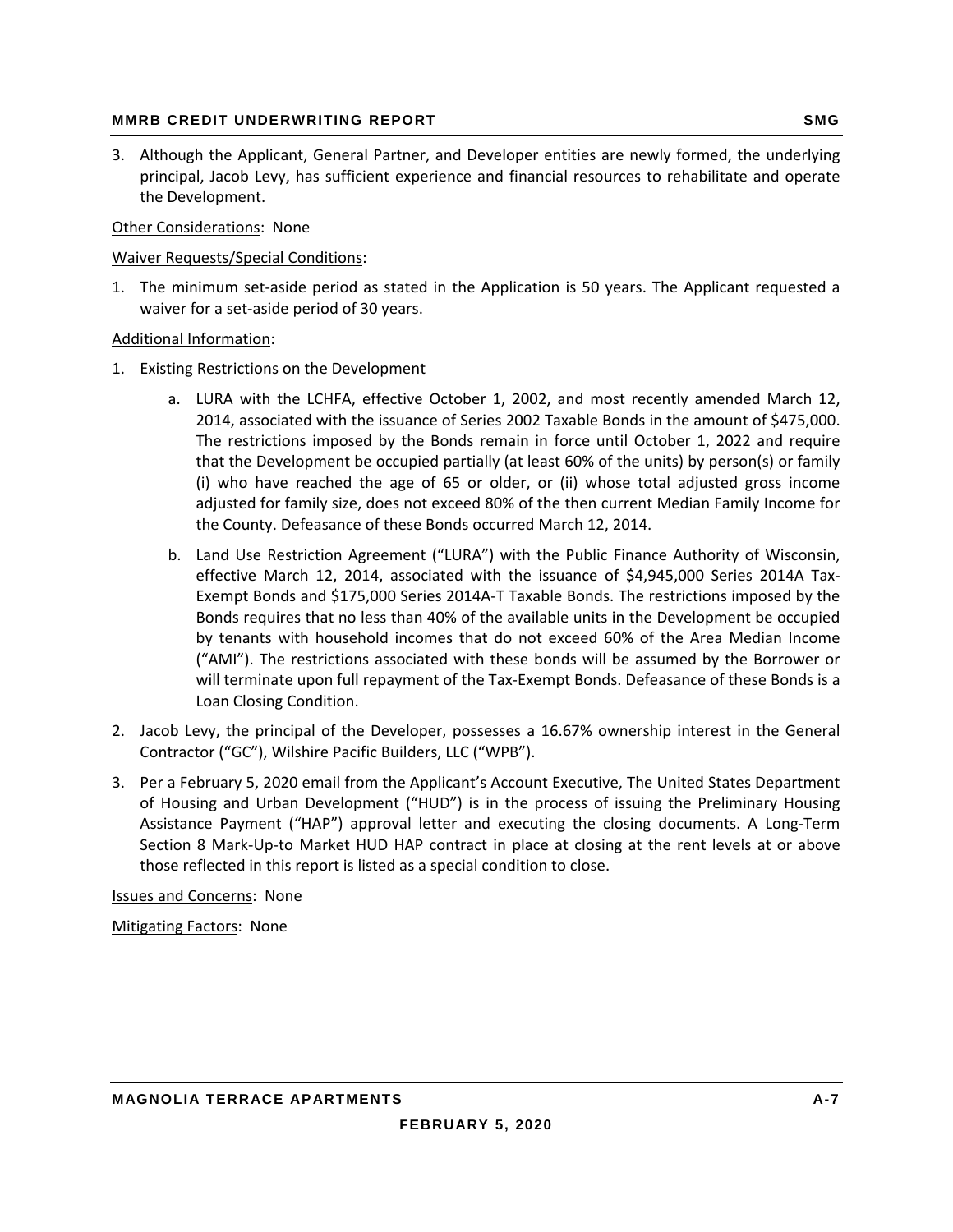#### **MMRB C REDIT UND ERWRITING G REPORT**

#### Recommendation:

SMG recommends the LCHFA fund MMRB in the amount of \$11,880,000 to Magnolia Terrace Apartments. This recommendation is based upon the assumptions detailed in the Report Summary (Section A) and Supporting Information and Schedules (Section C). In addition, this recommendation is subject to the MMRB Conditions and HC Allocation Recommendation and Contingencies (Section B). The reader is cautioned to refer to these sections or referenced documents for complete information.

This recommendation is only valid for six months from the date of the report.

Prepared by:

 $\Box$  $\overline{\phantom{a}}$  $\overline{\phantom{a}}$ 

Joshua<sup>j</sup> Scribner Credit<sup>/</sup> Underwriter

Revi ewed by:

ndy Highsmith

Cindy Highsmith Cred dit Underwrit ing Manager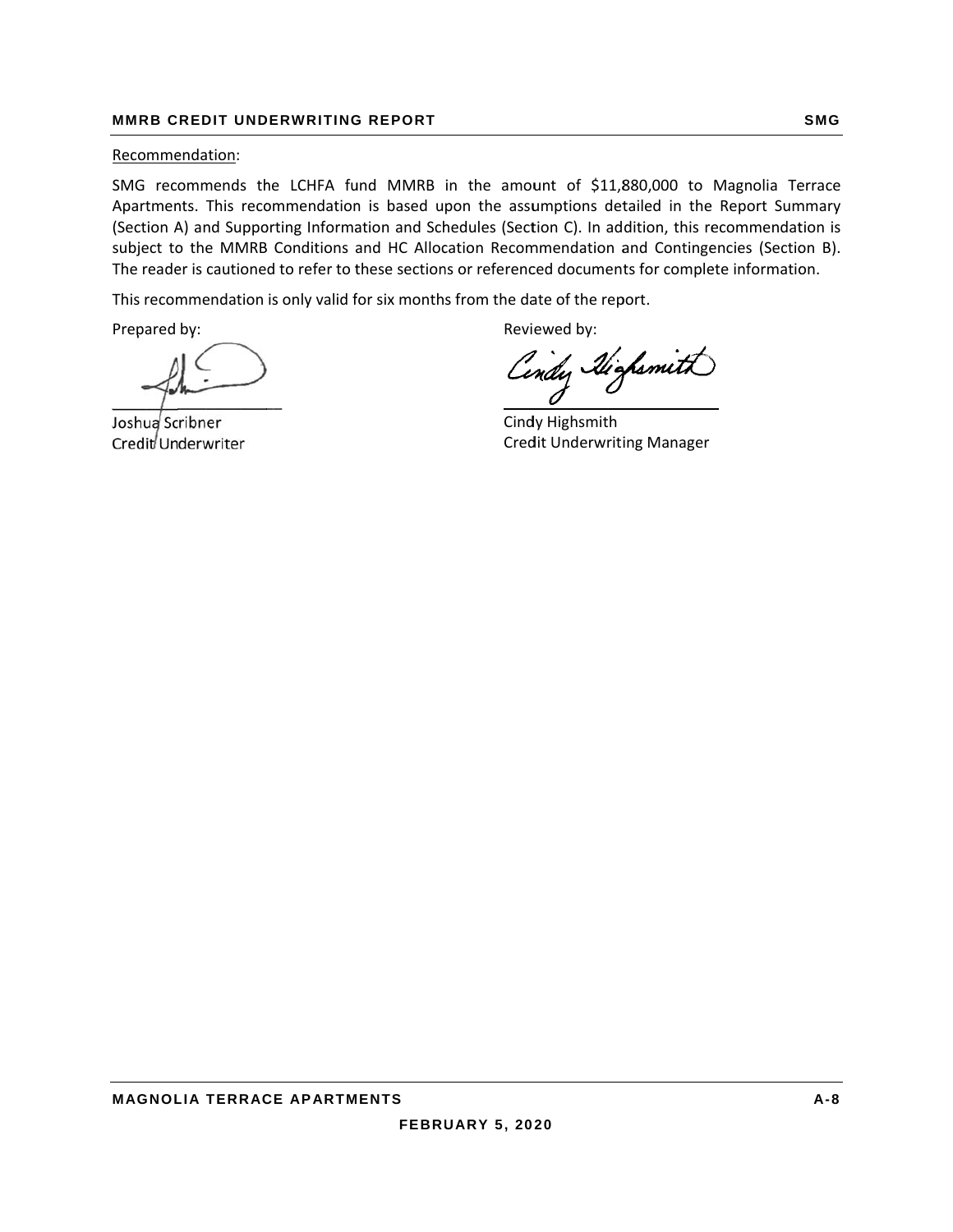## **Overview**

#### **Construction Financing Sources**

|                             |                                  |                  | <b>Revised</b>   |                    |          | <b>Interest Construction</b> |
|-----------------------------|----------------------------------|------------------|------------------|--------------------|----------|------------------------------|
| <b>Source</b>               | Lender                           | <b>Applicant</b> | <b>Applicant</b> | <b>Underwriter</b> | Rate     | <b>Debt Service</b>          |
|                             | CBRE - M.TEB / Fannie Mae / Leon |                  |                  |                    |          |                              |
| <b>First Mortgage</b>       | County HFA                       | \$13,000,000     | \$11,880,000     | \$11,880,000       | 4.05%    | \$794,378                    |
| Second Mtg. - Seller's Note | AHA-Magnolia, LLC                | \$1,000,000      | \$1,000,000      | \$1,000,000        | 1.86%    | \$0                          |
| Deferred Reserve Funding    | LIH Magnolia Terrace, LP         | \$0              | \$0              | \$197,581          | $0.00\%$ | \$0                          |
| <b>HC</b> Equity            | Hunt Capital Partners            | \$6,000,000      | \$4,834,000      | \$4,038,878        |          |                              |
| Deferred Developer Fee      | Magnolia Terrace Developer, LLC  | \$178,702        | \$2,735,878      | \$2,772,703        |          |                              |
| Net Operating Income        | Magnolia Terrace                 | \$0              | \$1,393,904      | \$1,393,904        |          |                              |
| Total                       |                                  | \$20,178,702     | \$21,843,782     | \$21,283,066       |          | \$794,378                    |

#### First Mortgage – M.TEB:

Per the CBRE application letter dated August 26, 2019, and updated term sheet dated October 30, 2019, CBRE will arrange for a Fannie Mae Delegated Underwriting and Servicing Program ("Fannie Mae DUS") first mortgage lien in the amount of \$11,880,000 for construction and permanent period financing of the Development. The loan will have a term of 15 years (commencing and amortizing at closing), amortizing over a 35‐year period.

CBRE commits to (a) make a loan to the Applicant at closing, the proceeds of which shall be issued and outstanding as of the closing date and (b) provide a Fannie Mae MBS which Fannie Mae Mortgage-Backed Security ("Fannie Mae MBS") will serve as tax‐exempt bond collateral ("M.TEB").

Seltzer has utilized a fixed interest rate of 4.05%, as estimated by CBRE in their term sheet.

Additional fees included in the Debt Service calculation consist of a servicing fee equal to 0.023% (\$2,732.40) of the outstanding principal balance, an annual compliance fee of \$4,752 (escalating at 3% per annum), an Issuer fee of 20 bps, an annual Trustee fee of \$4,000 (\$2,000 paid semiannually), and an annual Dissemination Fee of \$250.

It is anticipated that the Development will maintain stabilized operations throughout the rehabilitation period, as the Subject Development is currently 97% occupied. Accordingly, net operating income from continued operations is included as a source.

#### Other Construction Sources of Funds:

Additional sources of funds for this Development during construction are a \$1,000,000 Seller's Note, Net Operating Income from continued operations in the amount of \$1,393,904, Housing Credit equity of \$4,038,878, \$197,581 of deferred funding of reserves, and deferred Developer Fees in the amount of \$2,772,703. See the Permanent Financing section below for details.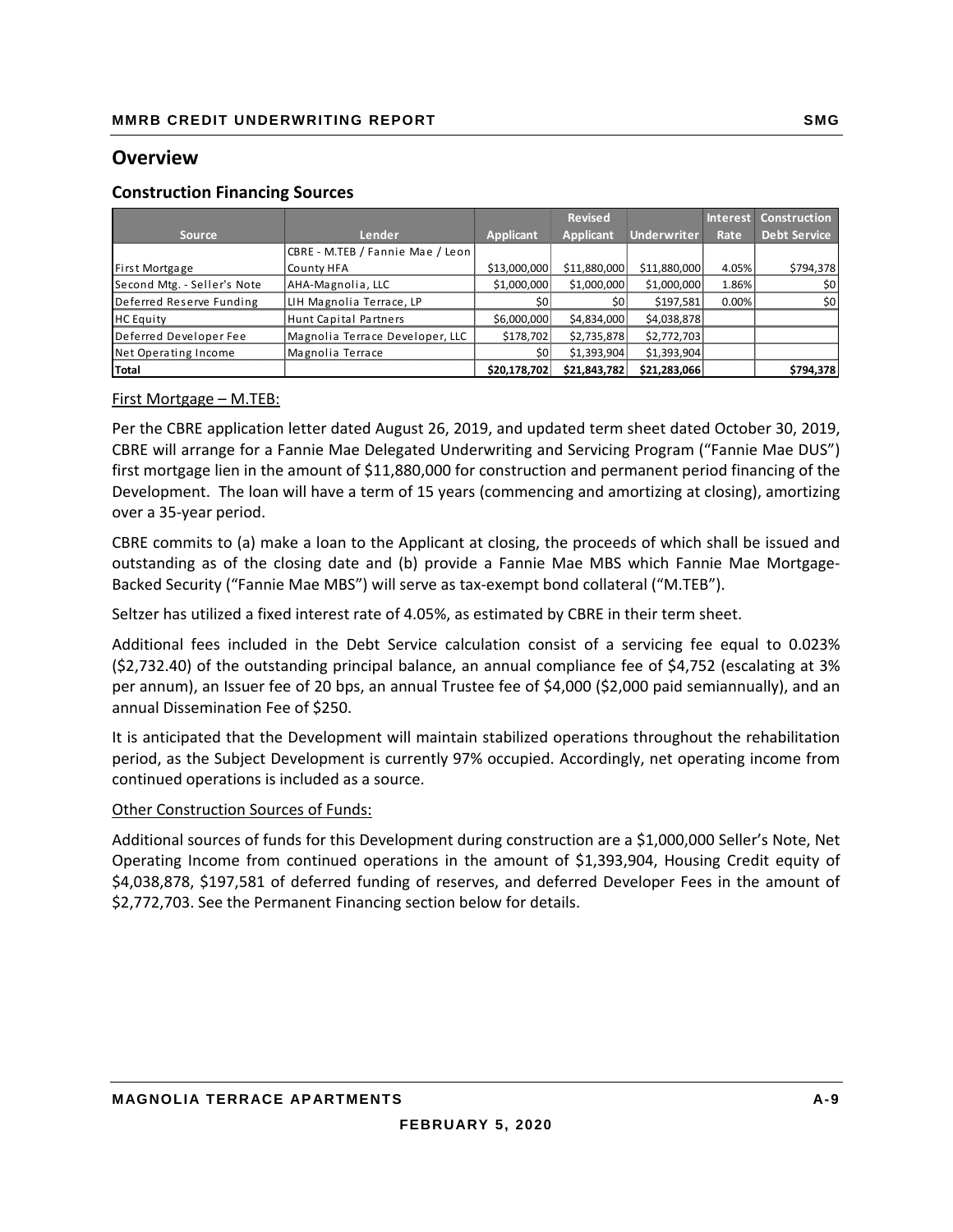#### **Permanent Financing Sources**

|                             |                           |                  | <b>Revised</b>   |              | <b>Interest</b> | Amort. | <b>Term</b> | Annual      |
|-----------------------------|---------------------------|------------------|------------------|--------------|-----------------|--------|-------------|-------------|
| <b>Source</b>               | Lender                    | <b>Applicant</b> | <b>Applicant</b> | Underwriter  | Rate            | Yrs.   | Yrs.        | <b>Debt</b> |
|                             | CBRE - M.TEB / Fannie Mae |                  |                  |              |                 |        |             |             |
| First Mortgage              | Leon County HFA           | \$10,760,000     | \$11,880,000     | \$11,880,000 | 4.05%           | 35     | 15          | \$635,502   |
| Second Mtg. - Seller's Note | AHA-Magnolia              | \$1,000,000      | \$1,000,000      | \$1,000,000  | 1.86%           | N/A    | 15          | \$39,250    |
| <b>HC</b> Equity            | Hunt Capital Partners     | \$6,121,254]     | \$6,119,513      | \$6,119,513  |                 |        |             |             |
| Deferred Developer Fee      | Magnolia Terrace Develope | \$1,572,180      | \$1,450,365      | \$889,649    |                 |        |             |             |
| Net Operating Income        | Magnolia Terrace          | \$725,268        | \$1,393,904      | \$1,393,904  |                 |        |             |             |
| <b>Total</b>                |                           | \$20,178,702     | \$21,843,782     | \$21,283,066 |                 |        |             | \$674,752   |

#### First Mortgage – M.TEB:

See the construction financing section above for details.

#### Second Mortgage ‐ Seller's Note:

Simultaneously with closing, AHA‐Magnolia, LLC ("Seller") will provide a subordinate Seller's Note and mortgage in the amount of \$1,000,000. Based on the terms outlined in the Purchase and Sale Agreement that was executed by the Seller on June 6, 2018, the Seller's Note will bear an interest rate based on the long term Applicable Federal Rate ("AFR") per IRS code Section 1274(d) per annum on the unpaid principal balance until paid. Seltzer utilized the October 2019 long term AFR of 1.86%.

Seller's Note terms provided for in an LOI dated November 1, 2019, state that annual installments of interest and principal shall be due in arrears and shall be made only in accordance with the waterfall provisions in the First Amended and Restated Limited Partnership Agreement, in an amount up to thirty‐ three percent (33%) of the surplus cash available in the project after payment of Developer Fee. Unless due to an earlier time by virtue of acceleration of the balance, the principal amount shall be due in full on the date that is fifty‐five (55) years from the date of closing.

Based on the Year‐1 Cash Flow After Debt Service of \$117,759, as calculated by Seltzer, an annual payment of 33% of surplus cash was reflected in the amount of \$39,250. Despite an increasing Debt Service Coverage from Year‐2 through Year‐15, the estimated debt service payment remained constant in the 15 year pro forma. Based annual payments of \$39,250, the Seller's Note would be fully repaid in approximately 25.5 years.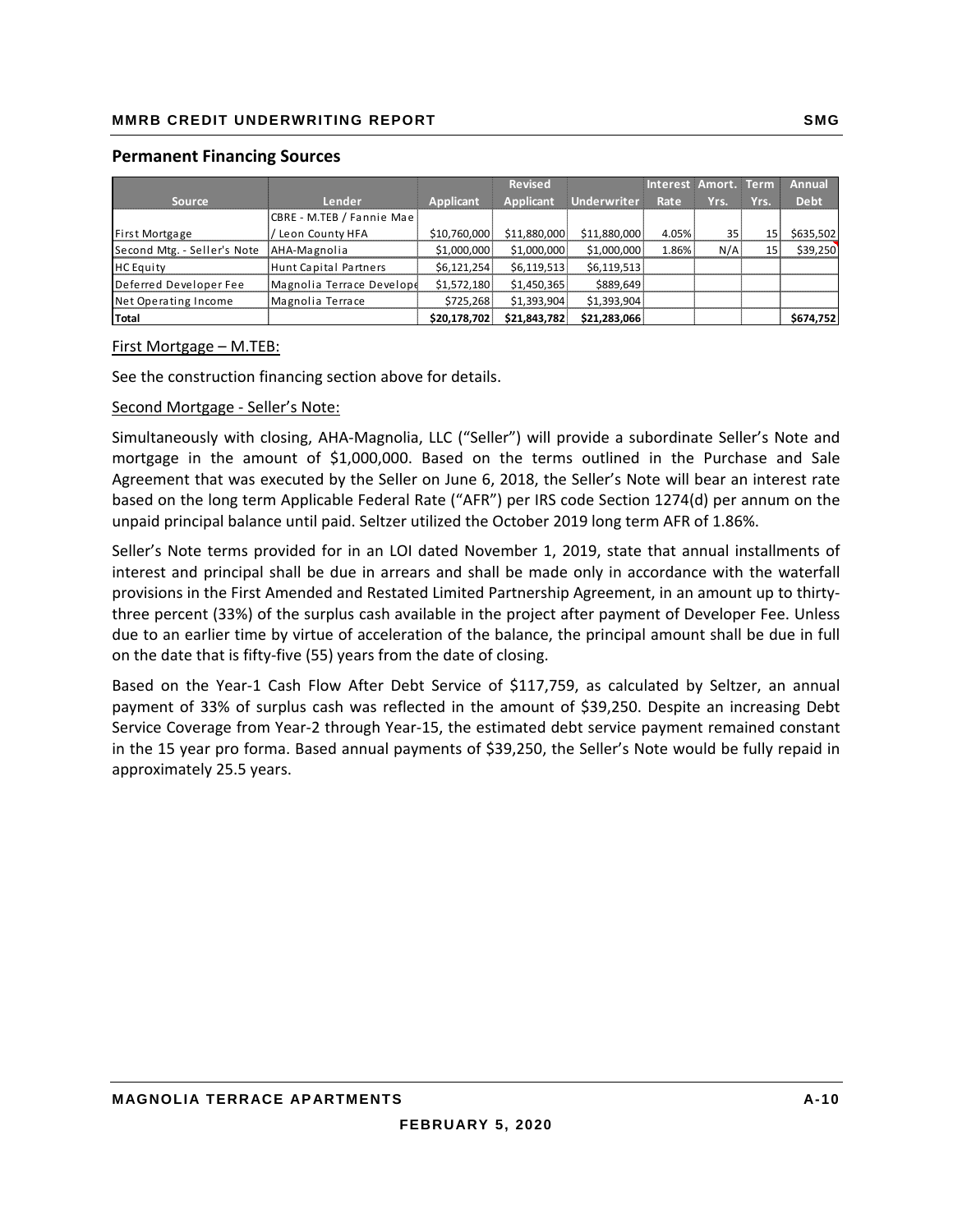#### Housing Credits Equity Investment:

The Borrower has applied to Florida Housing to receive 4% Housing Credits directly from the United States Treasury in conjunction with tax‐exempt financing. An HC calculation is contained in Exhibit 4 of this credit underwriting report.

Based upon an equity LOI dated November 1, 2019, HCP-ILP, LLC, an affiliate of HCP, will purchase a 99.99% membership interest in the Applicant and provide HC equity as follows:

|                              |               | <b>Percent of</b> |                                                              |
|------------------------------|---------------|-------------------|--------------------------------------------------------------|
| <b>Capital Contributions</b> | <b>Amount</b> | <b>Total</b>      | <b>When Due</b>                                              |
| 1st Installment              | \$917,927     |                   | 15.00% at closing                                            |
| 2nd Installment              | \$917,927     |                   | 15.00% 25% construction completion; not before May 1, 2020   |
|                              |               |                   | 50% construction completion; not before August 1,            |
| 3rd Installment              | \$1,101,512   | 18.00% 2020       |                                                              |
| 4th Installment              | \$1,101,512   |                   | 18.00% 75% construction completion; not before November 1,   |
|                              |               |                   | 2020                                                         |
| 5th Installment              | \$795,537     |                   | 13.00% 100% lien free completion; not before January 1, 2021 |
|                              |               |                   | Stabilization / conversion to permanent period; not          |
| 6th Installment              | \$1,185,350   |                   | 19.37% before February 1, 2022                               |
| 7th Installment              | \$99,748      |                   | 1.63% 8609; not before May 1, 2022                           |
| Total                        | \$6,119,513   | 100.00%           |                                                              |

| Annual Tax Credits per Syndication Agreement:      | \$683,431   |
|----------------------------------------------------|-------------|
| Total HC Available to Syndicator (10 years):       | \$6,833,627 |
| Syndication Percentage (limited partner interest): | 99.990%     |
| Calculated HC Exchange Rate (per dollar):          | \$0.8955    |
| Proceeds Available During Construction:            | \$4,038,878 |
|                                                    |             |

Sufficient equity proceeds will be disbursed at closing to meet regulatory requirements.

#### Other Permanent Sources of Funds:

In order to balance the sources and uses of funds after all loan proceeds, net operating income of \$1,393,904, and capital contributions have been received, the Developer will have to defer \$889,649 of Developer Fees.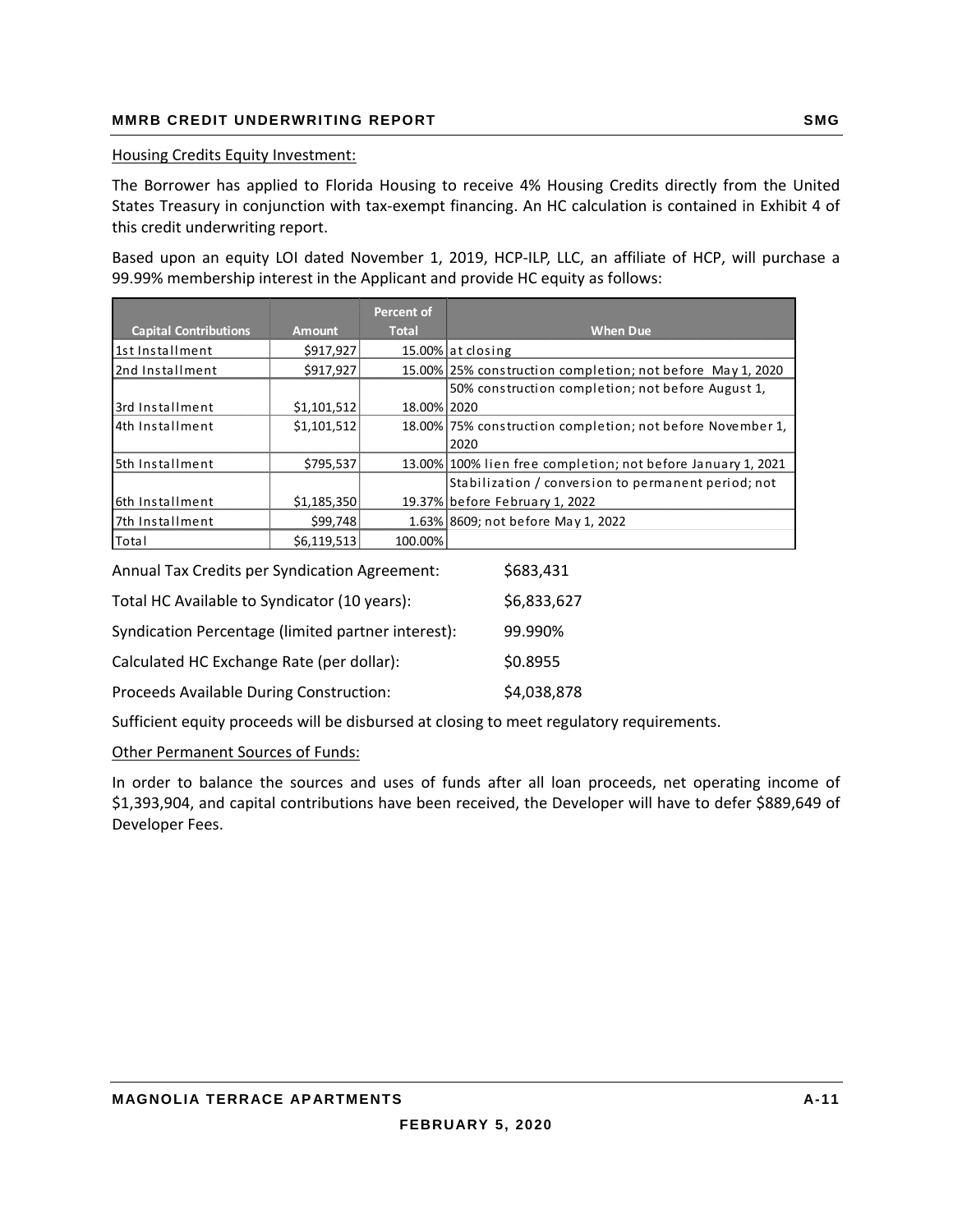## **Uses of Funds**

| <b>CONSTRUCTION COSTS:</b>               |                        | Revised                | <b>Underwriters</b>      |                             | <b>HC</b> Ineligible |
|------------------------------------------|------------------------|------------------------|--------------------------|-----------------------------|----------------------|
| Accessory Buildings                      | <b>Applicant Costs</b> | <b>Applicant Costs</b> | <b>Total Costs - CUR</b> | <b>Cost Per Unit</b><br>\$0 | <b>Costs - CUR</b>   |
| Demolition                               |                        |                        |                          | \$0                         | \$0                  |
| <b>Installation of Pre Fab Units</b>     |                        |                        |                          | \$0                         |                      |
| <b>New Rental Units</b>                  |                        |                        |                          | \$0                         |                      |
| Off-Site Work                            |                        |                        |                          | \$0                         | \$0                  |
| Recreational Amenities                   |                        |                        |                          | \$0                         |                      |
| Rehab of Existing Common Areas           |                        |                        |                          | \$0                         |                      |
| Rehab of Existing Rental Units           | \$4,675,860            | \$4,289,428            | \$4,308,155              | \$39,890                    |                      |
| Site Work                                |                        |                        |                          | \$0                         |                      |
| Swimming Pool                            |                        |                        |                          | \$0                         |                      |
| Furniture, Fixture, & Equipment          |                        | \$875,348              | \$909,540                | \$8,422                     |                      |
| Hard Cost Contingency - in Constr. Cont. |                        |                        |                          | \$0                         |                      |
| Constr. Contr. Costs subject to GC Fee   | \$4,675,860            | \$5,164,776            | \$5,217,695              | \$48,312                    | \$0                  |
| <b>General Conditions</b>                | \$280,552              | \$309,887              | \$313,061.70             | \$2,899                     |                      |
| Overhead                                 | \$99,128               | \$103,296              | \$104,353.90             | \$966                       |                      |
| Profit                                   | \$297,385              | \$309,887              | \$313,061.70             | \$2,899                     |                      |
| <b>Builder's Risk Insurance</b>          | \$80,294               |                        |                          | \$0                         |                      |
| General Liability Insurance              |                        | \$88,318               | \$89,222.58              | \$826                       |                      |
| Payment and Performance Bonds            | \$53,530               | \$58,878               | \$59,481.72              | \$551                       |                      |
| Contract Costs not subject to GC Fee     |                        |                        |                          | \$0                         |                      |
| <b>Total Construction Contract/Costs</b> | \$5,486,749            | \$6,035,042            | \$6,096,876.60           | \$56,453                    | \$0                  |
| Hard Cost Contingency                    | \$535,292              | \$603,504              | \$603,504                | \$5,588                     |                      |
| PnP Bond paid outside Constr. Contr.     |                        |                        |                          | \$0                         |                      |
| Fees for LOC used as Constr. Surety      |                        |                        |                          | \$0                         |                      |
| Demolition paid outside Constr. Contr.   |                        |                        |                          | \$0                         |                      |
| FF&E paid outside Constr. Contr.         |                        |                        |                          | \$0                         |                      |
| Other:                                   |                        |                        |                          | \$0                         |                      |
| <b>Total Construction Costs:</b>         | \$6,022,041            | \$6,638,546            | \$6,700,381              | \$62,041                    | \$0                  |

*Notes to the Construction Costs:*

1. The Applicant has provided an unexecuted AIA Document A102‐2017 Standard Form of Agreement between Owner and Contractor (WPB) where the basis of payment is the Cost of the Work plus a Fee with a Guaranteed Maximum Price ("GMP") dated November 21, 2019. The contract is in the amount of \$6,096,876.60 and calls for achievement of substantial completion no later than December 31, 2020, with a penalty of \$100 per day thereafter that substantial completion hasn't been reached. Ten (10%) percent retainage will be withheld on all work performed throughout construction. The GMP has allowance items totaling \$367,800, and itemized below.

#### *Allowances in the GMP*

- Perimeter Fence Repairs \$25,000
- Sewer Repairs \$7,000
- Monument Sign \$10,800
- Landscape Upgrades ‐ \$50,000
- Carports ‐ \$275,000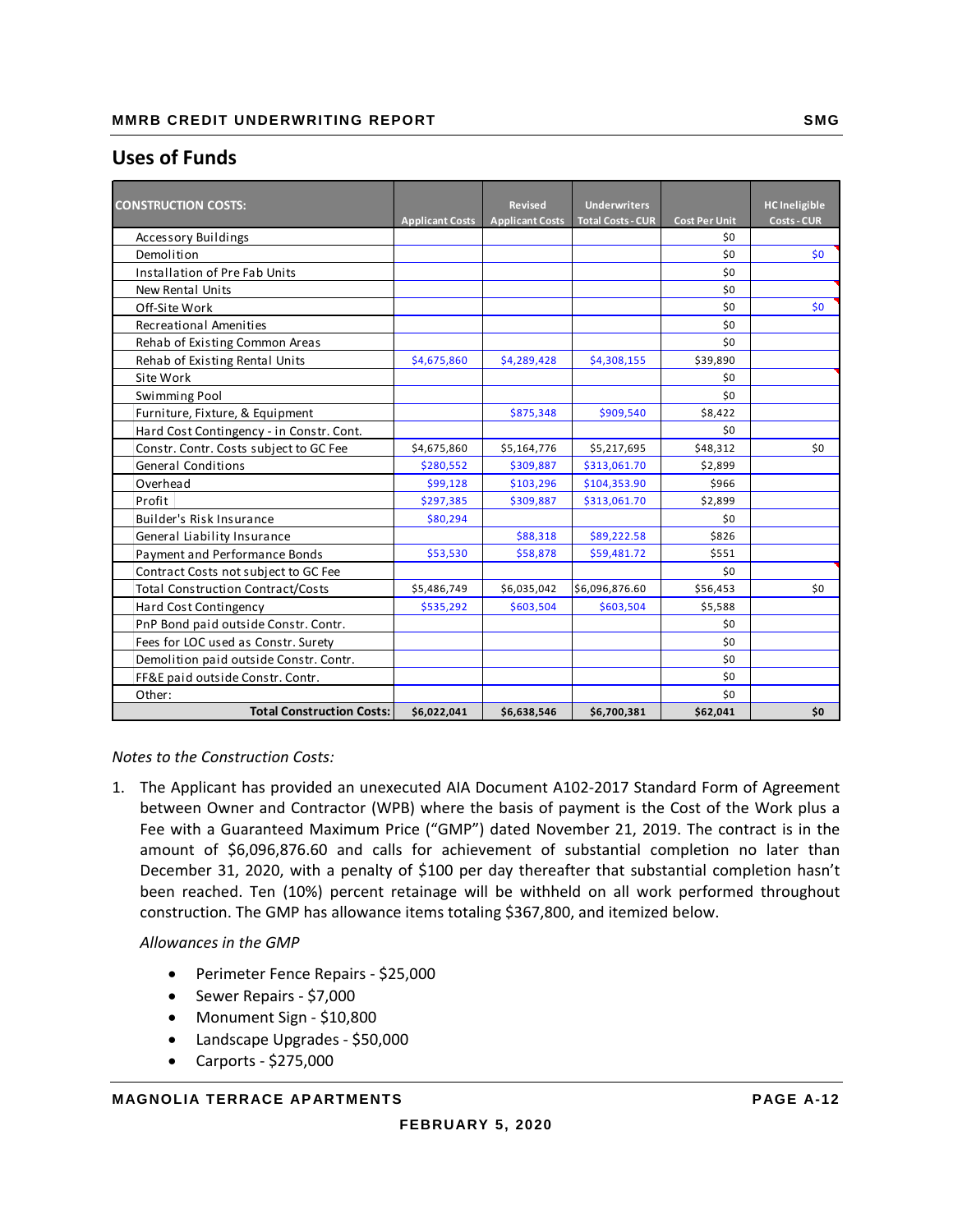#### **MMRB CREDIT UNDERWRITING REPORT SMG AND REALLY ASSESSED AT A SMG SMG**

Final payment will be made by the Applicant to the Contractor when (1) the Contractor has fully performed the GMP, except for the Contractor's responsibility to correct work as provided in Article 12 of the GMP, and to satisfy other requirements, if any, which extend beyond final payment, (2) the Contractor has submitted a final accounting for the cost of the work and a final Application for Payment, and (3) a final Certificate for Payment has been issued by the Architect. Within 30 days of the Owner's receipt of the Contractor's final accounting for the Cost of the Work, the Owner shall conduct an audit of the Cost of the Work or notify the Architect that it will not conduct an audit.

- 2. SMG received the General Contractors Certification of Requirements indicating an understanding of GC conditions per Rule 67‐21 and 67‐48, F.A.C.
- 3. General Contractor fees as stated are within the 14% maximum per the Rule.
- 4. General Liability Insurance and the cost to obtain a Payment and Performance Bond are within the GMP.
- 5. The hard cost contingency is 9.90% of the construction contract amount, which is within the 15% limit per the Rule. The hard cost contingency is outside of the GC Contract and is not reflected on the schedule of values.
- 6. SMG engaged and received a Plan and Cost Analysis ("PCA") from Partner Engineering and Science, Inc. ("Partner"). Complete results are set forth in Section C of this credit underwriting report.

**FEBRUARY 5, 2020**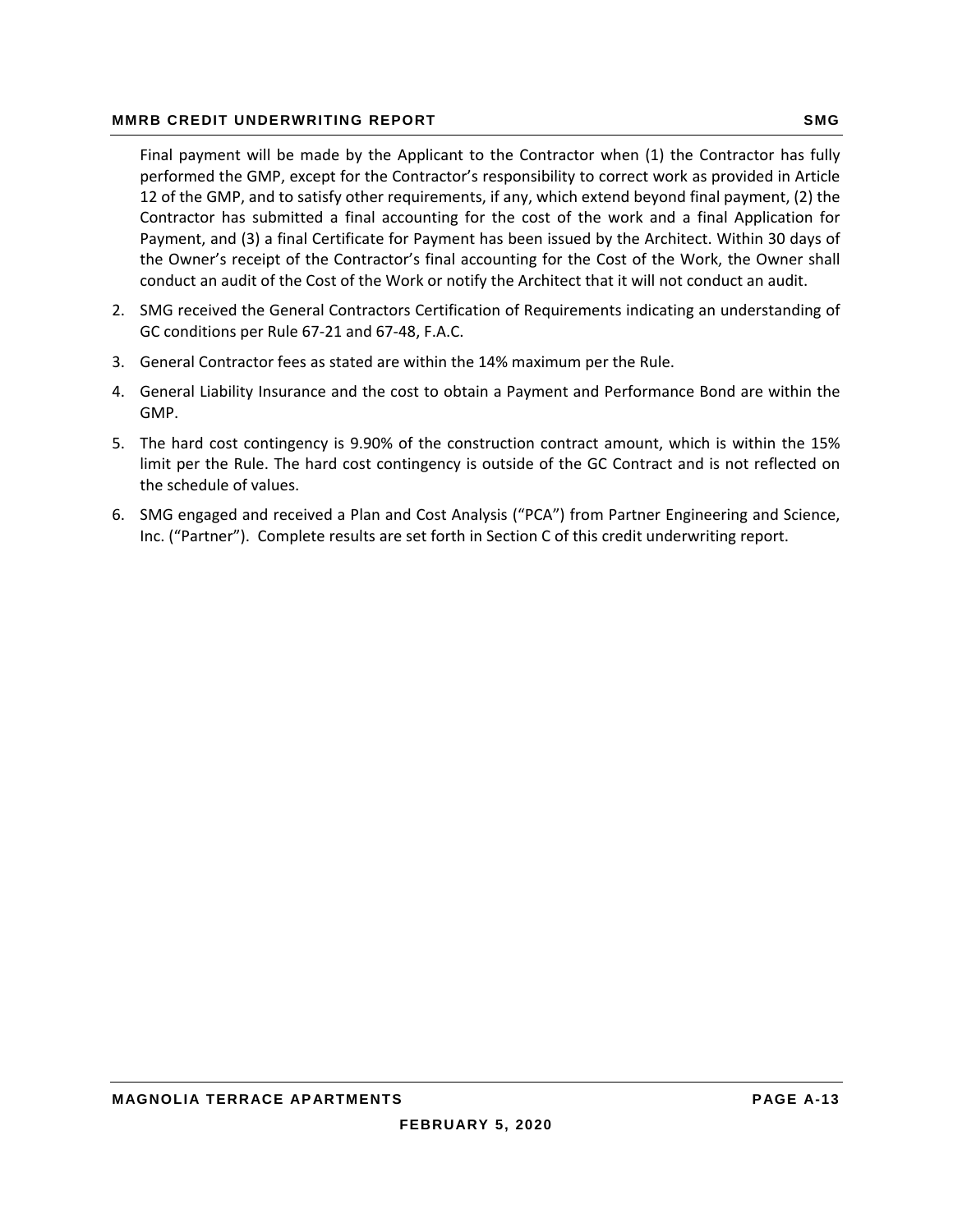#### **MMRB CREDIT UNDERWRITING REPORT SMG SMG**

| <b>GENERAL DEVELOPMENT COSTS:</b>       |                        | <b>Revised</b>         | <b>Underwriters</b>      |                      | <b>HC</b> Ineligible |
|-----------------------------------------|------------------------|------------------------|--------------------------|----------------------|----------------------|
|                                         | <b>Applicant Costs</b> | <b>Applicant Costs</b> | <b>Total Costs - CUR</b> | <b>Cost Per Unit</b> | <b>Costs - CUR</b>   |
| <b>Accounting Fees</b>                  | \$47,000               | \$40,000               | \$40,000                 | \$370                | \$20,000             |
| Appraisal                               | \$7,500                | \$4,000                | \$4,000                  | \$37                 |                      |
| Architect's and Planning Fees           |                        |                        |                          | \$0                  |                      |
| Architect's Fee - Green Initiative      |                        |                        |                          | \$0                  |                      |
| Architect's Fee - Landscape             |                        |                        |                          | \$0                  |                      |
| Architect's Fee - Site/Building Design  | \$75,000               | \$75,000               | \$75,000                 | \$694                |                      |
| Architect's Fee - Supervision           | \$20,000               | \$25,000               | \$25,000                 | \$231                |                      |
| <b>Building Permits</b>                 | \$50,000               | \$50,000               | \$50,000                 | \$463                |                      |
| Builder's Risk Insurance                |                        |                        | \$37,500                 | \$347                |                      |
| Capital Needs Assessment/Rehab          | \$10,000               |                        | \$5,400                  | \$50                 |                      |
| <b>Engineering Fees</b>                 | \$75,000               |                        |                          | \$0                  |                      |
| Environmental Report                    | \$15,000               | \$10,000               | \$10,000                 | \$93                 |                      |
| Federal Labor Standards Monitoring      |                        |                        |                          | \$0                  |                      |
| <b>FHFC Administrative Fees</b>         |                        |                        | \$64,810                 | \$600                | \$64,810             |
| FHFC Application Fee                    | \$75,000               |                        | \$3,000                  | \$28                 | \$3,000              |
| FHFC Credit Underwriting Fee            |                        | \$50,000               | \$12,705                 | \$118                | \$12,705             |
| <b>FHFC Compliance Fee</b>              |                        |                        | \$114,115                | \$1,057              | \$114,115            |
| FHFC Other Processing Fee(s)            |                        |                        |                          | \$0                  |                      |
| Impact Fee                              |                        |                        |                          | \$0                  |                      |
| Lender Inspection Fees / Const Admin    |                        |                        |                          | \$0                  |                      |
| Green Building Cert. (LEED, FGBC, NGBS) |                        |                        |                          | \$0                  |                      |
| Home Energy Rating System (HERS)        |                        |                        |                          | \$0                  |                      |
| Insurance                               |                        |                        |                          | \$0                  |                      |
| Legal Fees - Organizational Costs       | \$75,500               | \$150,000              | \$150,000                | \$1,389              | \$75,000             |
| Local Subsidy Underwriting Fee          |                        |                        |                          | \$0                  | \$0                  |
| Market Study                            | \$7,500                | \$5,500                | \$4,500                  | \$42                 | \$4,500              |
| Marketing and Advertising               |                        |                        |                          | \$0                  |                      |
| Plan and Cost Review Analysis           |                        |                        | \$5,500                  | \$51                 |                      |
| <b>Property Taxes</b>                   |                        |                        |                          | \$0                  |                      |
| Soil Test                               |                        |                        |                          | \$0                  |                      |
| Survey                                  | \$15,000               |                        |                          | \$0                  |                      |
| <b>Tenant Relocation Costs</b>          |                        | \$54,000               | \$54,000                 | \$500                |                      |
| Title Insurance and Recording Fees      |                        |                        | \$37,500                 | \$347                | \$3,750              |
| <b>Traffic Study</b>                    |                        |                        |                          | \$0                  |                      |
| <b>Utility Connection Fees</b>          |                        |                        |                          | \$0                  |                      |
| Soft Cost Contingency                   | \$80,305               | \$86,863               | \$35,126                 | \$325                |                      |
| Other: Zoning Report                    | \$2,500                |                        |                          | \$0                  |                      |
| Other: Energy Audit                     |                        |                        | \$9,500                  | \$88                 |                      |
| <b>Total General Development Costs:</b> | \$555,305              | \$550,363              | \$737,656                | \$6,830              | \$297,880            |

*Notes to the General Development Costs:*

- 1. Capital Needs Assessment/Rehab and Plan and Cost Review Analysis fees reflect the cost of the reports engaged by Seltzer.
- 2. The FHFC Administrative Fee is based on 9% of the recommended annual allocation of HC. The FHFC Application Fee is reflective of the application fee for 4% HC. FHFC Credit Underwriting Fees are based on current contract amounts. FHFC Compliance Fees are the HC compliance fees and are based on a final allocation date of December 31, 2020.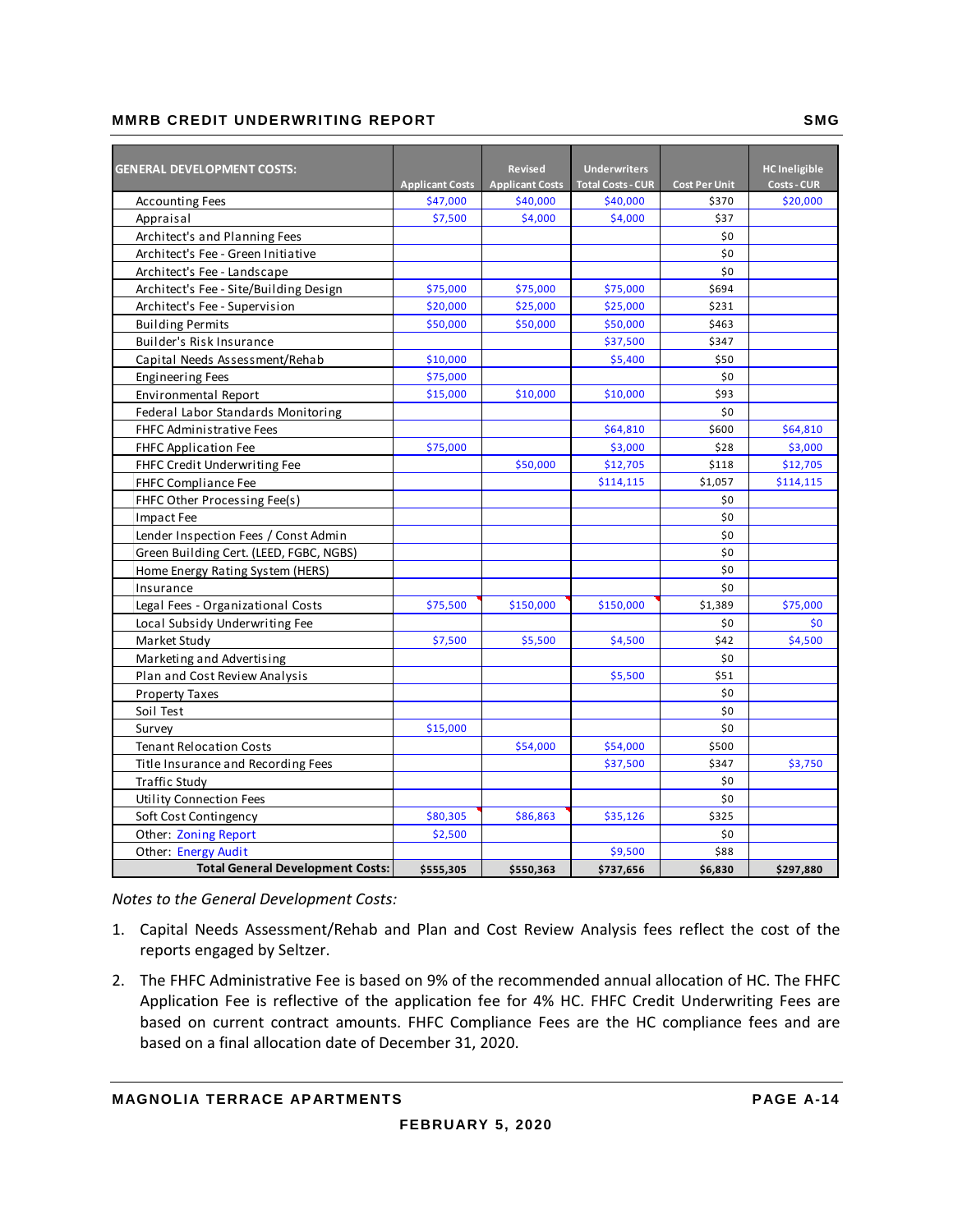#### **MMRB CREDIT UNDERWRITING REPORT SMG AND REALLY ASSESSED AT A SMG SMG**

- 3. Market Study and Appraisal fees reflect the actual cost of the reports prepared by IRR.
- 4. Tenant Relocation Costs (\$500/unit) are an estimate based the Applicant's past experience from performing other multifamily rehabilitations with tenants in‐place.
- 5. Soft cost contingency is within the 5% maximum as allowed per Rule.
- 6. Other General Development Costs are based on the Borrower's estimates, which appear reasonable.

| <b>FINANCIAL COSTS:</b>                     |                        | <b>Revised</b>         | <b>Underwriters</b>      |                      | <b>HC</b> Ineligible |
|---------------------------------------------|------------------------|------------------------|--------------------------|----------------------|----------------------|
|                                             | <b>Applicant Costs</b> | <b>Applicant Costs</b> | <b>Total Costs - CUR</b> | <b>Cost Per Unit</b> | <b>Costs - CUR</b>   |
| Construction Loan Interest                  | \$725,268              | \$1,460,000            |                          | \$0                  |                      |
| Permanent Loan Application Fee              |                        |                        |                          | \$0                  | \$0                  |
| Permanent Loan Underwriting Fee             | \$50,000               |                        |                          | \$0                  | \$0                  |
| Permanent Loan Subsidy Layering Rev.        |                        |                        |                          | \$0                  | \$0                  |
| Permanent Loan Commitment Fee               |                        |                        |                          | \$0                  | \$0                  |
| Permanent Loan Origination Fee              | \$107,600              |                        | \$118,800                | \$1,100              | \$118,800            |
| Permanent Loan Closing Costs                |                        |                        |                          | \$0                  | \$0                  |
| Permanent Loan Interest                     |                        |                        | \$596,799                | \$5,526              | \$118,557            |
| Permanent Loan Servicing Fee                |                        |                        |                          | \$0                  | \$0                  |
| Local HFA Application Bond Fee              | \$75,000               | \$90,000               | \$46,880                 | \$434                | \$46,880             |
| Local HFA Bond Underwriting Fee             |                        |                        | \$15,117                 | \$140                | \$15,117             |
| Local HFA Bond Subsidy Layering Rev.        |                        |                        |                          | \$0                  | \$0                  |
| Local HFA Bond Origination Fee              |                        |                        |                          | \$0                  | \$0                  |
| Local HFA Bond Commitment Fee               |                        |                        | \$25,000                 | \$231                | \$25,000             |
| Local HFA Bond Trustee Fee                  |                        |                        |                          | \$0                  | \$0                  |
| Local HFA Bond Credit Enh. Fee              |                        |                        |                          | \$0                  | \$0                  |
| Local HFA Bond Rating Fee                   |                        |                        |                          | \$0                  | \$0                  |
| Local HFA Bond Cost of Issuance             | \$300,000              | \$333,730              | \$333,730                | \$3,090              | \$333,730            |
| Local HFA Bond Closing Costs                |                        |                        |                          | \$0                  | \$0                  |
| Local HFA Bond Interest                     |                        |                        |                          | \$0                  | \$0                  |
| Legal Fees - Financing Costs                | \$25,000               | \$118,800              | \$118,000                | \$1,093              |                      |
| Negative Arbitrage                          |                        |                        |                          | \$0                  |                      |
| Placement Agent/Underwriter Fee             |                        |                        |                          | \$0                  |                      |
| <b>Initial TEFRA Fee</b>                    |                        |                        |                          | \$0                  | \$0                  |
| Other: Investor Due Diligence and Legal     | \$75,000               | \$65,000               | \$65,000                 | \$602                | \$65,000             |
| Other: Syndication Fee                      | \$50,000               | \$61,640               |                          | \$0                  | \$0                  |
| Other: Bond Fund Deposit                    |                        | \$53,000               | \$53,000                 | \$491                | \$53,000             |
| <b>Total Financial Costs:</b>               | \$1,407,868            | \$2,182,170            | \$1,372,326              | \$12,707             | \$776,084            |
| Dev. Costs before Acq., Dev. Fee & Reserves | \$7,985,214            | \$9,371,079            | \$8,810,363              | \$81,577             | \$1,073,964          |

*Notes to the Financial Costs:*

- 1. As noted in the Construction Financing Sources section, the first mortgage loan will be fully funded and amortizing at closing. Therefore, the costs associated with rehabilitation/permanent loan have been shown in the permanent line items.
- 2. Permanent Loan Origination Fee is based on 1.00% of the funding amount per the CBRE application letter.
- 3. Permanent Loan Interest reflects the amount of interest from the amortizing loan payments paid during the construction period (calculated over 15 months).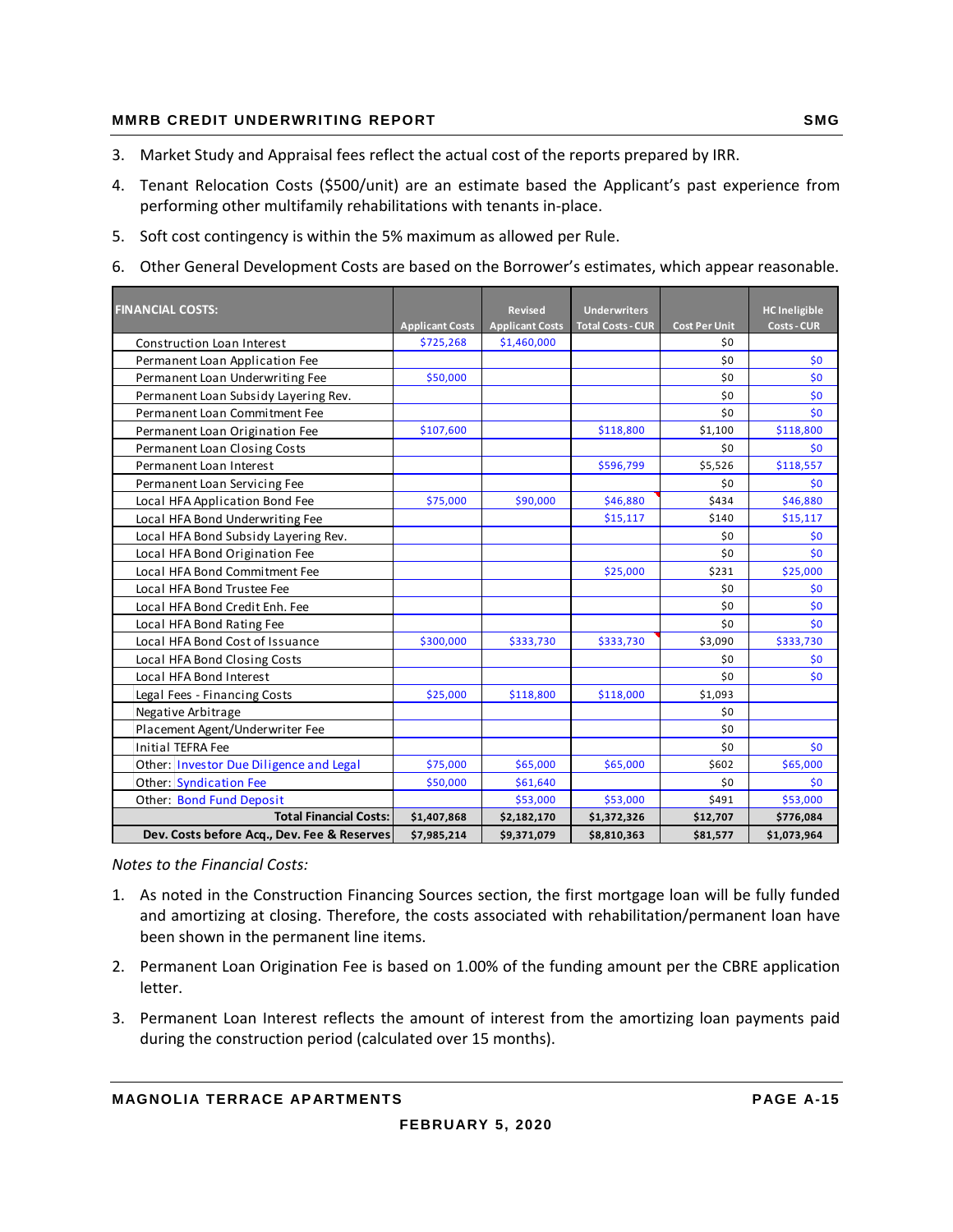#### **MMRB CREDIT UNDERWRITING REPORT SMG AND REALLY ASSESSED AT A SMG SMG**

- 4. Local HFA Application Bond Fee reflects the sum of a 0.10% application fee (\$11,880), Feasibility fee of \$5,000, and an initial Administrative Fee of \$30,000.
- 5. Local HFA Bond Underwriting Fee reflects the fee for credit underwriting.
- 6. Local HFA Bond Costs of Issuance reflects the estimated as provided by the Bond Underwriter and is inclusive of all issuer fees, financial advisor fees, and bond counsel fees.
- 7. Investor Due Diligence fees include fees charged by Hunt and their attorney fees for closing.
- 8. Bond Fund Deposit reflects two months of bond interest required by Fannie Mae to cover the period of time it is estimated to take from the origination of the Fannie Mae loan for the loan to be integrated into a Fannie Mae MBS security to secure the bonds.

| <b>NON-LAND ACQUISITION COSTS</b>        | <b>Applicant Costs</b> | <b>Revised</b><br><b>Applicant Costs</b> | <b>Underwriters</b><br><b>Total Costs - CUR</b> | <b>Cost Per Unit</b> | <b>HC</b> Ineligible<br><b>Costs - CUR</b> |
|------------------------------------------|------------------------|------------------------------------------|-------------------------------------------------|----------------------|--------------------------------------------|
| Brokerage Fees - Building                |                        |                                          |                                                 | \$0                  |                                            |
| <b>Building Acquisition Cost</b>         | \$8,280,000            | \$8,340,000                              | \$8,452,000                                     | \$78,259             |                                            |
| Developer Fee on Non-Land Acq. Costs     | \$1,490,400            |                                          | \$1,521,360                                     | \$14,087             |                                            |
| Other:                                   |                        |                                          |                                                 | \$0                  | \$0                                        |
| <b>Total Non-Land Acquisition Costs:</b> | \$9,770,400            | \$8,340,000                              | \$9,973,360                                     | \$92,346             | \$0                                        |

9. All other financial costs are based on the Applicant's estimate, which appears reasonable.

*Notes to the Non‐Land Acquisition Costs:*

1. The Applicant provided a Purchase and Sale Agreement ("PSA") between the Seller and Levy Affiliated Holdings, LLC. ("Levy Affiliated") effective June 7, 2018 for a purchase price of \$9,000,000. Per the Assignment and Assumption of PSA dated July 1, 2018, Levy Affiliated assigned their rights under the aforementioned PSA to the Applicant. In the First Amendment to Purchase and Sale Agreement dated May 31, 2019, the purchase price was increased to \$9,100,000, which will be paid via proceeds of \$8,100,000 at closing, with the balance of \$1,000,000 structured as a subordinated Seller's Note. Repayment terms under the Seller's Note are detailed in the *Permanent Financing Sources* section above.

Based on the land value determination process explained in *Notes to the Land Acquisition Costs* section below, for underwriting purposes and calculation of the HC eligible basis, the portion of the total purchase price attributed to the Building Acquisition Cost is \$8,452,000.

2. The Developer Fee on Acquisition of Buildings is calculated as 18% of Building Acquisition Costs.

| DEVELOPER FEE ON NON-ACQUISTION COSTS | <b>Applicant Costs</b> | Revised<br><b>Applicant Costs</b> | <b>Underwriters</b><br><b>Total Costs - CUR</b> | <b>Cost Per Unit.</b> | <b>HC</b> Ineligible<br><b>Costs - CUR</b> |
|---------------------------------------|------------------------|-----------------------------------|-------------------------------------------------|-----------------------|--------------------------------------------|
| Developer Fee - Unapportioned         | \$1,201,288            | \$2,772,703                       | \$1,251,343                                     | \$11,587              |                                            |
| DF to fund Operating Debt Reserve     |                        |                                   |                                                 | \$0                   |                                            |
| DF to Brokerage Fees - Land           |                        |                                   |                                                 | \$0                   |                                            |
| DF to Excess Land Costs               |                        |                                   |                                                 | \$0                   |                                            |
| DF to Excess Bldg Acquisition Costs   |                        |                                   |                                                 | \$0                   |                                            |
| DF to Consultant Fees                 |                        | \$25,000                          | \$25,000                                        | \$231                 |                                            |
| DF to Guaranty Fees                   |                        |                                   |                                                 | \$0                   |                                            |
| Other: Shipping/Mailing/Travel        | \$1,800                |                                   |                                                 | \$0                   |                                            |
| <b>Total Other Development Costs:</b> | \$1,203,088            | \$2,797,703                       | \$1,276,343                                     | \$11,818              | \$0                                        |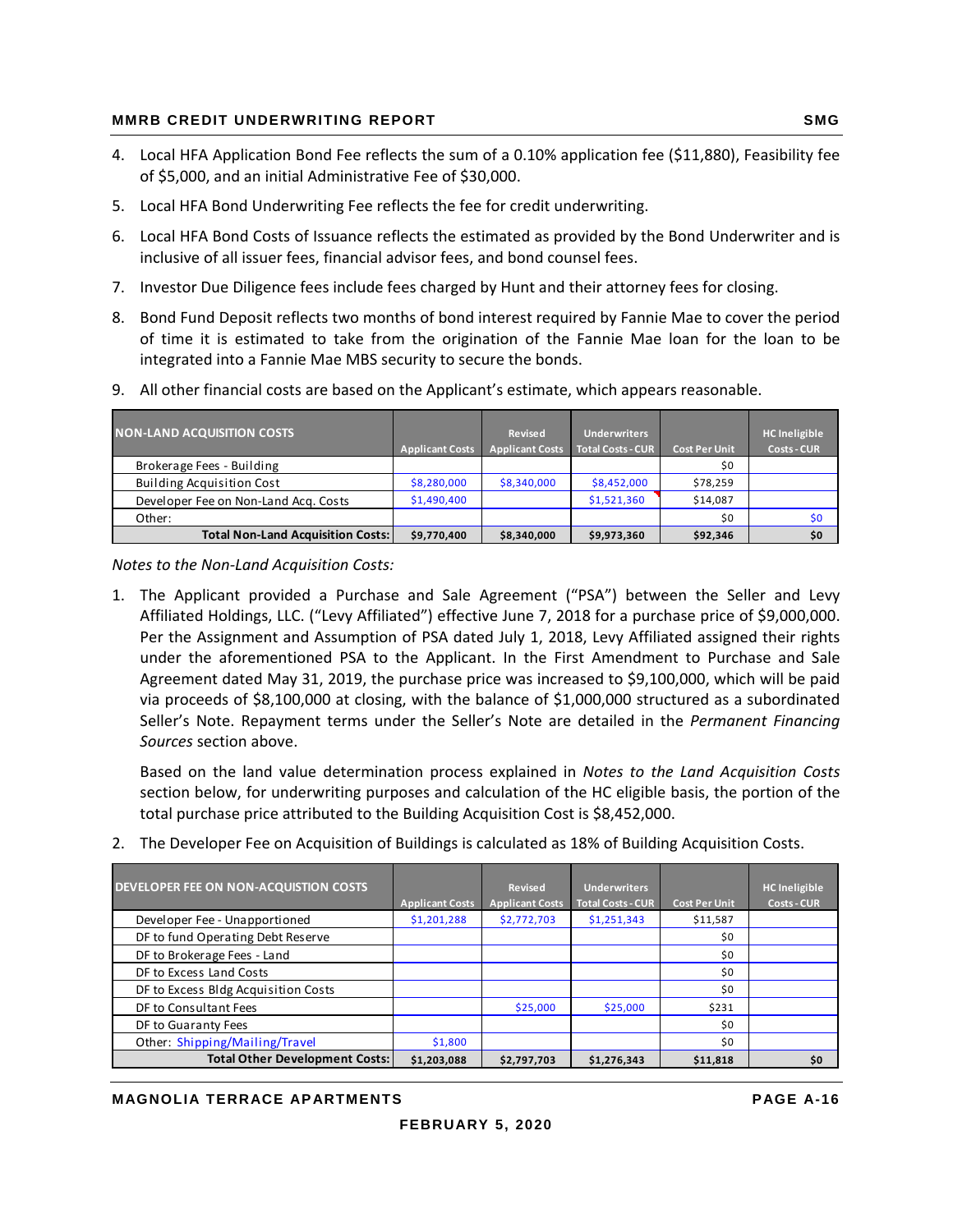*Notes to the Other Development Costs:*

- 1. Developer Fee is within 18% of the Development's construction cost, exclusive of land acquisition costs and reserves, as required per Rule.
- 2. Consultant Fees are classified as a subset of Developer Fee.

| <b>LAND ACQUISITION COSTS</b>   | <b>Applicant Costs</b> | <b>Revised</b><br><b>Applicant Costs</b> | <b>Underwriters</b><br><b>Total Costs - CUR</b> | <b>Cost Per Unit</b> | <b>HC</b> Ineligible<br><b>Costs - CUR</b> |
|---------------------------------|------------------------|------------------------------------------|-------------------------------------------------|----------------------|--------------------------------------------|
| Brokerage Fees - Land           |                        |                                          |                                                 | \$0                  | \$0                                        |
| Land Acquisition Cost           |                        |                                          |                                                 | \$0                  | \$0                                        |
| Land                            | \$720,000              | \$760,000                                | \$648,000                                       | \$6,000              | \$648,000                                  |
| Land Carrying Costs             |                        |                                          |                                                 | \$0                  | \$0                                        |
| <b>Total Acquisition Costs:</b> | \$720,000              | \$760,000                                | \$648,000                                       | \$6,000              | \$648,000                                  |

*Notes to the Land Acquisition Costs:*

1. As noted in Non‐Land Acquisition Costs a purchase agreement was provided reflecting a total purchase price of \$9,100,000. Seltzer has utilized the lesser of the appraised land value, land value per the Leon County Property Appraiser for Magnolia Terrace, and the Florida Housing Finance Corporation ("FHFC" or "Florida Housing") land allocation calculation. The Property Appraiser's value was the lesser value of the three.

| <b>RESERVE ACCOUNTS</b>                    | <b>Applicant Costs</b> | <b>Revised</b><br><b>Applicant Costs</b> | <b>Underwriters</b><br><b>Total Costs - CUR</b> | <b>Cost Per Unit</b> | <b>HC</b> Ineligible<br><b>Costs - CUR</b> |
|--------------------------------------------|------------------------|------------------------------------------|-------------------------------------------------|----------------------|--------------------------------------------|
| Operating Deficit Reserve (Lender)         |                        |                                          |                                                 | \$0                  | \$0                                        |
| Operating Deficit Reserve (Syndicator)     | \$500,000              | \$500,000                                | \$500,000                                       | \$4,630              | \$500,000                                  |
| Debt Service Coverage Reserve (Lender)     |                        |                                          |                                                 | \$0                  | \$0                                        |
| Debt Service Coverage Reserve (Syndicator) |                        |                                          |                                                 | \$0                  | \$0                                        |
| Replacement Reserves (Lender)              |                        |                                          |                                                 | \$0                  | \$0                                        |
| Replacement Reserves (Syndicator)          |                        |                                          |                                                 | \$0                  | \$0                                        |
| Other: Escrow                              |                        | \$75,000                                 | \$75,000                                        | \$694                | \$75,000                                   |
| <b>Total Reserve Accounts:</b>             | \$500,000              | \$575,000                                | \$575,000                                       | \$5,324              | \$575,000                                  |

*Notes to Reserve Accounts:*

1. Per the HCP LOI, an Operating Reserve will be established and funded in an amount of \$500,000.

| <b>TOTAL DEVELOPMENT COSTS</b>  |              | <b>Revised</b> | <b>Underwriters</b>                                       |                      | <b>HC</b> Ineligible |
|---------------------------------|--------------|----------------|-----------------------------------------------------------|----------------------|----------------------|
|                                 |              |                | Applicant Costs   Applicant Costs   Total Costs - CUR   \ | <b>Cost Per Unit</b> | <b>Costs - CUR</b>   |
| <b>TOTAL DEVELOPMENT COSTS:</b> | \$20.178.702 | \$21.843.782   | \$21,283,066                                              | \$197.065            | \$2,296,964          |

*Notes to the Total Development Costs:*

1. Development Costs ("TDC") as stated in the application were \$20,178,702. TDC have increased \$1,104,364 to \$21,283,066. This increase is primarily due to increases in construction costs, general development costs, and an increase in the overall purchase price.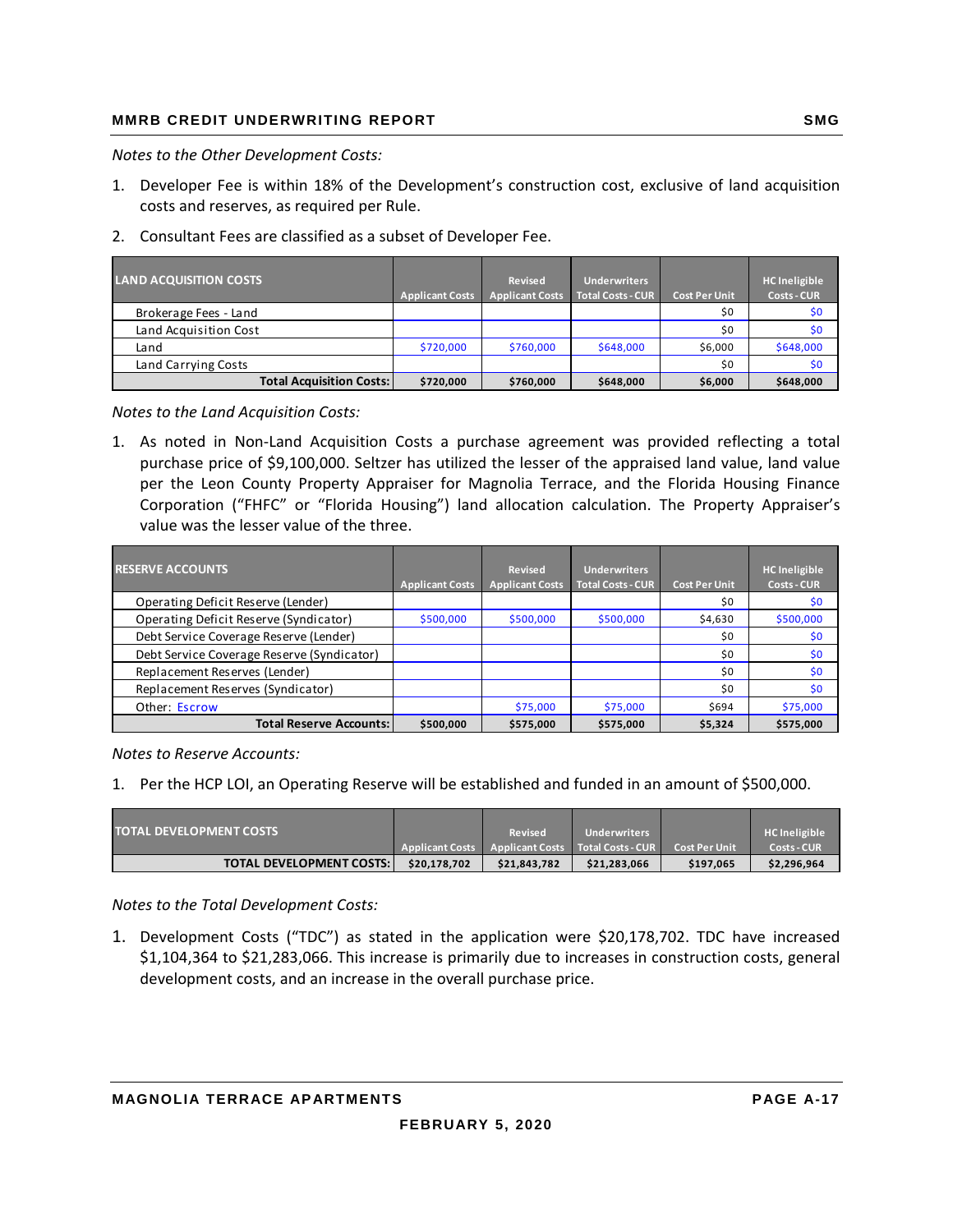#### **Operating Pro forma**

|              | <b>OPERATING PRO FORMA</b>                      |          | <b>ANNUAL</b> | <b>PER UNIT</b> |
|--------------|-------------------------------------------------|----------|---------------|-----------------|
|              | Gross Potential Rental Income                   |          | \$1,399,200   | \$12,956        |
|              | Rent Subsidy (ODR)                              |          | \$0           | \$0             |
|              | Other Income:                                   |          |               |                 |
| INCOME       | Miscellaneous                                   |          | \$20,000      | \$185           |
|              | Gross Potential Income                          |          | \$1,419,200   | \$13,141        |
|              | Less:                                           |          |               |                 |
|              | Economic Loss - Percentage:                     | 0.0%     | \$0           | \$0             |
|              | Physical Vacancy Loss - Percentage:             | 3.0%     | ( \$42,576]   | ( \$394)        |
|              | Collection Loss - Percentage:                   | 0.0%     | \$0           | \$0             |
|              | <b>Total Effective Gross Revenue</b>            |          | \$1,376,624   | \$12,747        |
|              | Fixed:                                          |          |               |                 |
|              | Real Estate Taxes                               |          | \$115,968     | \$1,074         |
|              | Insurance                                       |          | \$27,000      | \$250           |
|              | Other                                           |          | \$0           | \$0             |
|              | Variable:                                       |          |               |                 |
| EXPENSES     | Management Fee - Percentage:                    | 3.5%     | \$48,000      | \$444           |
|              | General and Administrative                      |          | \$24,300      | \$225           |
|              | Payroll Expenses                                |          | \$145,800     | \$1,350         |
|              | Utilities                                       |          | \$102,600     | \$950           |
|              | Marketing and Advertising                       |          | \$13,500      | \$125           |
|              | Maintenance and Repairs                         | \$78,300 | \$725         |                 |
|              | Reserve for Replacements                        | \$32,400 | \$300         |                 |
|              | <b>Total Expenses</b>                           |          | \$587,868     | \$5,443         |
|              | <b>Net Operating Income</b>                     |          | \$788,756     | \$7,303         |
|              | <b>Debt Service Payments</b>                    |          |               |                 |
|              | First Mortgage - CBRE - M.TEB / Fannie Mae /    |          |               |                 |
|              | Leon County HFA                                 |          | \$635,502     | \$5,884         |
| DEBT SERVICE | Second Mortgage - AHA-Magnolia                  |          | \$39,250      | \$363           |
|              | First Mortgage Fees - CBRE - M.TEB / Fannie Mae |          |               |                 |
|              | / Leon County HFA                               |          | \$35,494      | \$329           |
|              | Second Mortgage Fees - AHA-Magnolia             |          | \$0           | \$0             |
|              | <b>Total Debt Service Payments</b>              |          | \$710,247     | \$6,576         |
|              | <b>Cash Flow After Debt Service</b>             |          | \$78,509      | \$727           |
|              | <b>Debt Service Coverage Ratios</b>             |          |               |                 |
|              | DSC - First Mortgage plus Fees                  |          | 1.175         |                 |
|              |                                                 |          |               |                 |
|              | DSC - Second Mortgage plus Fees                 | 1.111    |               |                 |
|              | DSC - All Mortgages and Fees                    |          | 1.111         |                 |
|              |                                                 |          |               |                 |
|              | <b>Financial Ratios</b>                         |          |               |                 |
|              | Operating Expense Ratio                         |          | 42.7%         |                 |
|              | Break-Even Ratio                                |          | 91.6%         |                 |

*Notes to the Operating Pro forma and Ratios:*

1. The LCHFA Bond program will impose rent restrictions that set aside 40% of the units (44 units) for households with incomes up to 60% of the Area Median Income ("AMI"). This Development will also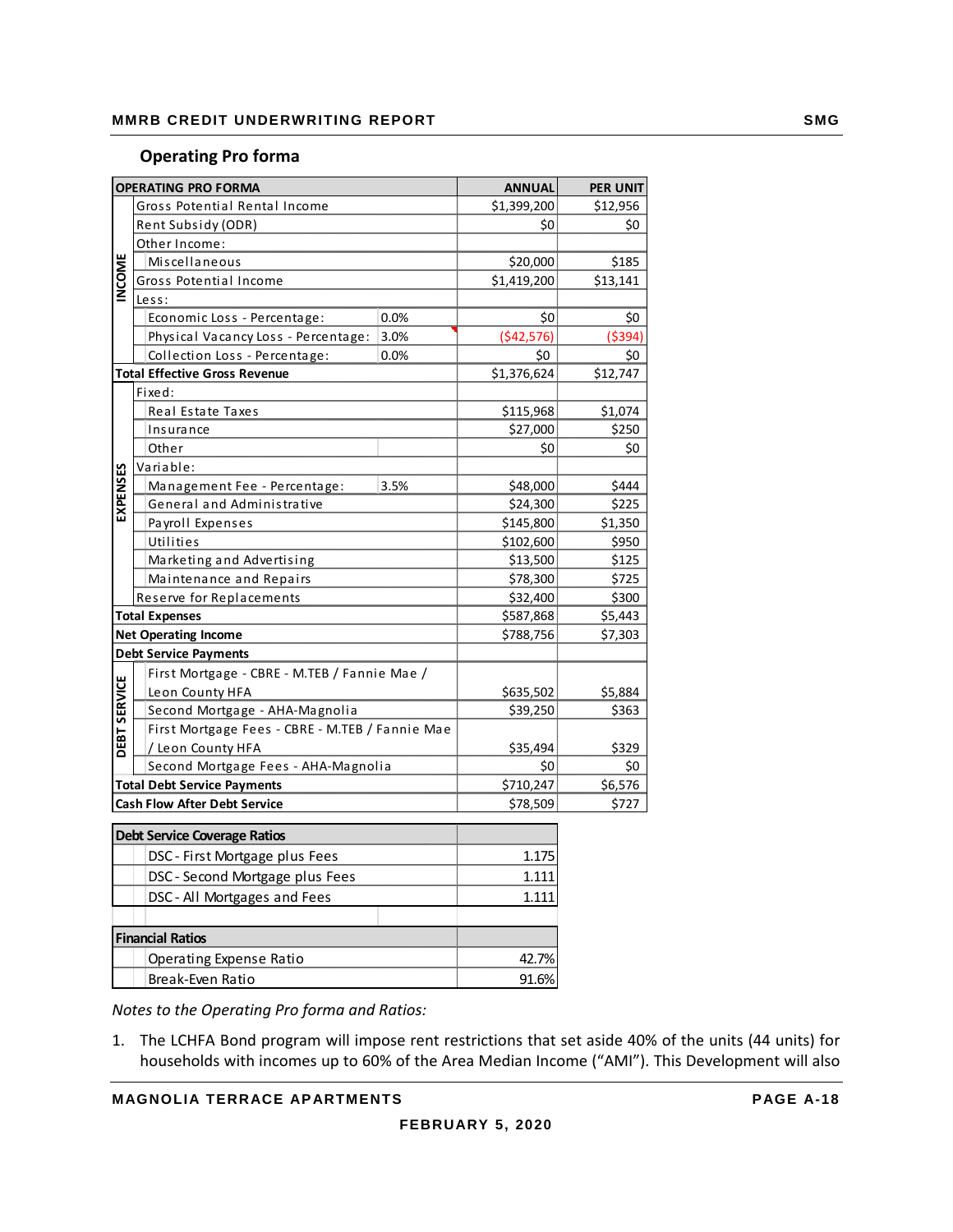#### **MMRB CREDIT UNDERWRITING REPORT SMG AND REALLY ASSESSED AT A SMG SMG**

utilize 4% Housing Credits ("HC"), which will also impose rent restrictions that set aside 100% of the units (108 units) for households with incomes up to 60% of the AMI. Magnolia Terrace is projected to achieve 2019 Maximum Allowable HC Rents published by Florida Housing on all units based upon the appraiser's estimate of achievable rents per comparable properties surveyed. The Development will receive Section‐8 HUD rents for all 108 units. These rents exceed the HC rents and have been utilized in the operating pro forma.

The Appraiser's rents are based on the Applicant's estimate at the time of the appraisal. Since that time Seltzer has received confirmation of the HUD rents to be provided at closing. The Appraiser considers the difference in gross potential income to be immaterial to the valuations provided within the appraisal.

A rent roll for the Development is illustrated in the following table:

|            |                          |     |        |      |          | High        |                 |        | <b>Net</b>         | <b>PBRA</b> |         |                     |                 |                      |
|------------|--------------------------|-----|--------|------|----------|-------------|-----------------|--------|--------------------|-------------|---------|---------------------|-----------------|----------------------|
| <b>Bed</b> | Bath                     |     | Square |      | Low HOME | <b>HOME</b> | <b>Gross HC</b> |        | Utility Restricted | Contr       |         | Applicant Appraiser |                 | <b>Annual Rental</b> |
|            | <b>Rooms Rooms Units</b> |     | Feet   | AMI% | Rents    | Rents       | Rent            | Allow. | Rents              | Rents       | Rents   | Rents               | <b>CU Rents</b> | Income               |
|            | 1.0                      | 25  | 600    | 60%  |          |             | \$776           | \$72   | \$704              | \$925       | \$925   | \$950               | \$925           | \$277,500            |
|            | 1.0                      | 50  | 777    | 60%  |          |             | \$931           | \$87   | \$844              | \$1,050     | \$1,050 | \$1,050             | \$1,050         | \$630,000            |
|            | 1.5                      | 25  | 903    | 60%  |          |             | \$1,075         | \$109  | \$966              | \$1,215     | \$1,215 | \$1,225             | \$1,215         | \$364,500            |
|            | 1.5                      | 8   | 1.042  | 60%  |          |             | \$1,200         | \$131  | \$1,069            | \$1,325     | \$1,325 | \$1,350             | \$1,325         | \$127,200            |
|            |                          | 108 | 84,761 |      |          |             |                 |        |                    |             |         |                     |                 | \$1,399,200          |

MSA/County: Tallahassee HMFA; Tallahassee MSA / Leon County

- 1. Miscellaneous income as estimated by the Applicant includes application fees, late fees, forfeited security deposits, bad debt recoveries, pet fees, cancellation fees, damages recovered, and others.
- 2. The Appraiser estimates a combined stabilized physical vacancy rate and collection loss rate of 3%, for an economic occupancy of 97%.
- 3. Real estate tax and Insurance expenses are based on the Appraiser's estimate.
- 4. Per an unexecuted Management Agreement dated April 2019, between the Applicant and RAM Partners, LLC ("RAM"). RAM will receive \$4,000 per month for their services.
- 5. Other operating expense estimates are based on comparable properties and are supported by the appraisal.
- 6. The PCA completed by Partner estimated an annual inflated replacement reserve of \$206.83 per unit. Per Rule 67‐21, the minimum replacement reserve amount shall be \$300 per unit per year. Seltzer has included a reserve amount of \$300 per unit per year.
- 7. A 15‐year income and expense projection reflects increasing debt service coverage ("DSC") through year fifteen. This projection is attached to this report as Exhibit 1.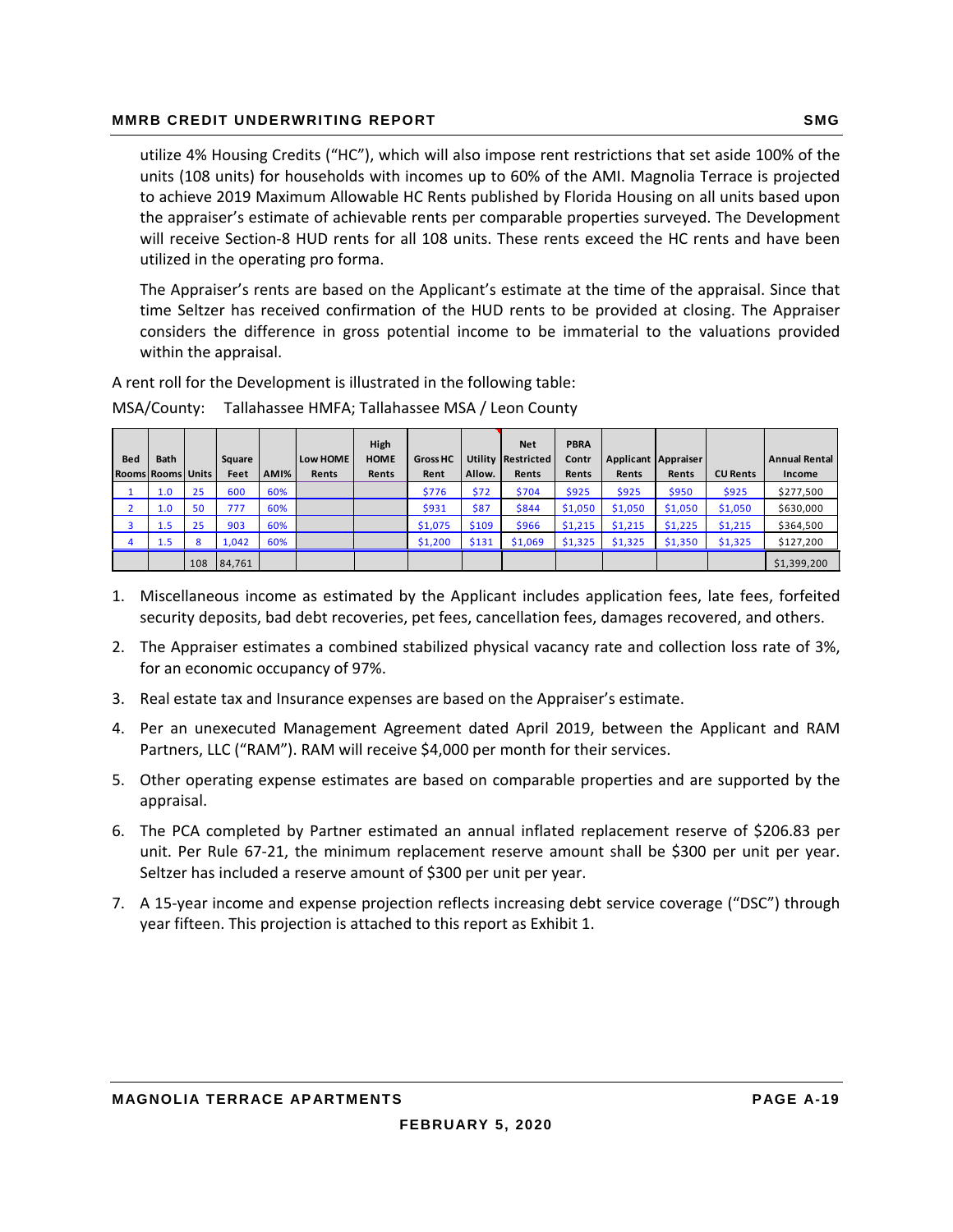**Section B**

**Loan Conditions**

**HC Allocation Recommendation and Contingencies**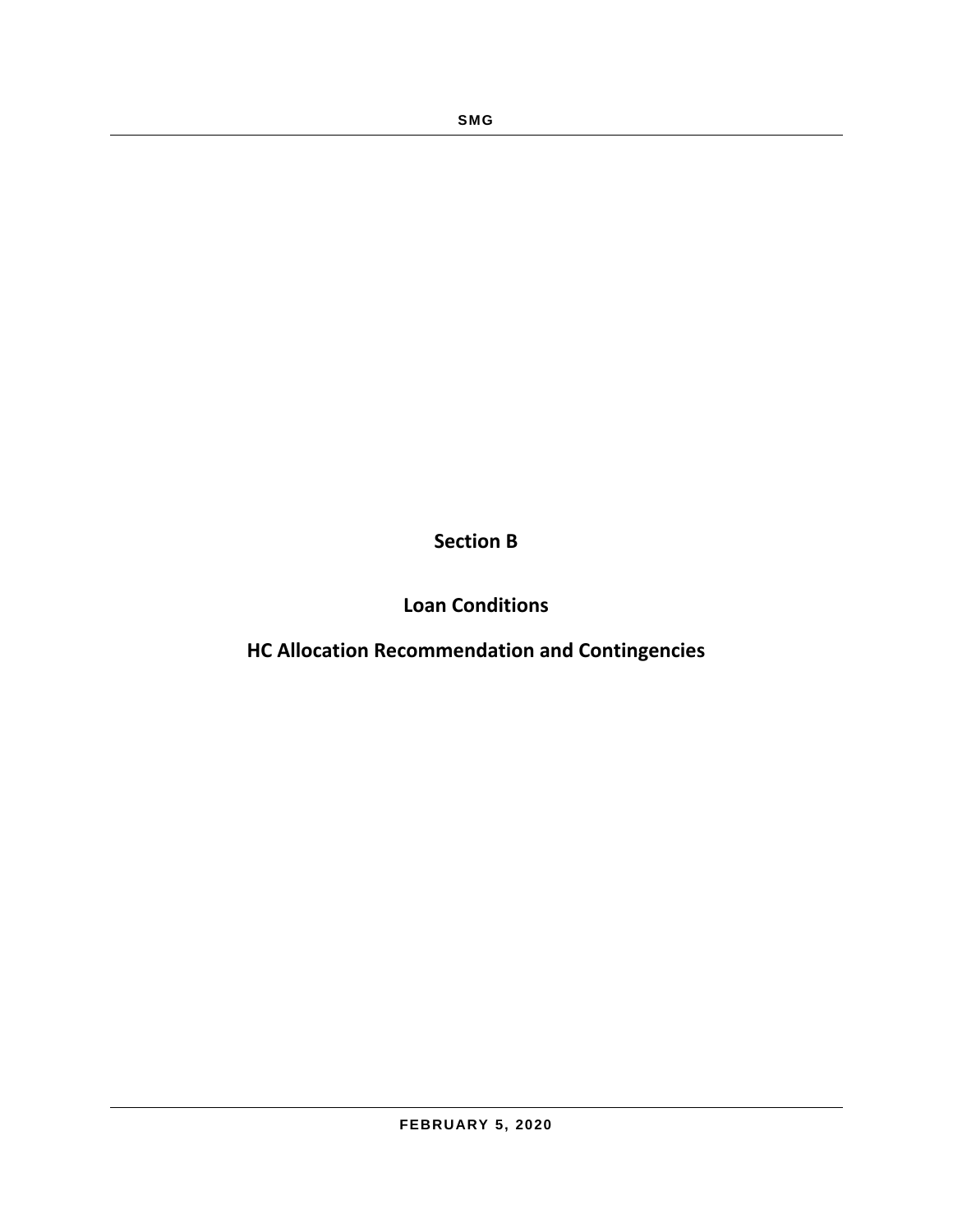#### Special Conditions

These recommendations are contingent upon the review and approval of the following items by SMG and LCHFA at least 30 days prior to real estate loan closing. Failure to receive approval of these items within this time frame may result in postponement of the Loan closing.

- 1. Defeasance of the Bonds issued by the Public Finance Authority of Wisconsin.
- 2. Long‐Term Section 8 Mark‐Up‐to Market HUD HAP contract in place at closing at the rent levels at or above those reflected in this report.
- 3. Seltzer's receipt and satisfactory review of an executed Property Management Agreement with terms not substantially different from those underwritten in this report.
- 4. Seltzer's receipt and satisfactory review of an executed GC Contract for the same contract amount, and terms not materially different from the GC Contract underwritten in this report.
- 5. Architectural drawings signed/sealed by a Florida licensed Architect.

#### General Conditions

This recommendation is contingent upon the review and approval of the following items by SMG and LCHFA at least 30 days prior to real estate loan closing. Failure to receive approval of these items within this time frame may result in postponement of the loan closing.

- 1. Borrower to comply with any and all recommendations noted in the Plan and Cost Review prepared by Partner.
- 2. Signed and sealed survey, dated within 90 days of closing, unless otherwise approved by LCHFA, and its Legal Counsel, based upon the particular circumstances of the transaction. The Survey shall be certified to LCHFA and its Legal Counsel, as well as the title insurance company, and shall indicate the legal description, exact boundaries of the Development, easements, utilities, roads, and means of access to public streets, total acreage and flood hazard area, and any other requirements of LCHFA.
- 3. Building permits and any other necessary approvals and permits (e.g., final site plan approval, water management district, Department of Environmental Protection, Army Corps of Engineers, Department of Transportation, etc.). Acceptable alternatives to this requirement are receipt and satisfactory review of a letter from the local permitting and approval authority that the above referenced permits and approvals will be issued upon receipt of applicable fees (with no other conditions), or evidence of 100% lien-free completion, if applicable. If a letter is provided, copies of all permits will be required as a condition of the first post-closing draw.
- 4. The final "as permitted" (signed and sealed) site plans, building plans, and specifications showing all features and amenities committed to in the application. The Geotechnical Report (if available) must be bound within the final plans and specifications.
- 5. Final sources and uses of funds itemized by source and line item, in a format and in amounts approved by the Servicer. A detailed calculation of the construction interest based on the final draw schedule (see below), documentation of the closing costs, and draft loan closing statement must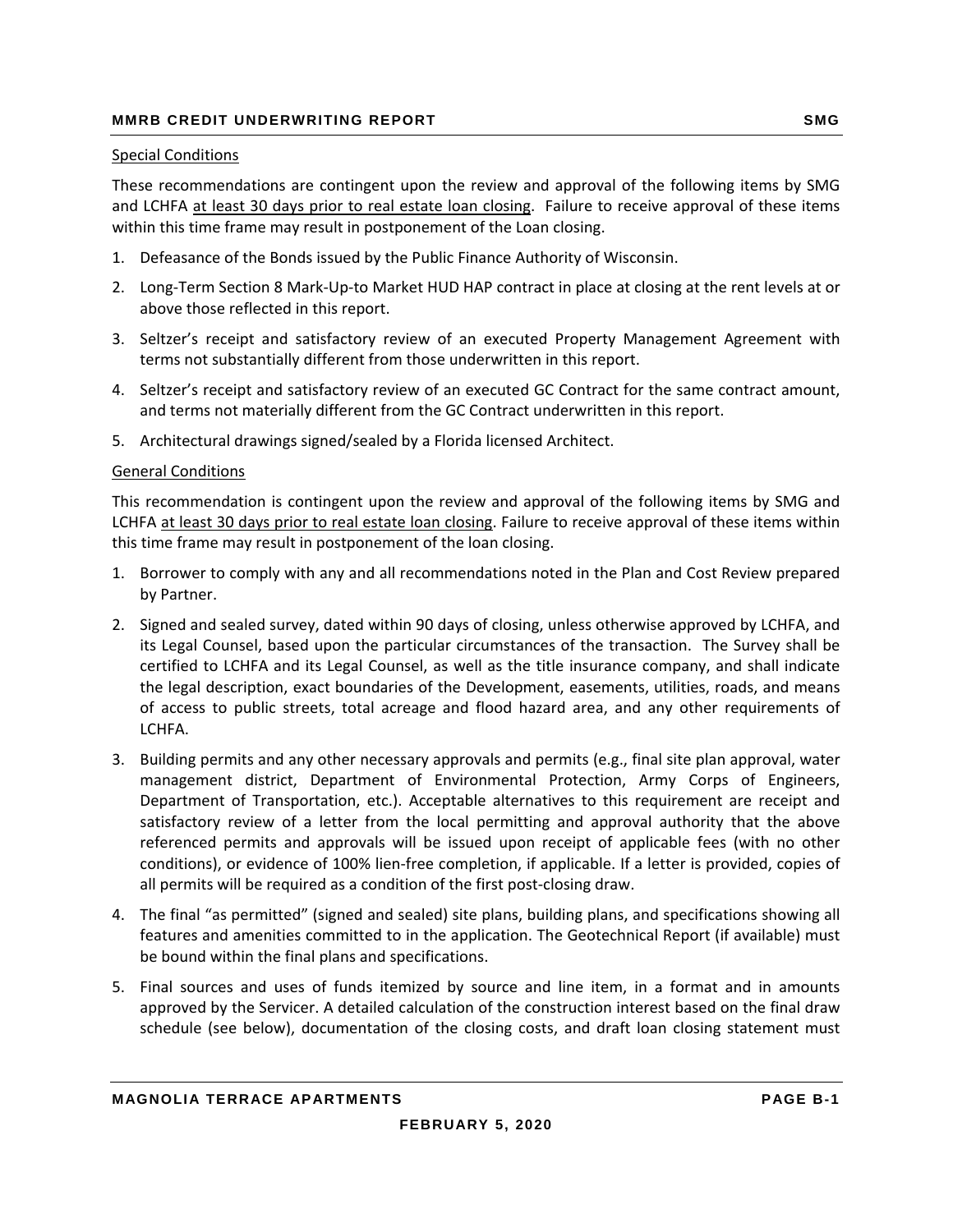also be provided. The sources and uses of funds schedule will be attached to the Funding Loan Agreement as the approved Development budget.

- 6. The Developer is only allowed to draw a maximum of 50% of the total developer fee during construction, but in no case more than the payable developer fee, which is determined to be "developer's overhead". No more than 35% of "developer's overhead" during construction will be allowed to be disbursed at closing. The remainder of the "developer's overhead" will be disbursed during construction on a pro rata basis, based on the percentage of completion of the Development, as approved and reviewed by LCHFA and Servicer. The remaining unpaid developer fee shall be considered attributable to "developer's profit" and may not be funded until the Development has achieved 100% lien free completion, and retainage has been released.
- 7. A final construction draw schedule showing itemized sources and uses of funds for each monthly draw. The closing draw shall include appropriate backup and ACH wiring instructions.
- 8. Evidence of general liability, flood (if applicable), builder's risk and replacement cost hazard insurance (as certificates of occupancy are received) reflecting LCHFA as Loss Payee / Mortgagee, with coverage's, deductibles and amounts satisfactory to LCHFA, and as applicable, the FHFC Insurance Guide.
- 9. 100% Payment and Performance ("P&P") Bonds or a Letter of Credit ("LOC") in an amount not less than 25% of the construction contract is required in order to secure the construction contract between the general contractor and the Borrower. In either case, Florida Housing must be listed as co-obligee. The P&P bonds must be from a company rated at least "A-" by A.M. Best & Co. with a financial size category of at least FSC VI. Florida Housing and/or Legal Counsel must approve the source, amount(s) and all terms of the P&P bonds or LOC. If the LOC option is utilized, the LOC must contain "evergreen" language and be in a form satisfactory to the Servicer, Florida Housing, and its Legal Counsel.
- 10. Architect, Construction Consultant, and Borrower certifications on forms provided by SMG will be required for both design and as‐built with respect to Section 504 of the Rehabilitation Act, the Americans with Disabilities Act, and Federal Fair Housing Act requirements, as applicable.
- 11. A copy of an Amended and Restated Operating Agreement reflecting purchase of the HC under terms consistent with the assumptions contained within this Credit Underwriting Report. The Amended and Restated Operating Agreement shall be in a form and of financial substance satisfactory to Servicer and to LCHFA and its Legal Counsel.

This recommendation is contingent upon the review and approval of the following items by LCHFA and its Legal Counsel at least 30 days prior to real estate loan closing. Failure to receive approval of these items within this time frame may result in postponement of the loan closing.

- 1. Documentation of the legal formation and current authority to transact business in Florida for the Borrower, the general partner/member(s)/principal(s)/manager(s) of the Borrower, the guarantors, and any limited partners/members of the Borrower.
- 2. Signed and sealed survey, dated within 90 days of closing, unless otherwise approved by the LCHFA, and its Legal Counsel, based upon the particular circumstances of the transaction. The Survey shall be certified to the LCHFA and its Legal Counsel, as well as the title insurance company, and shall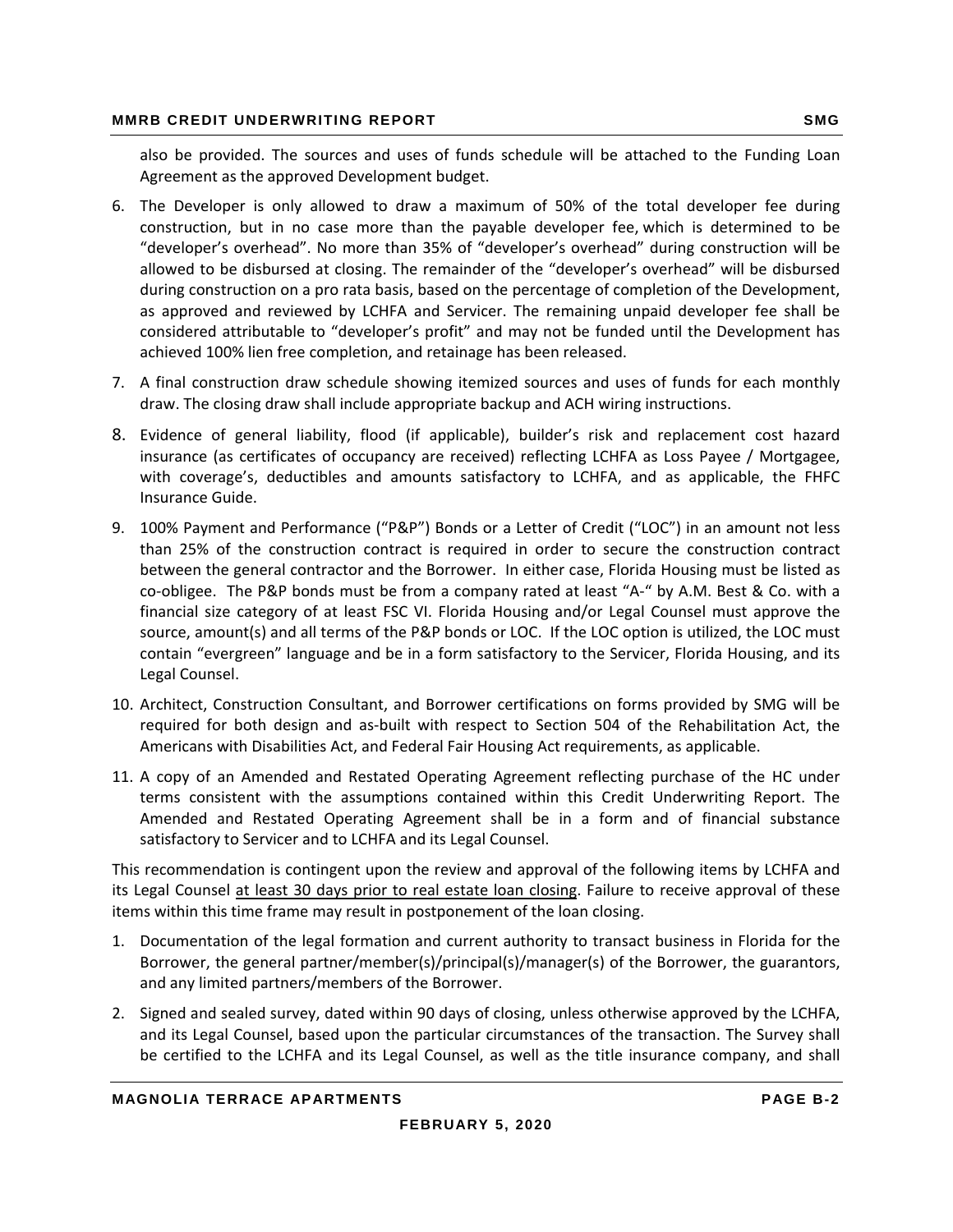indicate the legal description, exact boundaries of the Development, easements, utilities, roads, and means of access to public streets, total acreage and flood hazard area, and any other requirements of the LCHFA.

- 3. An acceptable updated Environmental Audit Report, together with a reliance letter to the LCHFA, prepared within 90 days of Loan closing, unless otherwise approved by the LCHFA, and Legal Counsel, based upon the particular circumstances of the transaction. Borrower to comply with any and all recommendations noted in the Environmental Assessment(s) and Update and the Environmental Review, if applicable.
- 4. Title insurance pro forma or commitment for title insurance with copies of all Schedule B exceptions, in the amount of the First Mortgage loan naming the LCHFA as the insured. All endorsements required by the LCHFA shall be provided.
- 5. The LCFHA and its Legal Counsel shall review and approve all other lenders closing documents and the Operating Agreement or other applicable agreement. The LCHFA shall be satisfied in its sole discretion that all legal and program requirements for the Loans have been satisfied.
- 6. Evidence of insurance coverage pursuant to the Request for Application governing this proposed transaction and, if applicable, the FHFC Insurance Guide.
- 7. Receipt of a legal opinion from the Borrower's Legal Counsel acceptable to the LCHFA addressing the following matters:
	- a. The legal existence and good standing of the Borrower and of any partnership or limited liability company that is the general partner/member of the Borrower (the "GP") and of any corporation or partnership that is the managing general partner/member of the GP, of any corporate guarantor and any manager;
	- b. Authorization, execution, and delivery by the Borrower and the guarantors, of all Loan documents;
	- c. The Loan documents being in full force and effect and enforceable in accordance with their terms, subject to bankruptcy and equitable principles only;
	- d. The Borrower's and the guarantor's execution, delivery and performance of the loan documents shall not result in a violation of, or conflict with, any judgments, orders, contracts, mortgages, security agreements or leases to which the Borrower is a party or to which the Development is subject to the Borrower's Partnership/Operating Agreement and;
	- e. Such other matters as the LCHFA or its Legal Counsel may require.
- 8. Evidence of compliance with local concurrency laws, as applicable.
- 9. UCC Searches for the Borrower, its partnerships, as requested by Legal Counsel.
- 10. Such other assignments, affidavits, certificates, financial statements, closing statements, and other documents as may be reasonably requested by the LCHFA or its Legal Counsel in form and substance acceptable to the LCHFA and its Legal Counsel, in connection with the loan(s).
- 11. Any other reasonable conditions established by the LCHFA and its Legal Counsel.

#### Additional Conditions

This recommendation is also contingent upon the following additional conditions:

**MAGNOLIA TERRACE APARTMENTS PAGE B-3**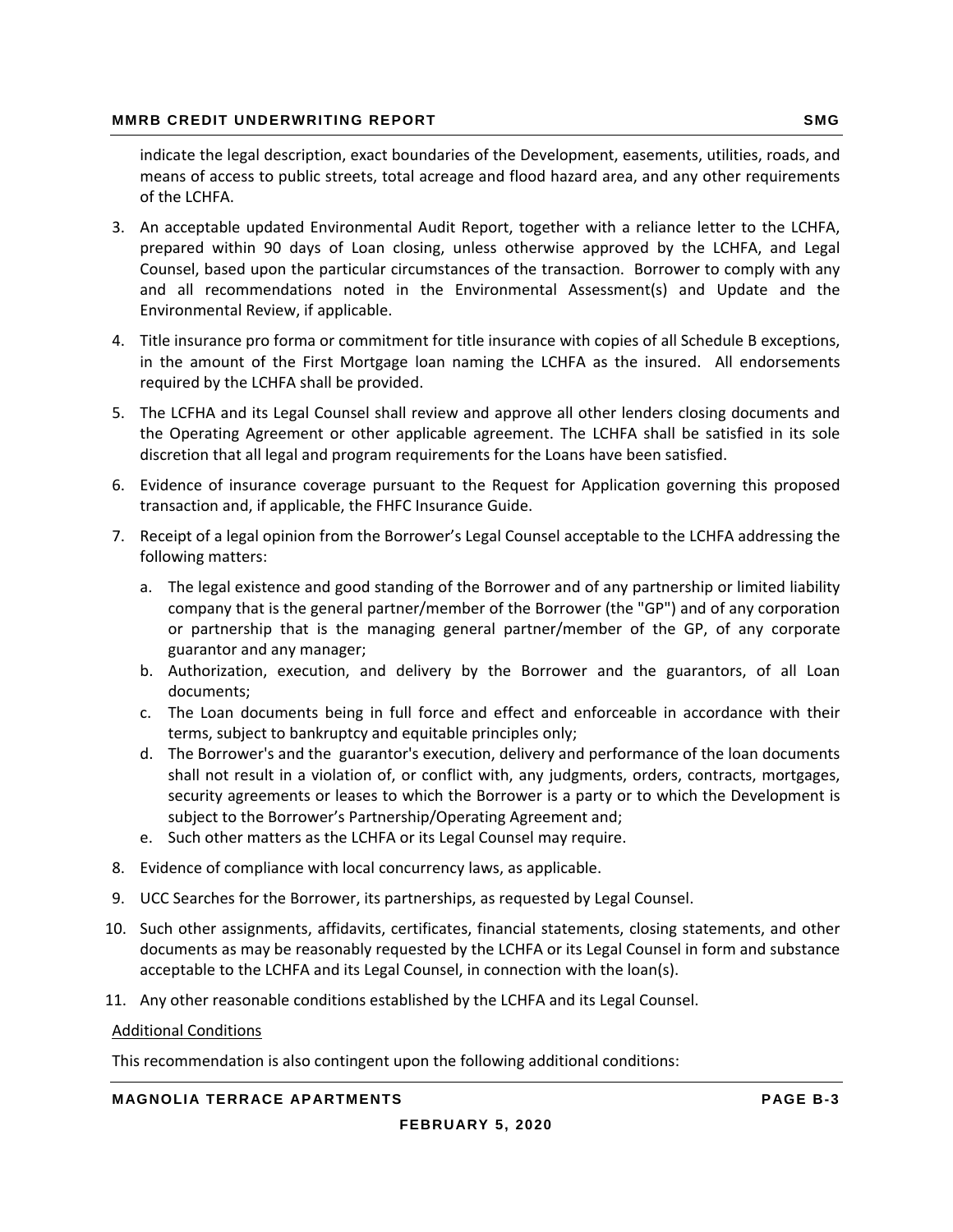- 1. Compliance with all provisions of Sections 420.507 and 420.5087, Florida Statutes, Florida Statute, Rule Chapter 67‐21 F.A.C., Section 42 I.R.C., and any other State and Federal requirements.
- 2. Acceptance by the Borrower and execution of all documents evidencing and securing the Loan in form and substance satisfactory to the LCHFA and its Legal Counsel, including, but not limited to, the Promissory Note(s), the Loan Agreement(s), the Mortgage and Security Agreement(s), the Land Use Restriction Agreement(s), and Extended Low Income Housing Agreement(s).
- 3. If applicable, receipt and satisfactory review of Financial Statements from all Guarantors dated within 90 days of Real Estate Closing.
- 4. Guarantors are to provide the standard LCHFA Construction Completion Guaranty, including the satisfactory installation of all committed features and amenities (Exhibit 2), to be released upon lien free completion as approved by the Servicer.
- 5. Guarantors for the MMRB are to provide the standard LCHFA Operating Deficit Guaranty. If requested in writing by the Applicant, Servicer will consider a recommendation to release the Operating Deficit Guaranty if all conditions are met, including achievement of a 1.15 Debt Service Coverage ("DSC") on the Permanent First Mortgage as determined by the LCHFA or the Servicer and 90% Occupancy and 90% of Gross Potential Rental Income net of Utility Allowances, if applicable, for a period 12 consecutive months, all certified by an independent Certified Public Accountant ("CPA") and verified by the Servicer. The calculation of the DSC Ratio shall be made by Florida Housing or the Servicer. Notwithstanding the above, the Operating Deficit Guaranty shall not terminate earlier than three (3) years following the final certificate of occupancy.
- 6. Guarantors are to provide the standard LCHFA Environmental Indemnity Guaranty.
- 7. Guarantors are to provide the standard LCHFA Guaranty of Recourse Obligations.
- 8. A mortgagee title insurance lender's policy naming the LCFHA as an insured mortgage holder in the amount of the MMRB is to be issued at closing. Any exceptions to the title insurance policy must be acceptable to the LCHFA or its Legal Counsel. All endorsements that are required by the LCHFA are to be issued and the form of the title policy must be approved prior to closing.
- 9. Property tax and hazard insurance escrows are to be established and maintained by the First Lender or the Servicer. In the event the reserve account is held by the LCHFA's loan servicing agent, the release of funds shall be at the LCHFA's sole discretion.
- 10. Replacement Reserves in the minimum amount of \$300 per unit per year are required to be deposited on a monthly basis into a designated escrow account, to be maintained by the First Mortgagee/Credit Enhancer, the Trustee, or the LCHFA's loan servicing agent.
- 11. The amount established as a Replacement Reserve shall be adjusted based on a Capital Needs Assessment ("CNA") to be received by the LCHFA or its servicers, prepared by an independent third party and acceptable to the LCHFA and its servicers at the time the CNA is required, beginning no later than the 10th year after the first residential building in the Development receives a certificate of occupancy, a temporary certificate of occupancy, or is placed in service, whichever is earlier ("Initial Replacement Reserve Date"). A subsequent CNA is required no later than the  $15<sup>th</sup>$  year after the Initial Replacement Reserve Date and subsequently every five (5) years thereafter.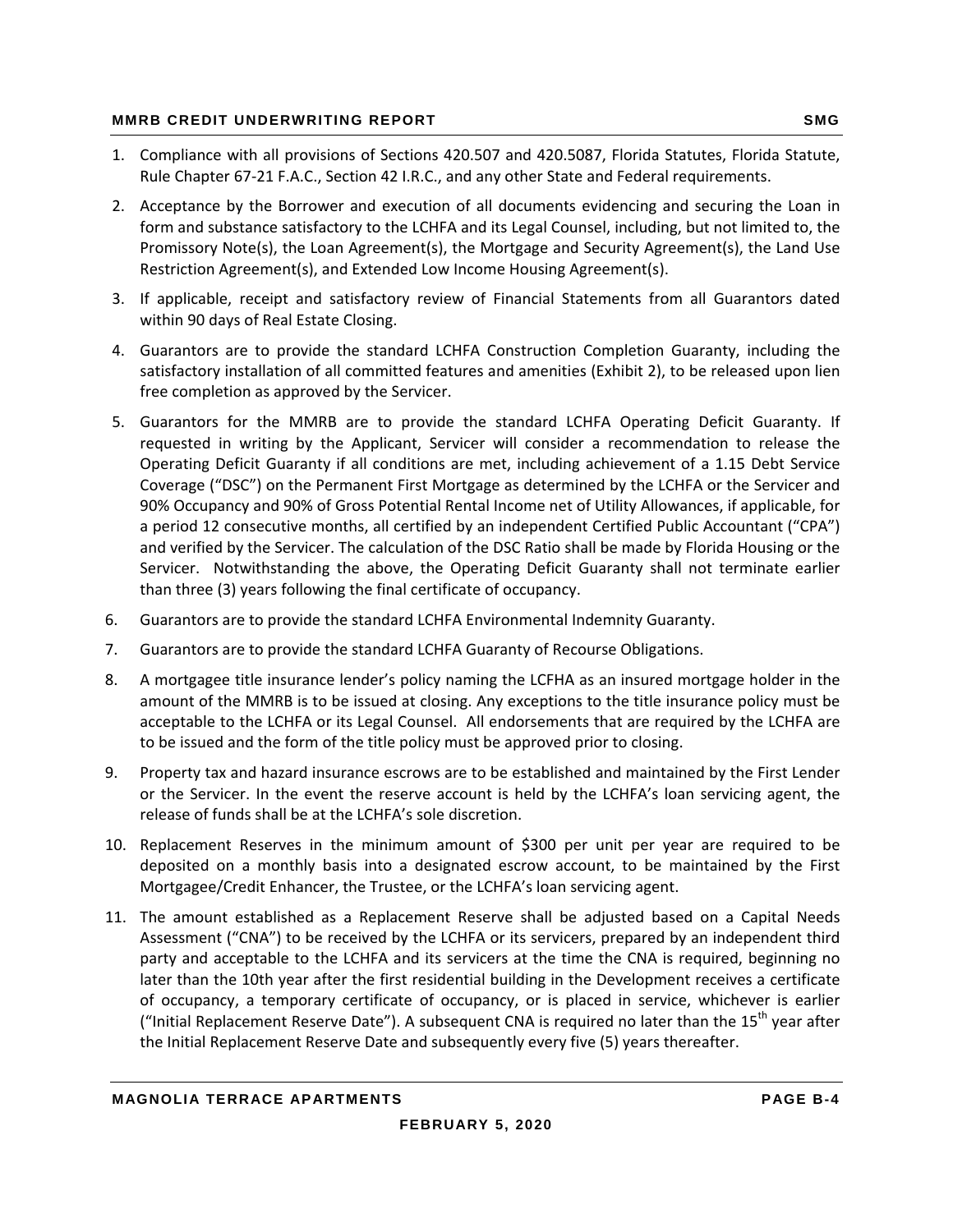- 12. Partner Engineering and Science, Inc. or other construction inspector acceptable for the LCHFA is to act as the LCHFA's inspector during the construction period.
- 13. Under the Magnolia Terrace construction contract, retainage shall be limited to 10% of the contract until the work is 50% complete, and no retainage shall be withheld thereafter. Retainage will not be released until successful lien free completion of construction and issuance of all certificates of occupancy, which satisfies the LCHFA's minimum requirement.
- 14. Satisfactory completion of a pre-loan closing compliance audit conducted by the LCHFA or its Servicer, if applicable.
- 15. Closing of all funding sources prior to or simultaneous with the closing of the MMRB.
- 16. Any other reasonable requirements of the Servicer, the LCHFA, or its Legal Counsel.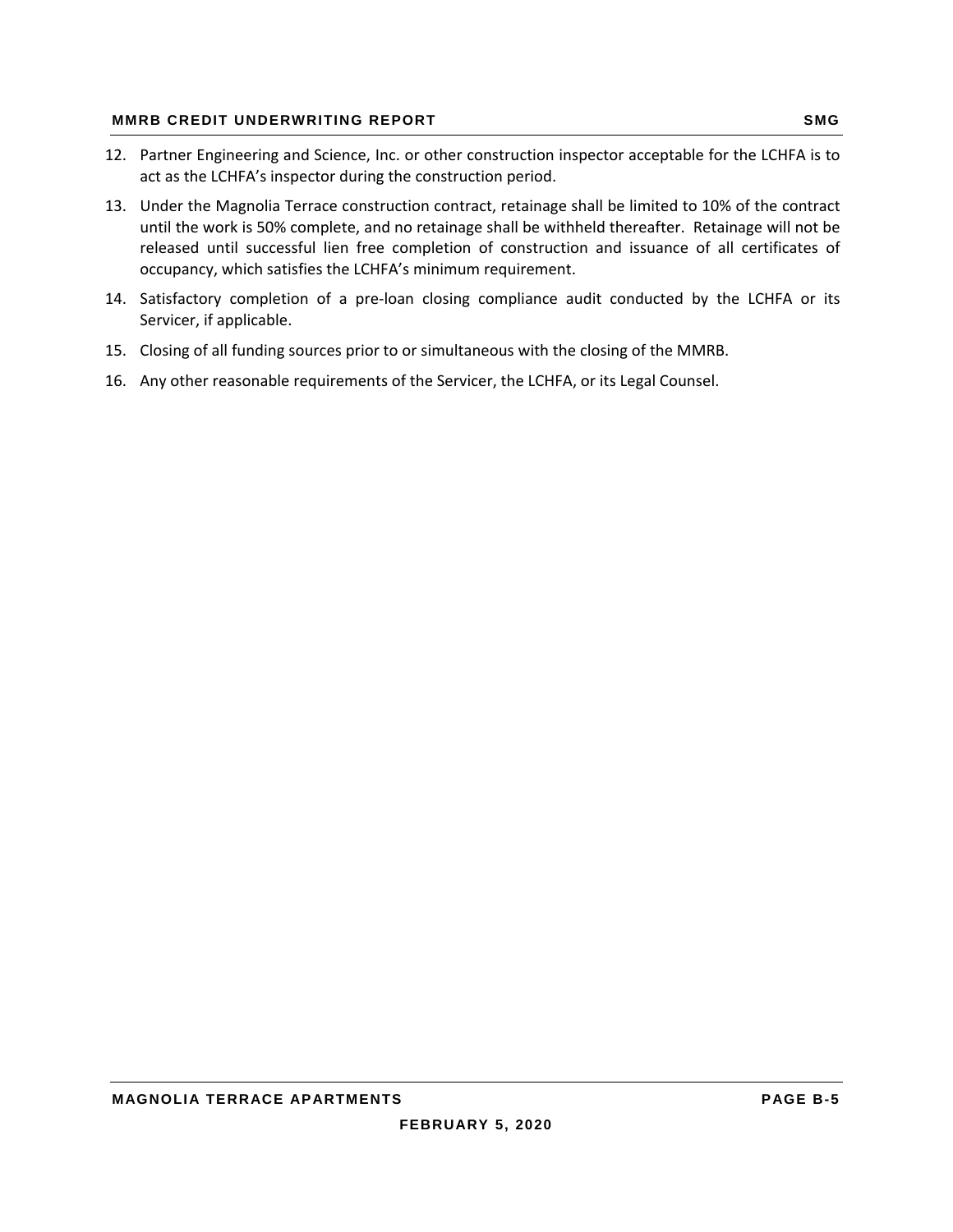**Section C**

**Supporting Information and Schedules**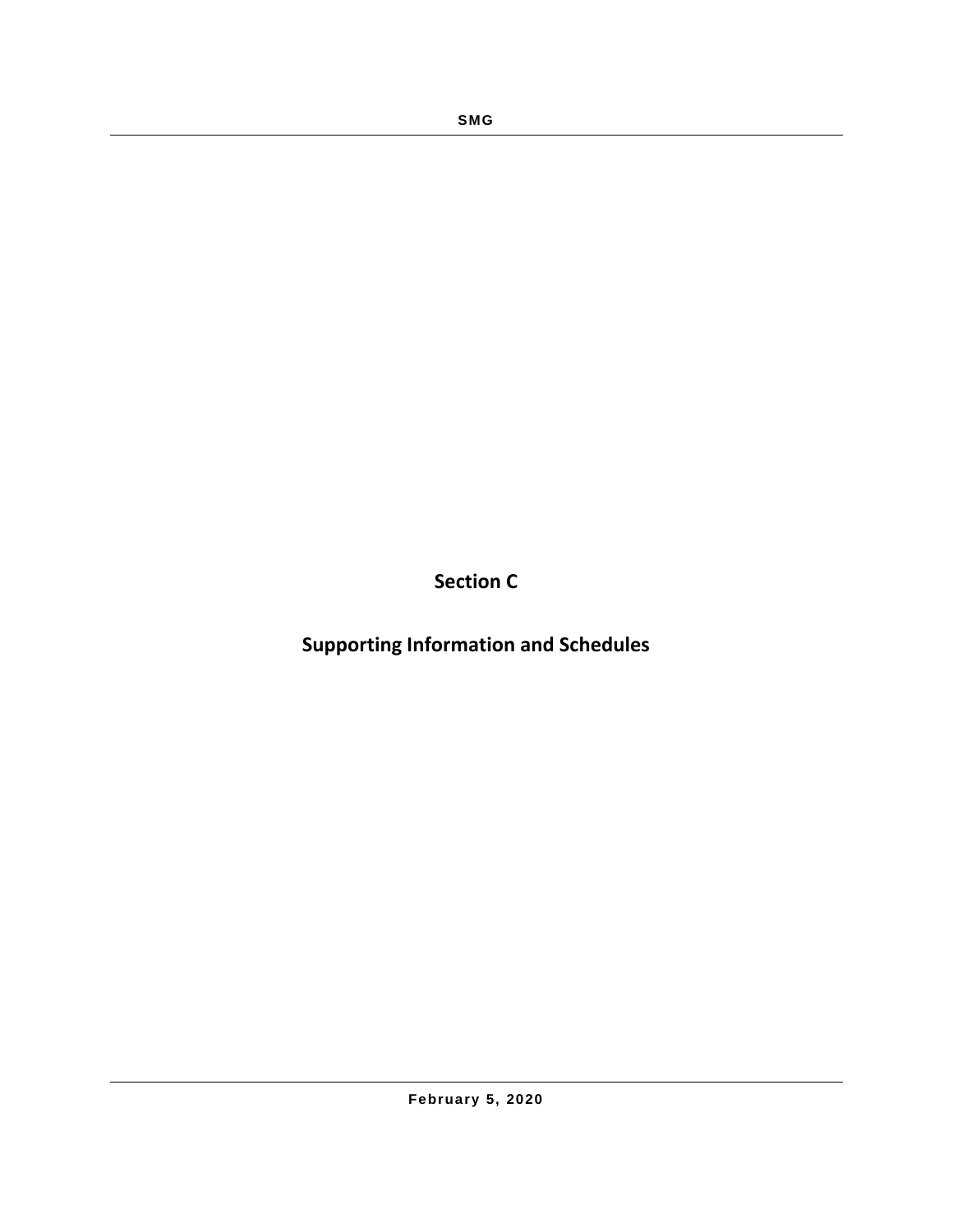## **Additional Development and Third Party Information**

| <b>Appraised Value:</b> | The appraised "as-is" value is \$9,200,000, based on market rents and<br>market financing and stabilized, as reported in the full narrative<br>appraisal dated July 17, 2019, with an effective date of April 23, 2019,<br>performed by Integra Realty Resources, Inc. ("IRR"). John Thigpen, MAI,<br>State Certified General Real Estate Appraiser holds Florida License No.<br>RZ2287.                                                                                                                                                                                                                                   |
|-------------------------|----------------------------------------------------------------------------------------------------------------------------------------------------------------------------------------------------------------------------------------------------------------------------------------------------------------------------------------------------------------------------------------------------------------------------------------------------------------------------------------------------------------------------------------------------------------------------------------------------------------------------|
|                         | The renovated and stabilized value based on market rents and market<br>financing is estimated at \$14,300,000. Based on the market value of the<br>property, the loan-to-value ratio ("LTV") for the first mortgage debt is<br>83.1%. The LTV for the first mortgage and second mortgage debt is<br>90.1%                                                                                                                                                                                                                                                                                                                  |
|                         | The appraised value based on restricted rents, with HAP contract rents,<br>and market financing terms is estimated at \$13,700,000. The LTV ratio<br>for the first mortgage debt based on this value is 86.7%. The LTV for the<br>first mortgage and second mortgage debt is 94.0%.                                                                                                                                                                                                                                                                                                                                        |
|                         | The appraiser estimated the "as-is" market value of the subject<br>development is \$9,200,000, which is greater than the reported purchase<br>price of \$9,100,000.                                                                                                                                                                                                                                                                                                                                                                                                                                                        |
| Market Study:           | Seltzer also received a separate Market Study on the subject property<br>completed by IRR dated July 18, 2019, with an effective date of July 6,<br>2019.                                                                                                                                                                                                                                                                                                                                                                                                                                                                  |
|                         | The subject is an existing Project Based Section 8 multifamily property<br>containing 108 units. The site area is 7.50 acres or 326,631 square feet.<br>The improvements were constructed in approximately 1971 and are<br>97% leased as of the effective appraisal date. The property was<br>reportedly renovated in 2002 and a \$5.31 million renovation is<br>proposed for 2020. The proposed renovation includes extensive<br>upgrades to the unit interiors, building exteriors and common areas. All<br>planned renovations are schedule to be completed with tenants in-<br>place and minimal turnover is expected. |
|                         | Overall, IRR determined that the physical characteristics of the site and<br>the availability of utilities result in functional utility suitable for a variety<br>of uses including those permitted by zoning. Uses permitted by zoning<br>include multifamily residential. IRR is not aware of any other particular<br>restrictions on development.                                                                                                                                                                                                                                                                       |
|                         | The property will be restricted by the Housing Credit program. As<br>restricted, the property will set aside 100% of its units (108 units) for<br>households earning 60% or less of the AMI. The demographic<br>commitment is family.                                                                                                                                                                                                                                                                                                                                                                                      |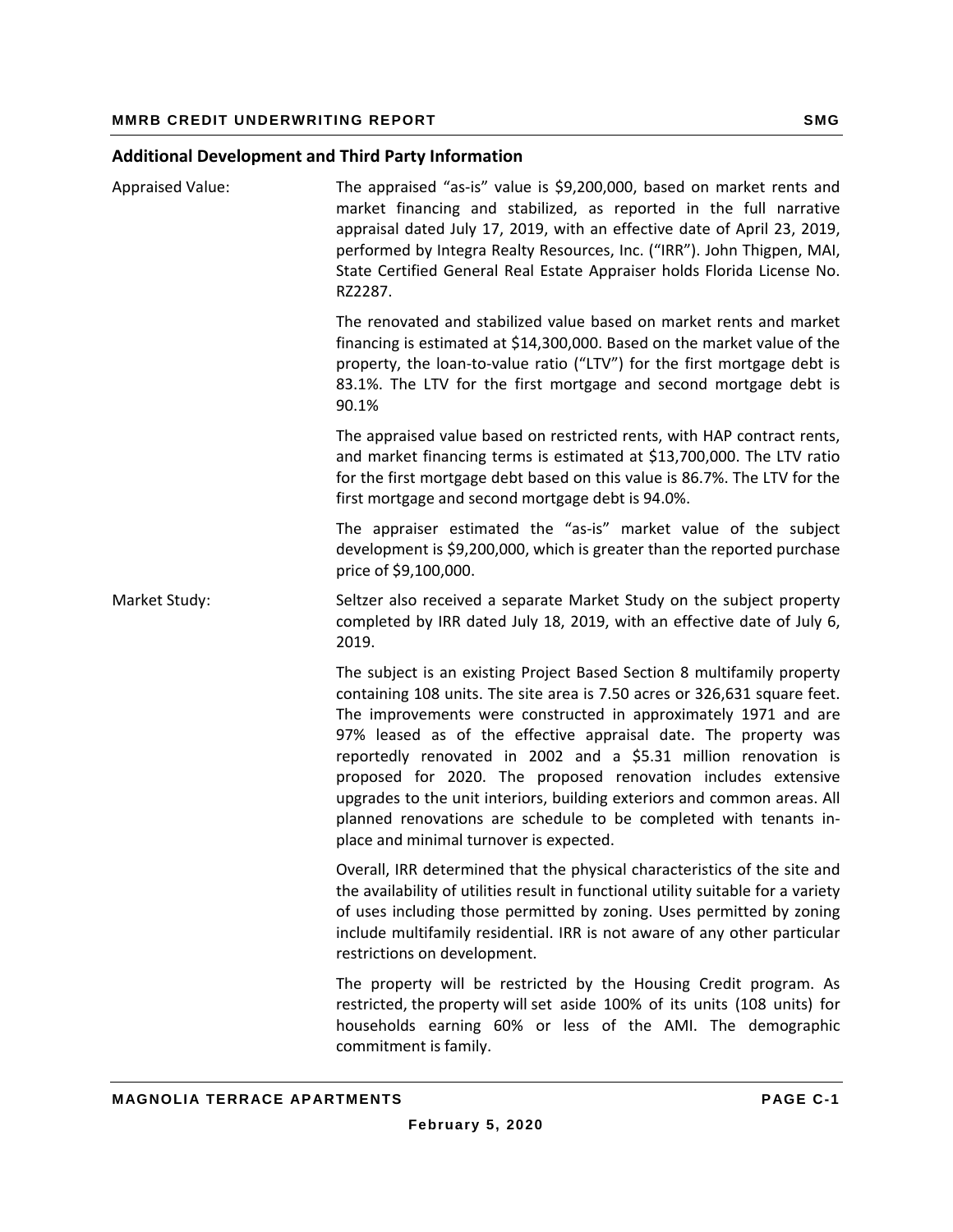The site has good access and is near the commercial services, employment centers and schools that are desirable for affordable multifamily developments.

The subject property is located in Leon County, which has an estimated 2019 population of 295,522. Average annual growth is approximately 0.8%, which equates to 2,226 residents per year. Leon County's growth rate is expected to exceed that of the United States, which is projected to be 0.7%.

A comparison of unemployment rates is another way of gauging an area's economic health. Over the past decade, the Leon County unemployment rate has been consistently lower than that of the United States, with an average unemployment rate of 5.7% in comparison to a 6.7% rate for the United States. A lower unemployment rate is a positive indicator. Recent data shows that Leon County unemployment rate is 3.1% in comparison to a 3.7% rate for the United States, a positive sign for Leon County.

 The purpose of defining the Primary Market Area ("PMA") is to focus the demand forecast on the competitive market area and the specific users, or submarket, of the subject property. The PMA is the foundation of the market study because it is the area for which the population forecast will be made.

The PMA was considered to be the area within five miles of the subject. IRR believes that the subject will receive the majority of its tenants from within five miles. The area within five miles of the subject is generally similar to the subject's surrounding area and there are few affordable housing options, relative to the total population, within five miles.

The Competitive Market Area ("CMA") analysis calls for an inventory of available and anticipated like‐kind competitive supply within the PMA. Only properties with rent and income restrictions were included. Properties with a majority of their units with Section‐8 rental assistance, Public Housing properties and properties not operating under the Housing Credit, SAIL, SHIP, HOME or similar program were not considered.

IRR utilized data from CoStar and REIS to identify the existing, under construction and proposed properties. IRR cross‐checked the identified properties using the Florida Housing Data Clearinghouse website and the Florida Housing Finance Corporation in‐service list.

Within the PMA, there are seven like‐kind properties totaling 1,094 units. There are no like‐kind units under construction and no units are proposed. The average occupancy rate for like‐kind properties is 92.6%. There are no Guarantee Fund projects within 10 miles of the subject.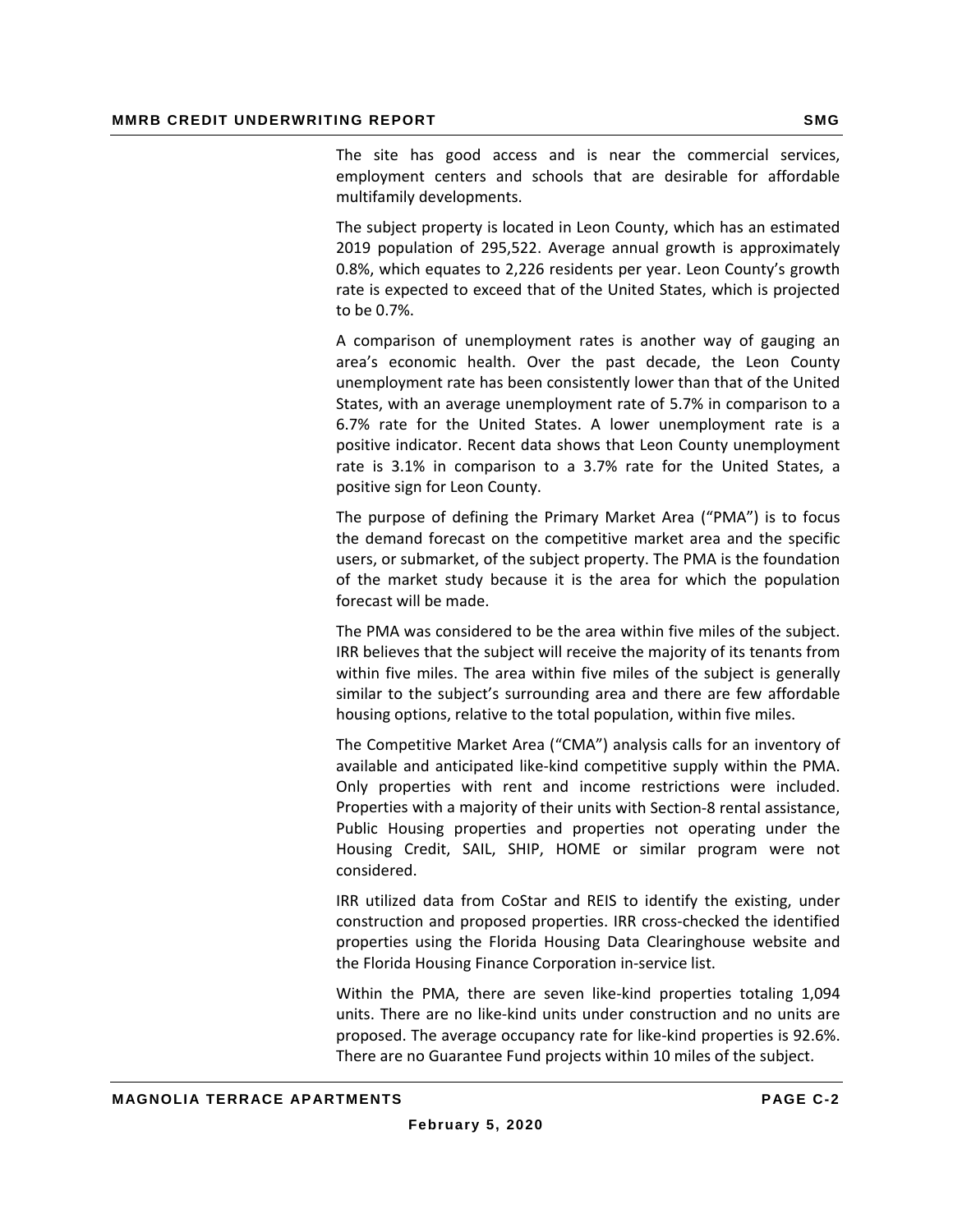|                              | A substantial Residual Demand exists in the PMA. The Penetration Rates<br>and Capture Rates indicate a need for additional rent and income<br>restricted rental housings in the PMA. The subject is existing and will<br>not impact the demand created by the future growth of income<br>qualified renter households.                                                                                                                                                                                                                                                                                                                                                                                                                     |
|------------------------------|-------------------------------------------------------------------------------------------------------------------------------------------------------------------------------------------------------------------------------------------------------------------------------------------------------------------------------------------------------------------------------------------------------------------------------------------------------------------------------------------------------------------------------------------------------------------------------------------------------------------------------------------------------------------------------------------------------------------------------------------|
|                              | The subject's capture rates are relatively low and indicate that there is<br>sufficient demand for the subject units. A high Capture Rate suggests<br>that a property will offer too many units for the depth of the market<br>area. When the capture rate is 5% or lower, the project has a very good<br>chance to succeed based on achieving stabilized occupancy and rental<br>rates. Between 5% and 10% percent, there is still a reasonably good<br>chance for success. When the capture rate exceeds 10%, the chances<br>for failure increase. Based on the number of income qualified<br>households in the target income band (17,567), IRR calculates the<br>penetration rate and capture rate to be 9.1% and 0.8%, respectively. |
|                              | Tenants will remain in place through the rehabilitation, thereby<br>eliminating any lease-up/absorption period.                                                                                                                                                                                                                                                                                                                                                                                                                                                                                                                                                                                                                           |
|                              | The Market Study confirms that the property is located within a<br>Qualified Census Tract ("QCT"), 10.01.                                                                                                                                                                                                                                                                                                                                                                                                                                                                                                                                                                                                                                 |
|                              | IRR notes that the subject will obtain maximum allowable 2019 HC<br>rents. Per FHFC requirements, market rents are to exceed restricted<br>rents by a minimum of 10%. IRR estimates the overall weighted average<br>market rent is 27% greater than estimated average restricted rent. The<br>Development will receive Section-8 HUD rents for all 108 units. These<br>rents exceed the HC rents and will be in effect at closing.                                                                                                                                                                                                                                                                                                        |
| <b>Environmental Report:</b> | Partner performed a Phase I Environmental Site Assessment ("ESA") in<br>accordance with ASTM Standard E-1527-13 and 40 CFR Part 312. The<br>ESA indicates an inspection date of April 23, 2019, and a report issue<br>date of April 30, 2019. Partner's assessment revealed no evidence of<br>any Recognized Environmental Conditions ("RECs"), Controlled RECs,<br>Historical RECs, or Vapor Encroachment Conditions ("VEC") in<br>connection with the subject property.                                                                                                                                                                                                                                                                 |
|                              | Due to the age of the buildings, the potential exists that lead-based<br>paint ("LBP") and asbestos-containing materials ("ACM") are present<br>on-site. Overall, suspect ACMs and painted surfaces were observed in<br>good condition and do not pose a health or safety concern to the<br>occupants of the subject property at this time. An LBP Operations and<br>Maintenance ("O&M") Plan was prepared by Partner in August 2018<br>and an ACM O&M Plan was prepared by Partner in August 2019.                                                                                                                                                                                                                                       |
|                              | Radon is a colorless, odorless, naturally occurring, radioactive, inert,                                                                                                                                                                                                                                                                                                                                                                                                                                                                                                                                                                                                                                                                  |

gaseous element formed by radioactive decay of radium atoms. Review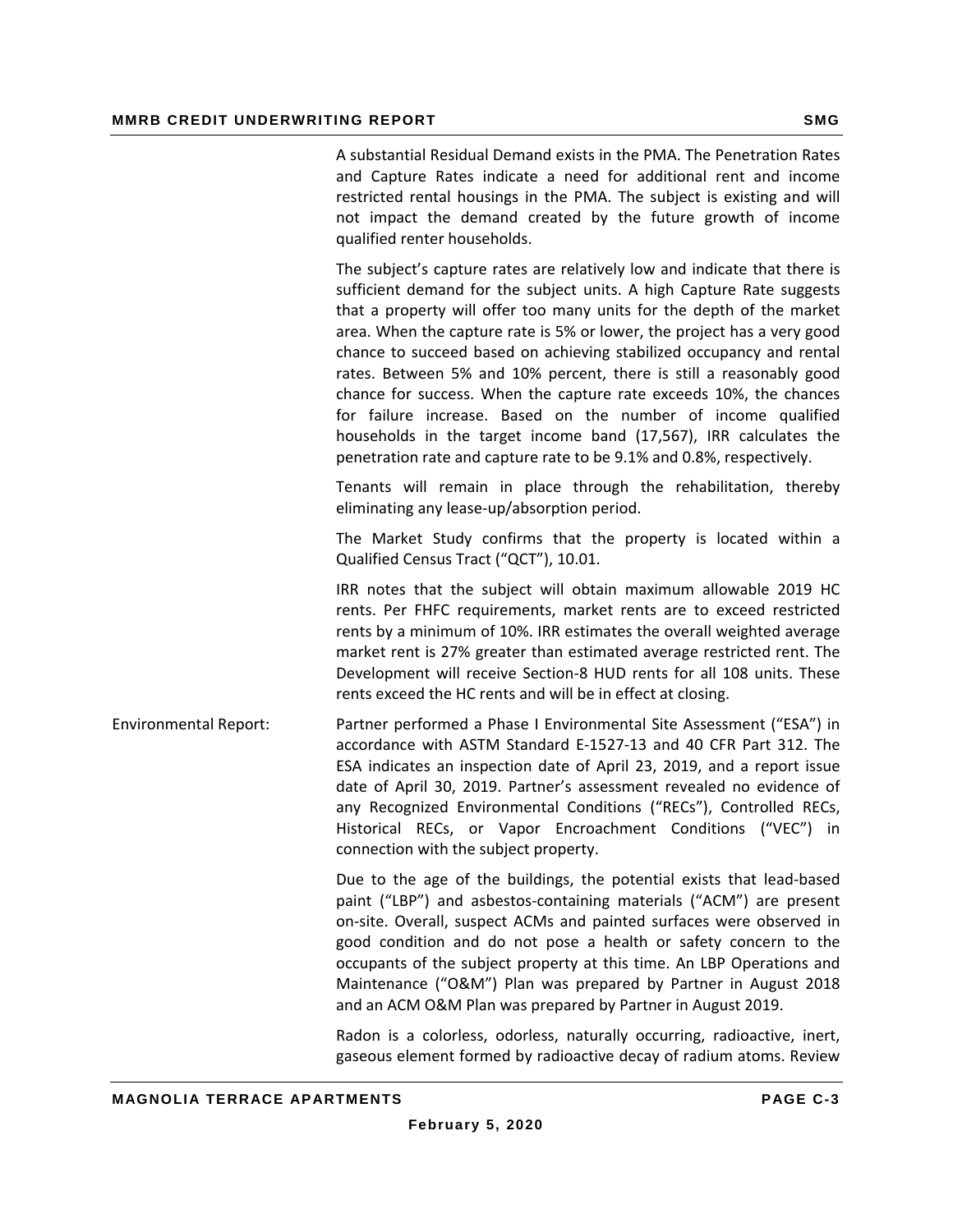|                           | of the Environmental Protection Agency ("EPA") Map of Radon Zones<br>places the subject property in Zone 2, where average predicted radon<br>levels are between 2.0 and 4.0 picoCuries per Liter (pCi/L), which is<br>below the EPA's action level of 4.0 pCi/L. Partner conducted limited<br>sampling at the subject property in August 2018, consisting of placing 17<br>canisters for 48 hours. According to the August 2018 laboratory results,<br>radon was detected in 12 of the 17 samples collected at the subject<br>property above the EPA action level of 4.0 pCi/L, ranging between 1.0<br>and 28.3 pCi/L. |
|---------------------------|------------------------------------------------------------------------------------------------------------------------------------------------------------------------------------------------------------------------------------------------------------------------------------------------------------------------------------------------------------------------------------------------------------------------------------------------------------------------------------------------------------------------------------------------------------------------------------------------------------------------|
|                           | Partner recommends continued adherence to the ACM and LBP O&M<br>Plans. Partner also recommends that a long-term radon study be<br>conducted at the subject property to confirm the elevated radon levels<br>identified during August 2018 short-term testing. The Applicant has<br>stated the scope of the proposed rehabilitation will included installation<br>of a radon gas mitigation system, and then they will contract with<br>Partner to retest all units.                                                                                                                                                   |
| Soil Test Report:         | Existing properties undergoing rehabilitation with no new construction<br>do not typically require soils tests.                                                                                                                                                                                                                                                                                                                                                                                                                                                                                                        |
| Capital Needs Assessment: | SMG is in receipt of a Capital Needs Assessment ("CNA") (aka Property<br>Condition Report) from Partner, dated May 29, 2019.                                                                                                                                                                                                                                                                                                                                                                                                                                                                                           |
|                           | The CNA was prepared in general conformance with ASTM E2018-15<br>Standard Guide for Property Condition Assessments: Baseline Property<br>Condition Assessment Process and as specified in the engagement<br>agreement that initiated this work. In addition, this report is in<br>compliance with LCHFA under the MMRB and HC programs.                                                                                                                                                                                                                                                                               |
|                           | The purpose of the CNA is to describe the primary systems and<br>components of the subject property, to identify conspicuous defects or<br>material deferred maintenance, and to present an opinion of costs to<br>remedy any observed conditions.                                                                                                                                                                                                                                                                                                                                                                     |
|                           | Based on the systems and components observed during Partner's site<br>visit, the subject property appeared to be in good to fair condition. The<br>overall level of preventative maintenance appeared to be good.                                                                                                                                                                                                                                                                                                                                                                                                      |
|                           | Partner noted that a planned renovation is scheduled to occur over the<br>next 30 months. The scope of work associated with the planned<br>improvement was not known at the time of Partner's report. The report<br>also excludes costs for systems or components that are reported to be<br>tenant responsibility to maintain and replace, that are generally<br>associated with the normal operation of the subject property within the<br>marketplace, for work that is cosmetic or decorative, for work that is<br>being conducted for warranty transfer purposes, and routine                                     |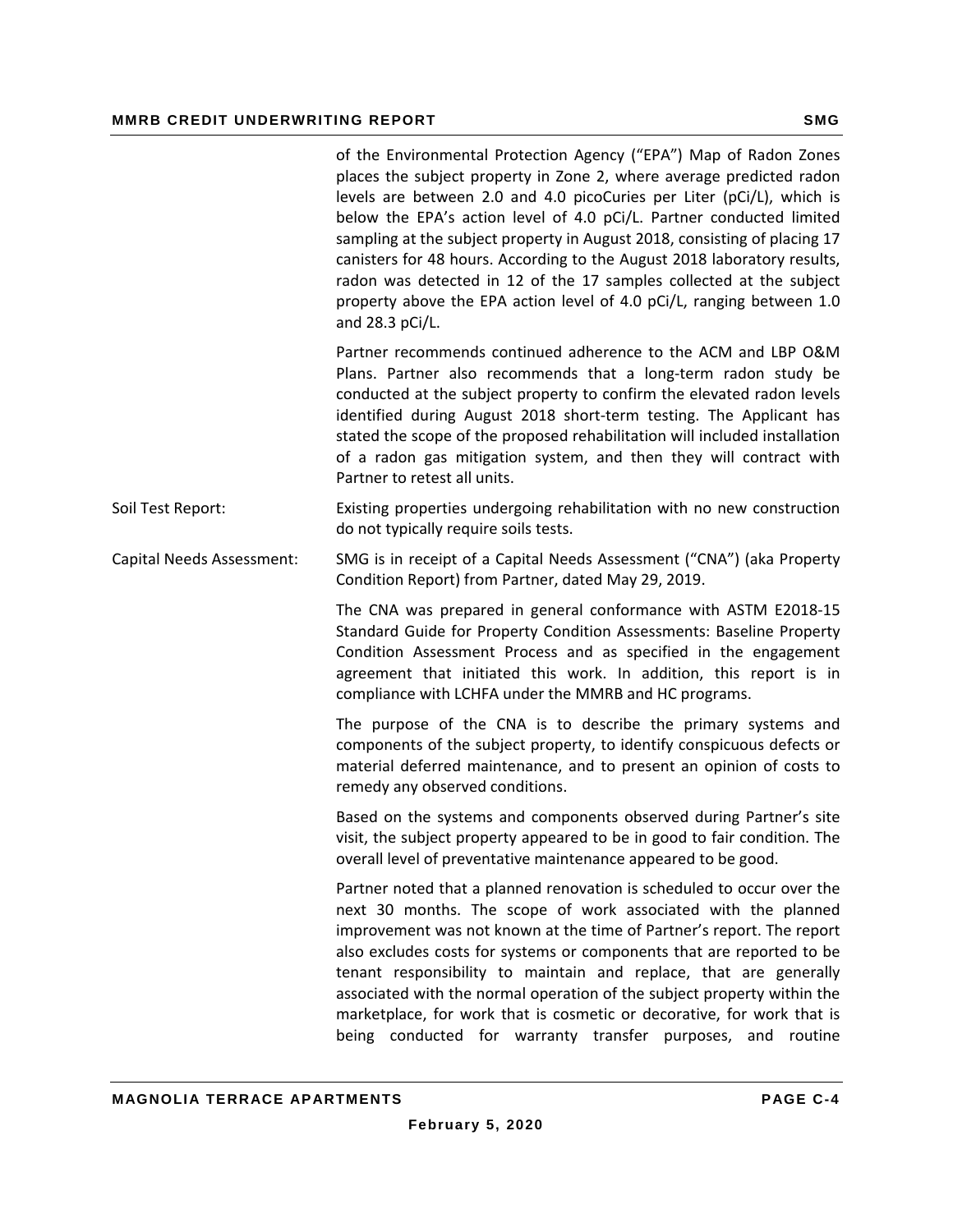maintenance activities. Partner stated that there are no issues observed or reported that indicate the need for additional investigations.

Immediate and short‐term repair items consist of material existing or potentially unsafe conditions, material code violations, or any other physical deficiencies that if left uncorrected would be expected to result in or contribute to the failure of critical elements or systems within one year or may result in a significant increase in remedial costs.

Immediate and Short‐term Repairs (totaling \$3,050)

- The City of Tallahassee Building Department indicates there is an open permit, TCB 180733, Building O, Unit 247. The permit was issued for repair of damaged trusses, roofing and drywall due to tree damage. Management responded the repairs have been completed and the unit is occupied. Management stated three building inspections by the City of Tallahassee were completed for the permit and the permit status may have not been updated. Partner recommends management confirm the permit has been closed and the receipt of a Certificate of Occupancy. Cost estimate \$500.
- The earth around building C was noted above the stucco, generating a berm kind of condition. The area needs to be re‐graded to maintain at least 4" of clearance at the base of the building. Cost estimate \$1,050.
- The ground cover at the "tot-lot" is not acceptable. An appropriate ground cover at the tot‐lot is required. Cost estimate \$1,500.

#### Other Noted Deficiencies/Recommendations (totaling \$119,034)

- The metal handrails and site fencing located throughout the complex were noted as weathered and deteriorated. Repair the fencing as necessary along with wire brush, prime and repaint all site metal at this time. Cost estimate \$19,200.
- The asphalt pavement was noted with areas of linear cracking and alligatoring. Repair the pavement as necessary. Cost estimate \$8,250.
- The pavement was noted bleached with faded striping. Slurry and stripe at this time. Cost estimate \$6,084.
- An accessible route is not present from the municipal sidewalks onto the subject property/leasing office entrance. Partner recommends installing a concrete walkway at the eastern driveway that connects to the municipal sidewalk. The new concrete walkway will connect to the sidewalk west of Building D. This sidewalk will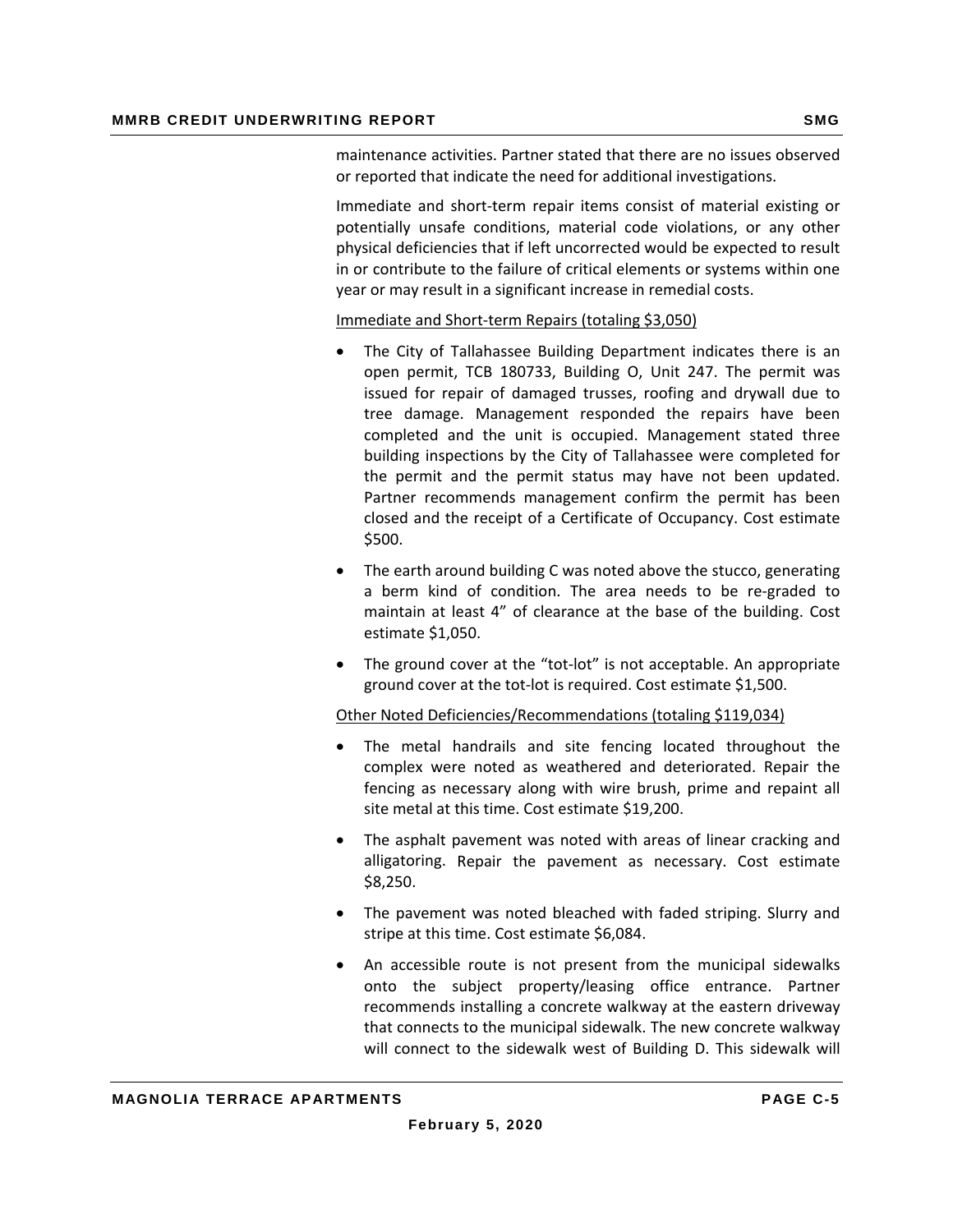require an extension to the sidewalk to the west of the leasing office. Cost estimate \$6,750.

- Partner noted that two ADA designated accessible parking spaces are provided in close proximity to the leasing office; however, there is not a space designated as "Van Accessible". The existing designated accessible parking spaces appear to meet the dimensional requirements for a van accessible space. One space should be designated as "Van Accessible" with signage in conformance with the ADA. Cost estimate \$250.
- ADA improvements at the property include a ramp at the leasing office entrance; however, the ramp does not conform to the Florida Building Code ("FBC") 2017 Accessibility or ADA requirements for maneuverability. Partner recommends removal of the existing ramp and the construction of an access ramp in conformance with the FBC 2017 and ADA. Cost estimate \$3,000.
- Leasing office entry door, community room door and common restroom doors with knob hardware. Partner recommends replacing with lever hardware. Cost estimate \$500.
- The common restrooms in the community room do not have the required space for maneuverability in the current configurations. Partner recommends modifying the current layouts to accommodate a wheelchair by converting the restrooms into single user restrooms. This will require removing the plumbing fixtures in each restroom, removing the toilet partitions and removing the lavatories with vanities. Install accessible toilets, grab bars, wall‐ hung lavatories, new accessories at conforming heights and signage indicating the restrooms are accessible. Cost estimate \$6,000.
- Per UFAS Section 504, 5% of the units are required to be ADA accessible. Modify six of the ground floor units to be ADA compliant including access to units, thresholds, lever hardware, fixture heights, and full interior configuration. Cost estimate \$60,000.
- Per UFAS Section 504, 2% of the units are required to be considered sensory units including access for hearing impaired and visual impaired. Modifications to be in compliance are warranted. Cost estimate \$9,000.

Partner also provided a 20‐year replacement reserve analysis in the CNA. Replacement reserve costs are typically defined as predictable and in some instances to be recurring within a specified future period. Based on the 20‐year replacement reserve projection prepared by Partner, the property will need to fund reserves in an amount equal to \$982,428 or \$455 per unit per year in inflated dollars (2.5% per year inflation factor).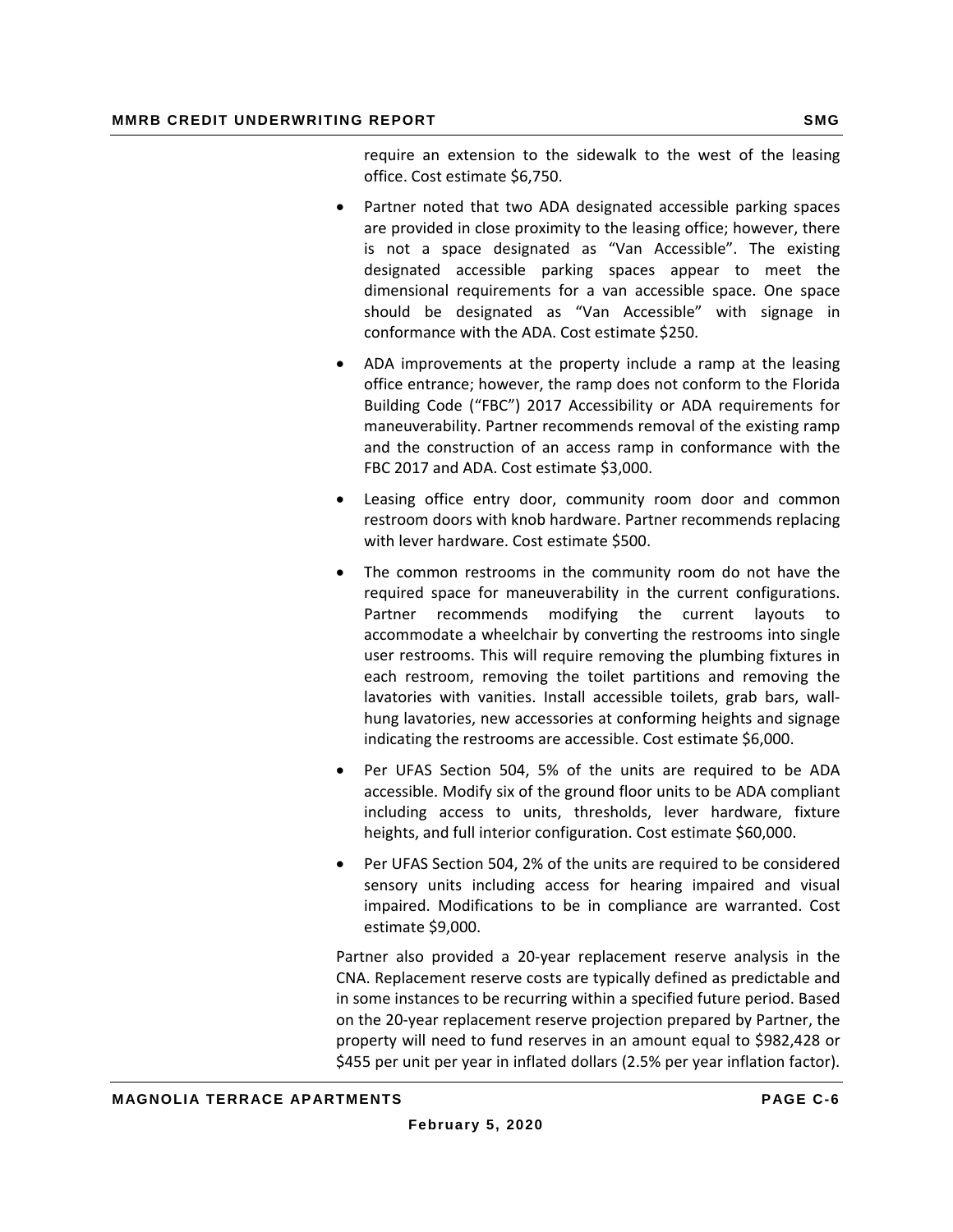Partner completed a PCA with an updated replacement reserve schedule with the scope of the proposed rehabilitation factored into their analysis. Partner updated schedule estimates the need for an inflated annual reserve amount of \$206.83 per unit. Seltzer has utilized \$300/unit/year in the operating pro forma in this report, in accordance with the minimum requirement per the Rule.

Pre‐Construction Analysis: SMG has received a PCA from Partner dated January 8, 2020. The purpose of the PCA was to review the major aspects of the Development ascertained from available construction drawings, specifications, budgets, and correspondence pursuant to the construction of Magnolia Terrace Apartments. Partner notes that the trade cost breakdown appears to provide sufficient detail for accurate evaluation of work completed. Partner states that a certification from the Architect was provided that certifies that the plans and specs will comply with and conform to requirements of Fair Housing and Section 504.

> A schedule of values dated October 8, 2019 was provided to Partner for the Magnolia Terrace project totaling \$6,096,877 or \$60.38 per square foot of gross building area (100,978 total gross square feet) and \$56,453 per unit (108 total apartments). Partner's estimated costs are \$6,043,280 or \$59.85 per square foot of gross building area and \$55,956 per apartment, a variance of roughly 0.9%, which is within an acceptable range when performing conceptual cost analysis reports such as this.

> A Gantt‐style "Magnolia Terrace Preliminary Schedule" was provided that was dated September 11, 2019. Authorship is not indicated but assumed to be from the General Contractor. The schedule indicates the start of construction (Exterior Renovations) as December 30, 2019 with the project completion date of September 11, 2020 for a total of 257 calendar days (179 working days) or 8½ months.

> Per the Owner‐Contractor Agreement, the date of commencement shall be a date set forth in a notice to proceed issued by the Owner that is indicated to be January 1, 2020. The Contract Time shall be measured from the date of commencement of the Work. Substantial Completion is to occur by December 31, 2020. The construction schedule meets the requirements of the contract time.

> Based on Partner's review of the scope of work, the proposed construction schedule appears to be aggressive, but achievable with appropriate contractor oversight and coordination. Building permits were not provided for review; depending on the actual date of receipt of permits, the hard dates for commencement and completion of the work may need to be revised. Updated construction schedules should

**February 5, 2020**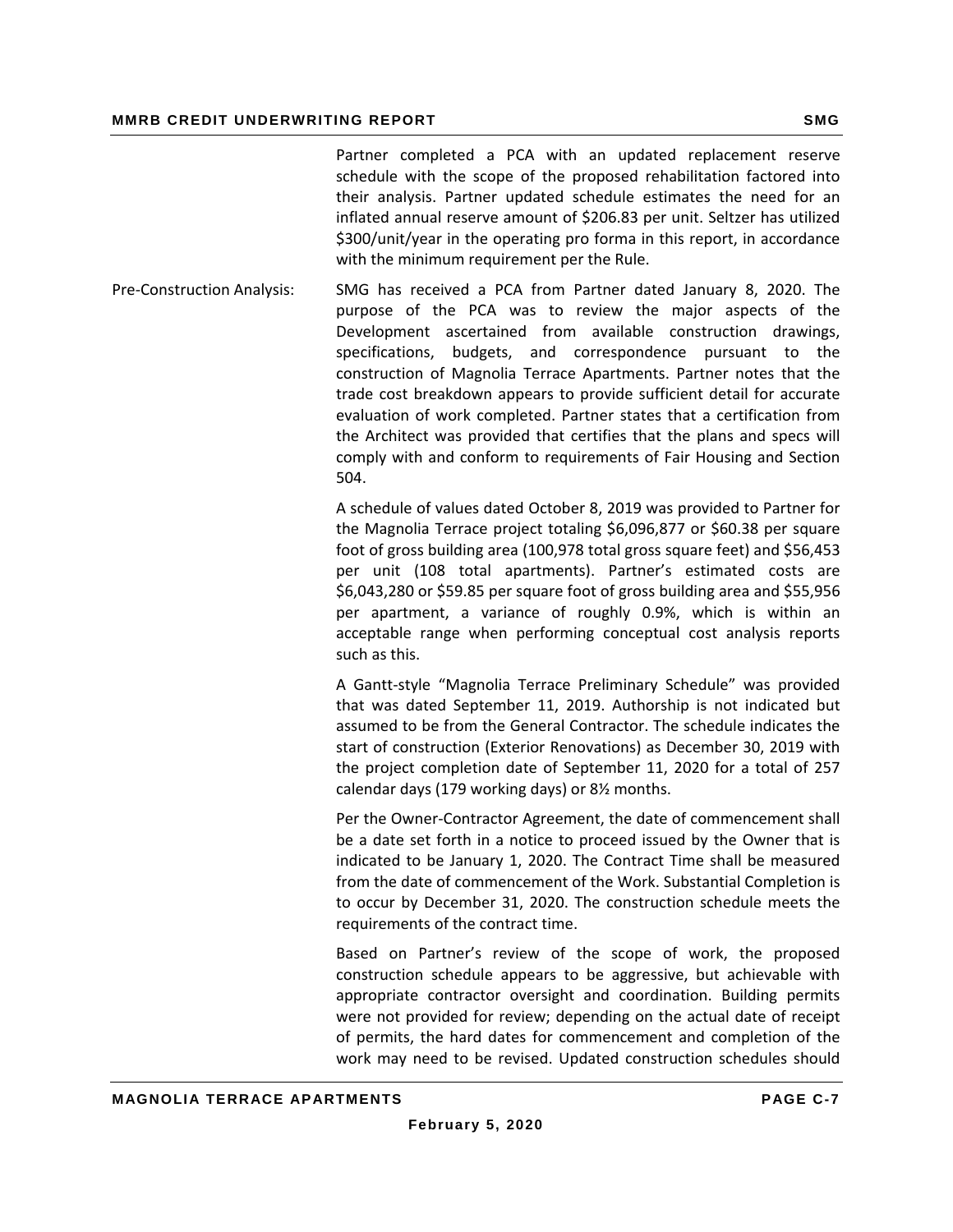be furnished to Seltzer and Partner throughout the course of the project to assist in evaluating construction progress and identifying potential conflicts or delays.

Included in the PCA, Partner provided comments and issues of concern. Partner believes that the provided information was sufficient for evaluation from a feasibility‐and‐cost standpoint. Drawings provided include notes with pertinent information regarding accessibility upgrades, replacement equipment and appliances as well as the new flooring, finishes, cabinets, countertops, plumbing fixtures, and lighting. According to Partner, the specification information appears adequate.

Based on the scope of rehabilitation and the drawings with notes available for Partner's review, not all committed features and amenities were able to be confirmed in the plans and specifications provided. The Applicant is aware of all committed features and amenities and has agreed to include a comprehensive list in the Construction Completion Guaranty. Partner will monitor construction progress and confirm during construction that all committed features and amenities are installed/provided.

- Scope of Rehabilitation: As the subject is a rehabilitation of existing buildings, limited architectural building plans and specifications were provided reflecting a scope of work. A schedule of values assigning costs to the scope of work was attached to the construction contract. Recommendations made in the PCA should be included in the scope of work or satisfied prior to closing on the Bonds and subordinate loans.
- Energy Assessment In lieu of selecting specific energy features and amenities in the application, the Applicant proposed a holistic approach that will result in a reduction to energy usage of 10% or greater. Seltzer engaged Partner Energy, Inc. ("Partner Energy") to perform an ASHRAE Level I Energy Assessment. In the Energy Assessment report dated December 2, 2019, Partner Energy analyzed the proposed scope of rehabilitation and concluded the Development (combination of owner and tenant) should achieve an improved energy efficiency of 14%.
- Site inspection: Levone Locklear of Seltzer Management Group, Inc. conducted a site visit on April 23, 2019, for Magnolia Terrace. This site is an existing multifamily apartment community, containing 108 one‐, two‐, three‐ and four-bedroom units, in sixteen two-story apartment buildings located in Leon County. The property contains a small "tot lot" and community garden through a partnership with Florida A&M University.

The sole entrance to the property is off of Magnolia Drive, Capital City Country Club is to the north of the property entrance. South Monroe Street is four blocks west of the property and single family houses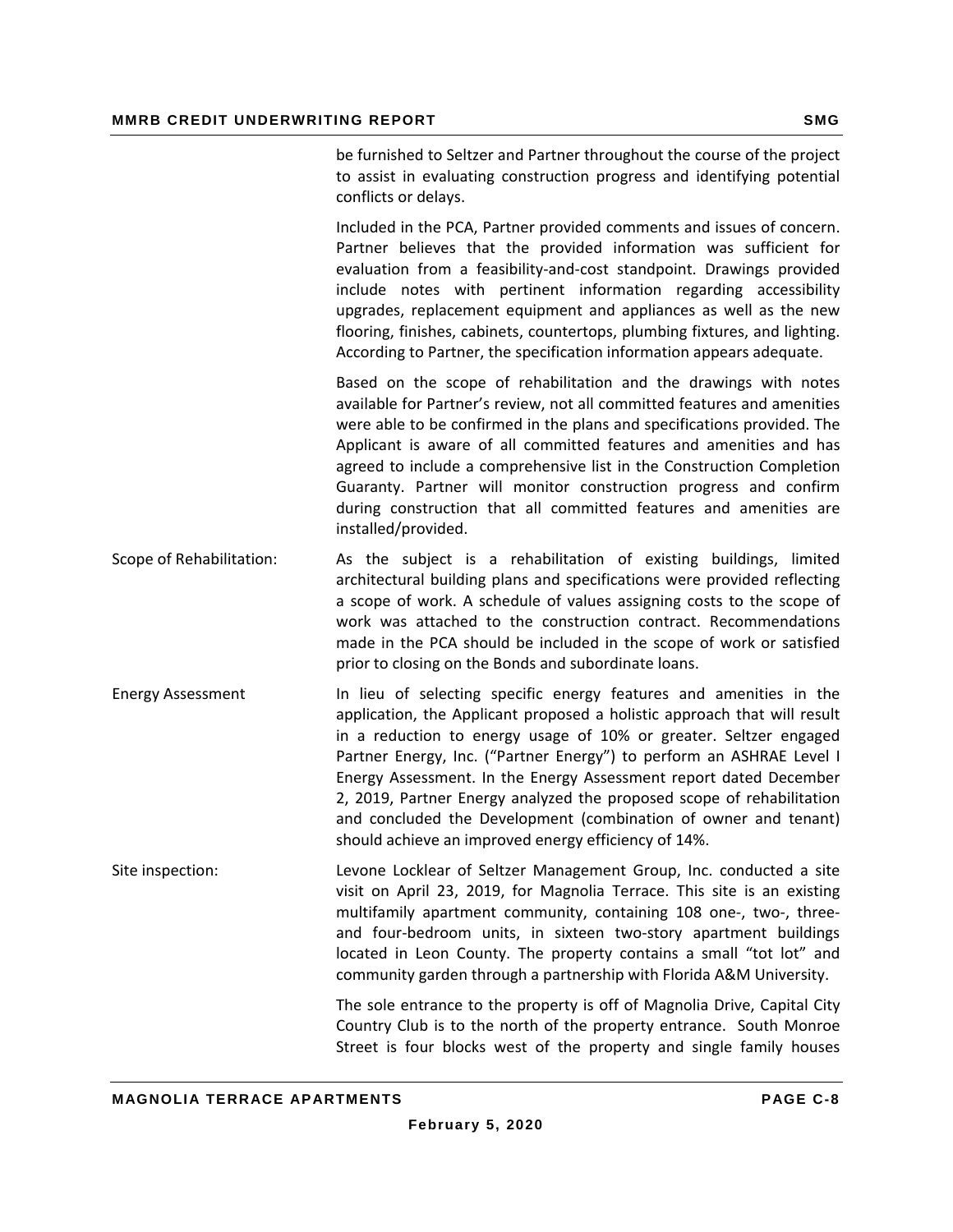surround the site. Tallahassee Memorial Hospital is 3.5 miles north of the property. There are elementary, middle and high schools with in a three‐mile radius. There is a Piggly Wiggly and Save‐a‐Lot less than a mile southwest of the property. There is a bus stop .2 miles away, just off of Magnolia Drive. There are several churches of varying denominations with one mile in any direction. Governor's Square Mall is 2.9 miles Northeast and Florida State University is 3.1 miles Northwest of the property. There are several affordable housing communities within ten miles (Griffin Heights, Sunrise Place, Leon Arms, Casa Calderon, Goodbread Hills Ltd., Glen Oaks, Gibb Oakridge Village, Orange Avenue, Jamestown Woods, Palmetto Apartments and Sienna Square).

There do not appear to be any apparent adverse conditions that would negatively affect this development nor impair the property's ability to attract tenants.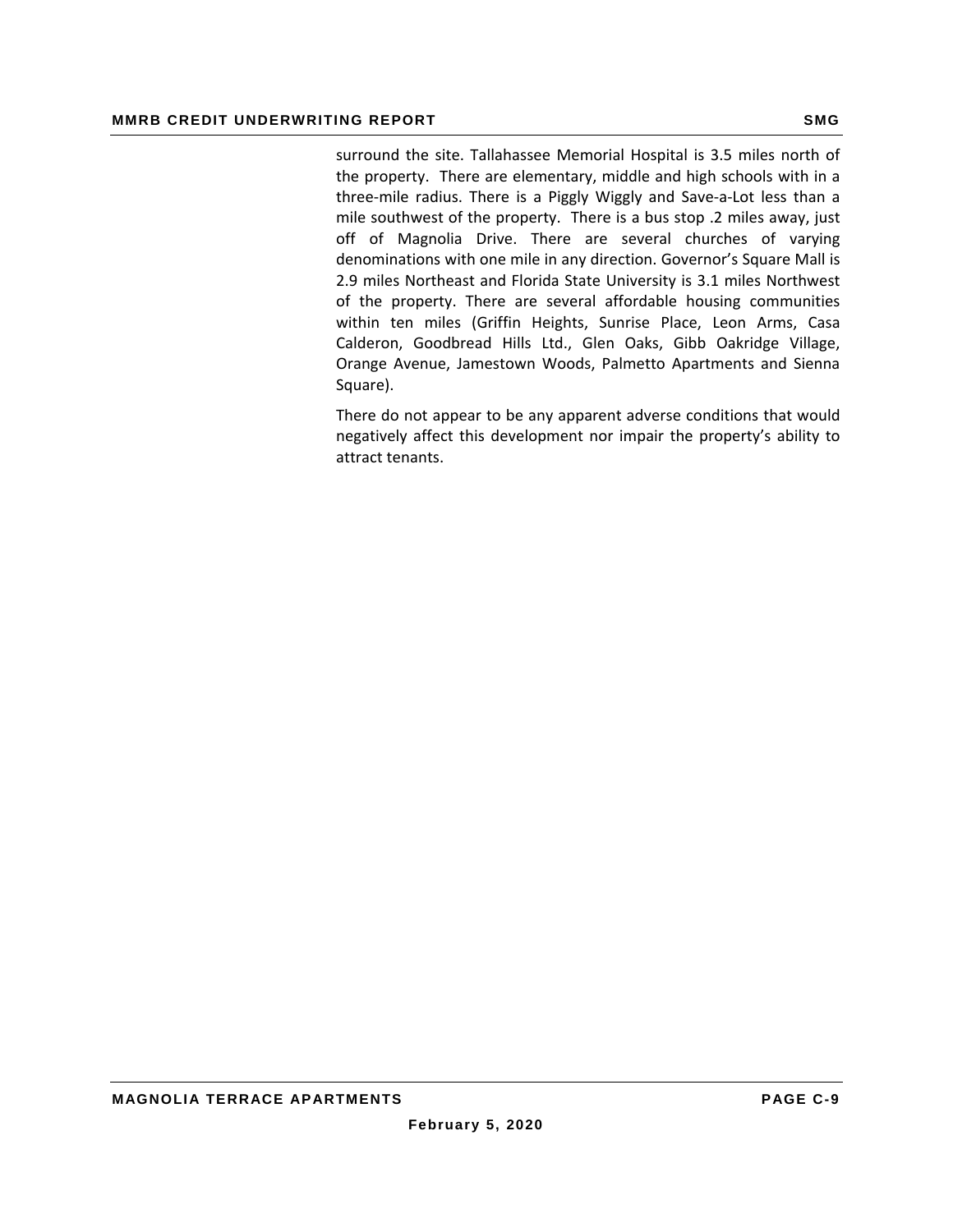#### **MMRB CREDIT UNDERWRITING REPORT SMG AND REALLY ASSESSED AT A SMG SMG**

## **Borrower Information** Applicant/Borrower Name: LIH Magnolia Terrace, LP ("Applicant") Applicant/Borrower Type: Florida Limited Partnership Ownership Structure: The Applicant is a Florida Limited Partnership registered with the State of Florida on August 22, 2018. A copy of the Limited Partnership Agreement ("LPA") dated August 21, 2018, was provided to SMG. As confirmed in the LPA, the General Partner of the Applicant with a 0.01% ownership interest is LIH Magnolia Terrace GP, LLC ("LIH GP" or "General Partner"), a Florida Limited Liability Company registered with the State of Florida to transact business on August 22, 2018. The General Partner's Operating Agreement dated August 21, 2018, lists the sole member to be Jacob Levy. The current Limited Partner of the Applicant, with 99.99% ownership, is Jacob Levy. Per an October 1, 2018 letter of intent ("LOI"), Hunt Capital Partners, LLC or its affiliate will purchase a 99.99% ownership interest in the Subject Development concurrent with or prior to closing of the rehabilitation/permanent loan. The Developer of Magnolia Terrace Apartments is Magnolia Terrace Developer, LLC ("MTD"), a Florida Limited Liability Company formed and registered with the State of Florida on June 18, 2019. Contact Information: Jacob Levy Telephone: (404) 822‐3561 E‐mail: jacob@levyaffiliated.com  Address: 201 Wilshire Boulevard, 2<sup>nd</sup> Floor Santa Monica, CA 90401 Federal Employer ID: 83-1769361 Experience: The Applicant and LIH GP are single-purpose entities, created for the purpose of acquiring, developing, and operating Magnolia Terrace Apartments. The developer experience is derived from Levy Holdings, Levy Affiliated Holdings, LLC ("LAH"), and Jacob Levy. Mr. Levy is a partner of LAH. Mr. Levy joined LAH, the parent company of Levy Holdings, in 2014. Since that time the company's multifamily portfolio has grown from 225 to 1,565 units. Mr. Levy's has developed 20 low‐ income multifamily developments consisting of nearly 2,500 units. These developments are located primarily in California, with other developments located in Hawaii, Louisiana, Texas and Florida. Credit Evaluation: Applicant, LIH GP, and MTD are single‐purpose entities, created for the purpose of acquiring, developing, and operating Magnolia Terrace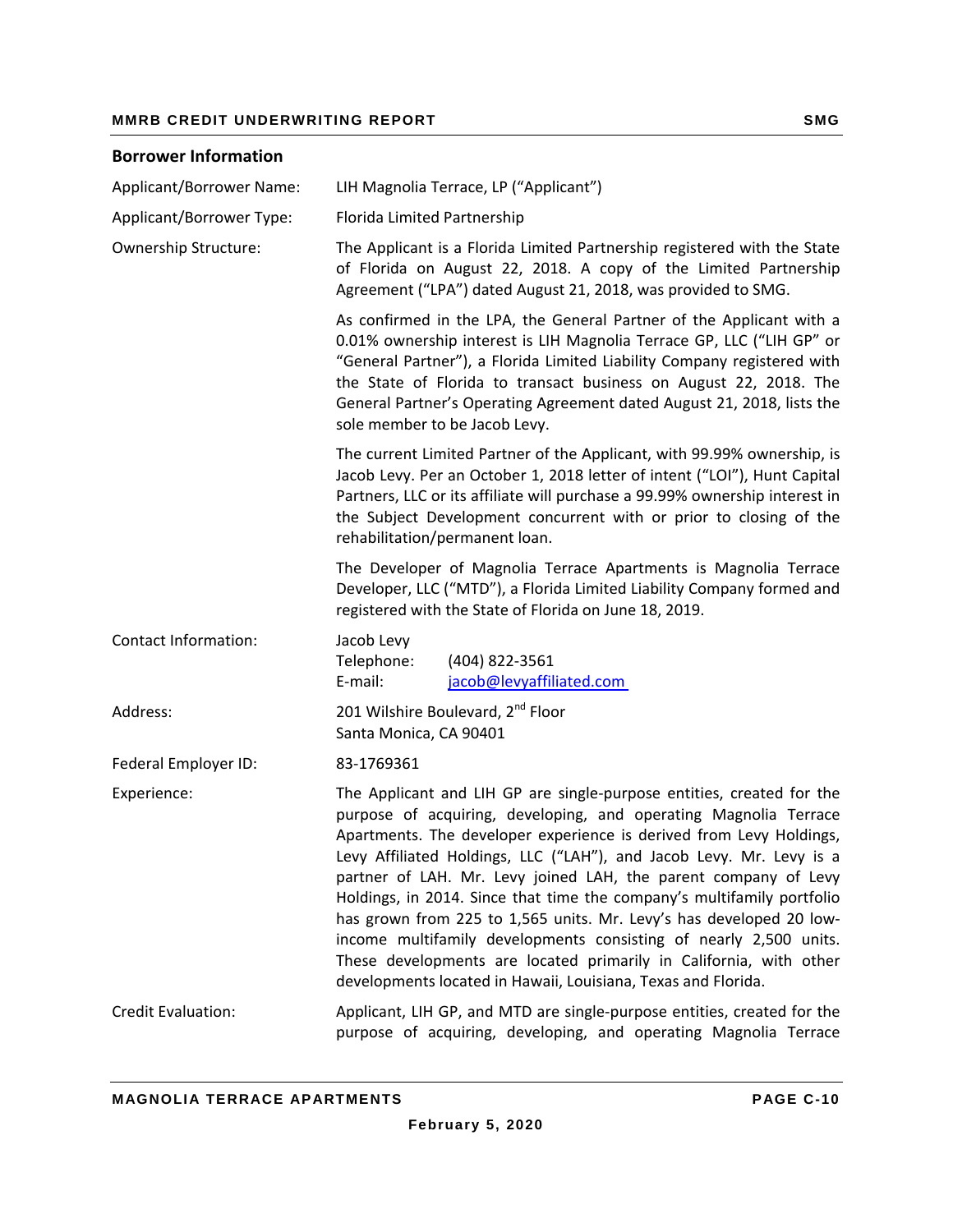|                                | Apartments and do not have financial records, credit history or<br>development experience.                                                                                                                                                                                                                                                                                              |                                                              |
|--------------------------------|-----------------------------------------------------------------------------------------------------------------------------------------------------------------------------------------------------------------------------------------------------------------------------------------------------------------------------------------------------------------------------------------|--------------------------------------------------------------|
|                                | An ACRAnet tri-merge credit report on Jacob Levy dated November 14,<br>2019, reflects 10 trade lines (active and closed) with a total outstanding<br>balance in the high 4 figures. There is minimal slow-pay history and no<br>record of collections, tax liens, or judgments.                                                                                                         |                                                              |
| References:                    | Bank and business references for Jacob Levy and Levy Affiliated<br>Holdings, LLC, the experienced developer entity affiliate of MTD,<br>reflected satisfactory business relationships.                                                                                                                                                                                                  |                                                              |
|                                | Seltzer has received savings and checking account statements for Jacob<br>Levy evidencing cash in the low seven figures.                                                                                                                                                                                                                                                                |                                                              |
| <b>Financial Statements:</b>   | Jacob Levy:                                                                                                                                                                                                                                                                                                                                                                             |                                                              |
|                                | Cash and Equivalents:<br><b>Total Assets:</b><br><b>Total Liabilities:</b><br>Equity:                                                                                                                                                                                                                                                                                                   | \$1,072,446<br>\$14,264,837<br>\$.<br>13,297<br>\$14,251,541 |
|                                | Financial data is from an unaudited financial statement dated August<br>30, 2019, and certified as true and correct by Jacob Levy. Assets other<br>than cash consist of a minority interest in real estate Limited Liability<br>Companies and Developer Fees Receivable. Liabilities consist of various<br>credit cards. SMG has reviewed Jacob Levy's Form 1040s for 2017 and<br>2018. |                                                              |
| <b>Contingent Liabilities:</b> | Applicant, LIH GP, and MTD are single-purpose entities, created for the<br>purpose of acquiring, developing, and operating Magnolia Terrace<br>Apartments and do not have financial records, credit history or<br>development experience.                                                                                                                                               |                                                              |
|                                | SMG received a Statement of Financial and Credit Affairs for Jacob Levy<br>dated July 24, 2019, in which it was disclosed that Jacob Levy has<br>contingent liabilities in the approximate amount of \$96.8 million.                                                                                                                                                                    |                                                              |
| Summary:                       | Based upon the information provided, with the support of MTD's parent<br>company, Levy Affiliated Holdings, Jacob Levy appears to have the<br>experience and financial resources to develop, rehabilitate and operate<br>the Subject Development.                                                                                                                                       |                                                              |
|                                |                                                                                                                                                                                                                                                                                                                                                                                         |                                                              |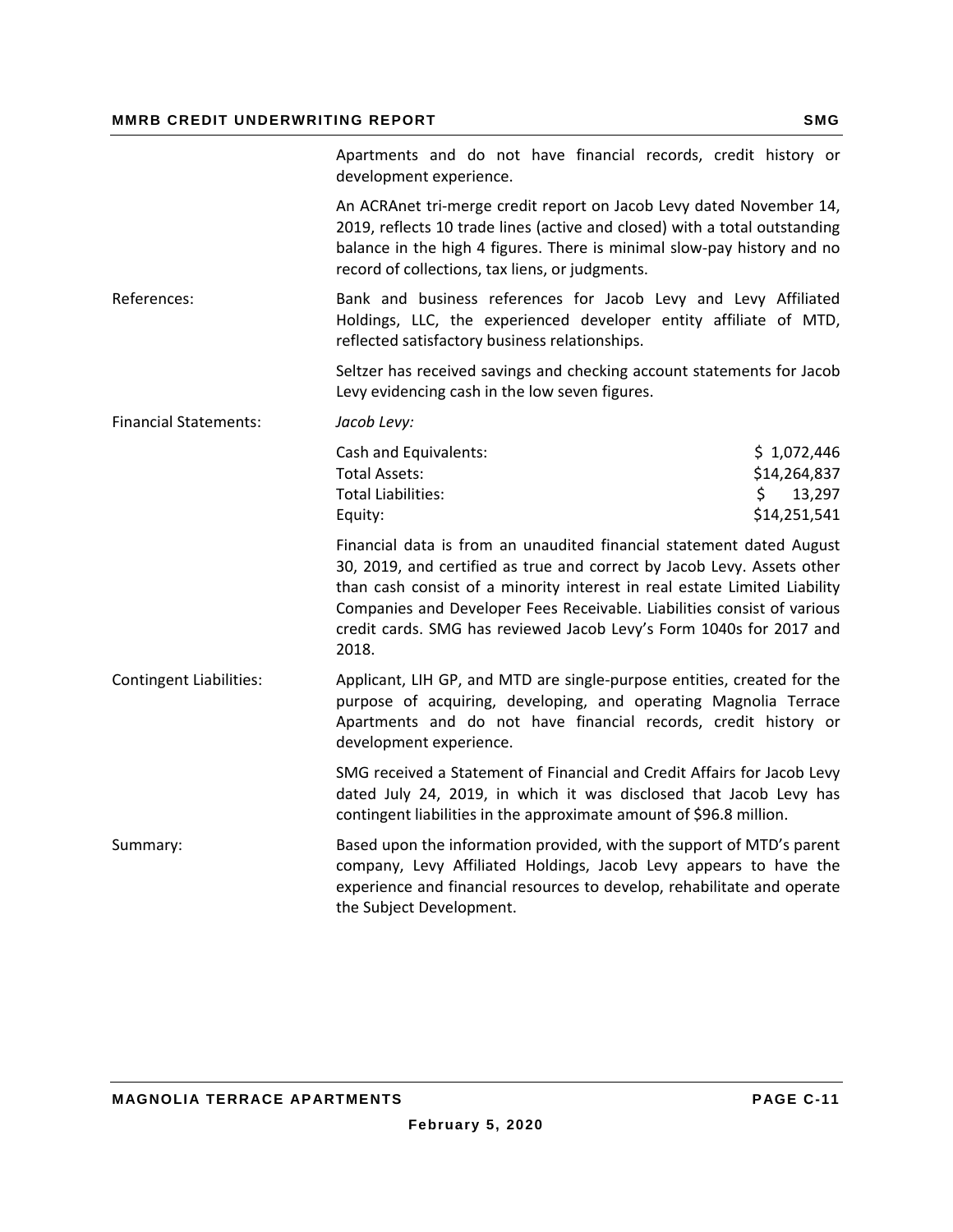### **Guarantor Information**

| <b>Guarantor Name:</b>         | LIH Magnolia Terrace, LP, LIH Magnolia Terrace GP, LLC, Magnolia<br>Terrace Developer, LLC, Jacob Levy, an individual                                                                                                                                                                                                                                                                                                                                                                                                                                                                                                                                                                                                                                                                                                                                                                           |  |  |  |  |
|--------------------------------|-------------------------------------------------------------------------------------------------------------------------------------------------------------------------------------------------------------------------------------------------------------------------------------------------------------------------------------------------------------------------------------------------------------------------------------------------------------------------------------------------------------------------------------------------------------------------------------------------------------------------------------------------------------------------------------------------------------------------------------------------------------------------------------------------------------------------------------------------------------------------------------------------|--|--|--|--|
| <b>Contact Information:</b>    | Jacob Levy                                                                                                                                                                                                                                                                                                                                                                                                                                                                                                                                                                                                                                                                                                                                                                                                                                                                                      |  |  |  |  |
|                                | Telephone:<br>(310) 883-7900<br>E-Mail:<br>jacob@levyaffiliated.com                                                                                                                                                                                                                                                                                                                                                                                                                                                                                                                                                                                                                                                                                                                                                                                                                             |  |  |  |  |
| Address:                       | 201 Wilshire Blvd, 2 <sup>nd</sup> Floor<br>Santa Monica, CA 90401                                                                                                                                                                                                                                                                                                                                                                                                                                                                                                                                                                                                                                                                                                                                                                                                                              |  |  |  |  |
| Nature of the Guarantee:       | The Guarantors will sign standard LCHFA Construction Completion,<br>Environmental Indemnity, Recourse Obligation and Operating Deficit<br>Guaranties. The Construction Completion Guaranty will be released<br>upon 100% lien-free completion as approved by the Loan Servicer.                                                                                                                                                                                                                                                                                                                                                                                                                                                                                                                                                                                                                 |  |  |  |  |
|                                | For the MMRB Loan, Guarantors are to provide the standard LCHFA<br>Operating Deficit Guaranty. If requested in writing by Applicant, the<br>Loan Servicer will consider a recommendation to release the Operating<br>Deficit Guaranty if all conditions are met, including achievement of a<br>1.15x Debt Service Coverage ("DSC") Ratio on the MMRB Loan, as<br>determined by the LCHFA or its agent and 90% occupancy and 90% of<br>the Gross Potential Rental Income, net of Utility Allowances, if<br>applicable, for a period of 12 consecutive months, all certified by an<br>independent Certified Public Accountant ("CPA"). The calculation of the<br>DSC Ratio shall be made by LCHFA or the Loan Servicer.<br>Notwithstanding the above, the Operating deficit Guaranty shall not<br>terminate earlier than three (3) years following the final Certificate of<br>Occupancy ("C/O"). |  |  |  |  |
| <b>Financial Statements:</b>   | Please refer to the Borrower Information section of this Credit<br>Underwriting Report.                                                                                                                                                                                                                                                                                                                                                                                                                                                                                                                                                                                                                                                                                                                                                                                                         |  |  |  |  |
| <b>Contingent Liabilities:</b> | Please refer to the Borrower Information section of this Credit<br>Underwriting Report.                                                                                                                                                                                                                                                                                                                                                                                                                                                                                                                                                                                                                                                                                                                                                                                                         |  |  |  |  |
| Summary:                       | Collectively the principals of the Applicant appear to have the financial<br>resources necessary to support the Applicant by acting as Guarantors<br>for the Subject Development.                                                                                                                                                                                                                                                                                                                                                                                                                                                                                                                                                                                                                                                                                                               |  |  |  |  |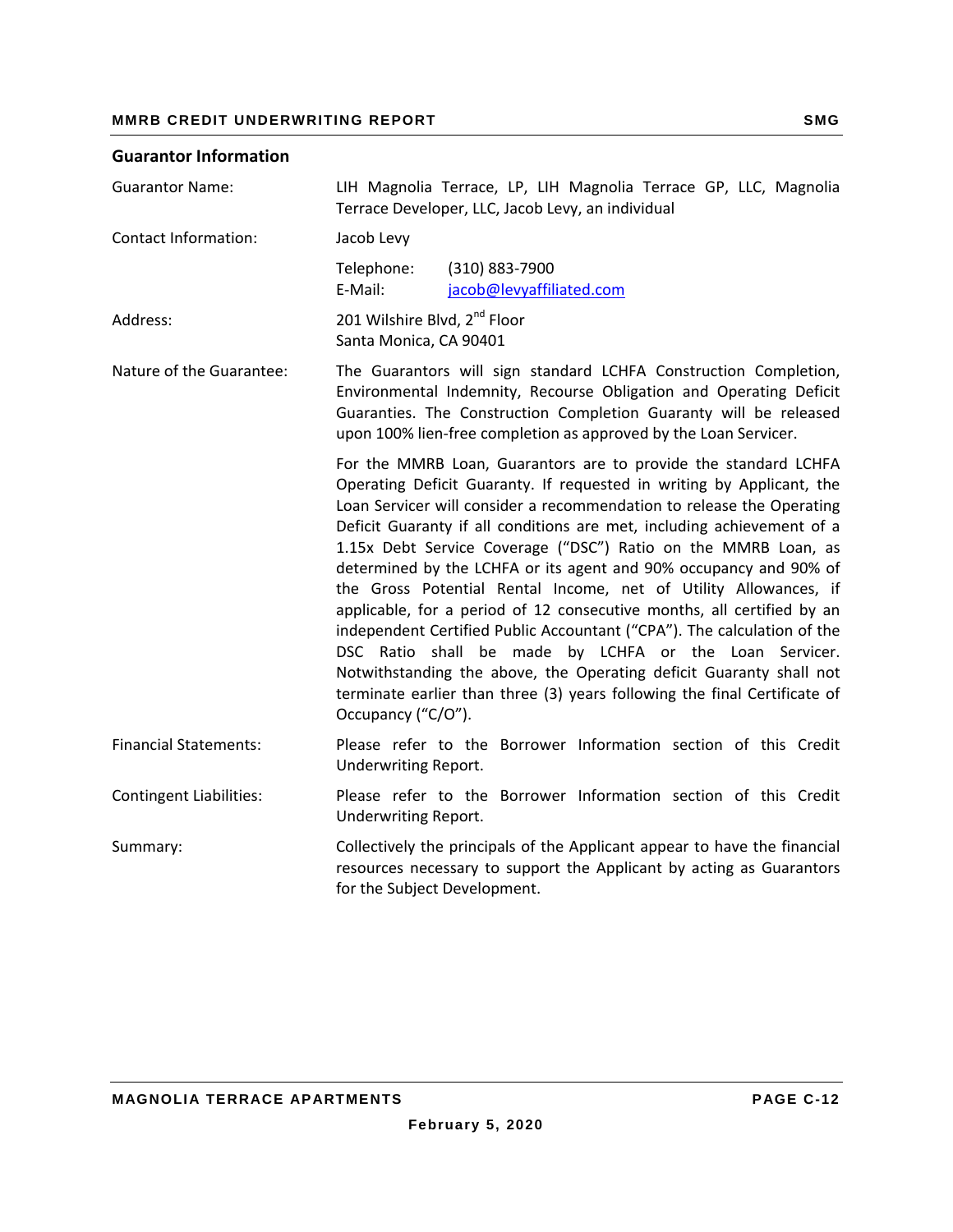| <b>Syndicator Information</b> |                                                                                                                                                                                                                                                                                                                                                                                                                                                                                                                                                                                                                                                                                                                                                                                                                                                                                                                                                                                                                                                                                                                                                                                                                                                                                                                                                                                                                                                                     |                                                             |  |  |
|-------------------------------|---------------------------------------------------------------------------------------------------------------------------------------------------------------------------------------------------------------------------------------------------------------------------------------------------------------------------------------------------------------------------------------------------------------------------------------------------------------------------------------------------------------------------------------------------------------------------------------------------------------------------------------------------------------------------------------------------------------------------------------------------------------------------------------------------------------------------------------------------------------------------------------------------------------------------------------------------------------------------------------------------------------------------------------------------------------------------------------------------------------------------------------------------------------------------------------------------------------------------------------------------------------------------------------------------------------------------------------------------------------------------------------------------------------------------------------------------------------------|-------------------------------------------------------------|--|--|
| <b>Syndicator Name:</b>       | Hunt Capital Partners, LLC ("HCP")                                                                                                                                                                                                                                                                                                                                                                                                                                                                                                                                                                                                                                                                                                                                                                                                                                                                                                                                                                                                                                                                                                                                                                                                                                                                                                                                                                                                                                  |                                                             |  |  |
| <b>Contact Information:</b>   | Dana Mayo, Executive Managing Director                                                                                                                                                                                                                                                                                                                                                                                                                                                                                                                                                                                                                                                                                                                                                                                                                                                                                                                                                                                                                                                                                                                                                                                                                                                                                                                                                                                                                              |                                                             |  |  |
|                               | (818) 380-6130<br>Dana.mayo@huntcompanies.com                                                                                                                                                                                                                                                                                                                                                                                                                                                                                                                                                                                                                                                                                                                                                                                                                                                                                                                                                                                                                                                                                                                                                                                                                                                                                                                                                                                                                       | Telephone<br>E-mail                                         |  |  |
| Address:                      | 15910 Ventura Boulevard, Suite 1100<br>Los Angeles, CA 91436                                                                                                                                                                                                                                                                                                                                                                                                                                                                                                                                                                                                                                                                                                                                                                                                                                                                                                                                                                                                                                                                                                                                                                                                                                                                                                                                                                                                        |                                                             |  |  |
| Experience:                   | HCP is the syndication division of Hunt Companies, Inc. ("Hunt") and<br>specializes in the syndication of Federal and State Low-Income Housing,<br>Historic, and Solar Tax Credits. Founded in 1947, Hunt is a privately held<br>company that invests in businesses focused in the real estate and<br>infrastructure markets. Hunt's affiliates and investees are involved in<br>investment management, mortgage banking, direct lending, loan<br>servicing, asset management, property management, development,<br>construction, consulting and advisory services. Hunt bought back its<br>syndication arm from Alden Capital Partners ("Alden") in October 2017.<br>Hunt will operate this arm under HCP. Hunt is working as the<br>development partner with housing authorities across the country to<br>deliver more than 6,600 units. The firm is one of the most active<br>developers working to rehabilitate public housing properties using the<br>federal Rental Assistance Demonstration ("RAD") program. The<br>executive leadership at Alden remained as it transitioned to Hunt. Since<br>the launch of its first LIHTC fund in 2011, HCP has raised more than 1.4<br>billion in housing tax credit equity. The platform has 35 institutional<br>investors and investments in 41 states, Puerto Rico, and the U.S. Virgin<br>Islands. Alden partnered with Hunt on seven RAD developments<br>involving over \$150 million in federal and state LIHTCs. |                                                             |  |  |
| <b>Financial Statements:</b>  | Hunt Capital Partners, LLC:                                                                                                                                                                                                                                                                                                                                                                                                                                                                                                                                                                                                                                                                                                                                                                                                                                                                                                                                                                                                                                                                                                                                                                                                                                                                                                                                                                                                                                         |                                                             |  |  |
|                               | Cash and Equivalents<br>Total Assets:<br><b>Total Liabilities:</b><br><b>Shareholders Equity:</b>                                                                                                                                                                                                                                                                                                                                                                                                                                                                                                                                                                                                                                                                                                                                                                                                                                                                                                                                                                                                                                                                                                                                                                                                                                                                                                                                                                   | \$6,117,882<br>\$64,588,885<br>\$14,083,064<br>\$50,505,821 |  |  |
|                               | Financial information for HCP is based on a Consolidated Financial<br>Statement and Independent Auditor's Report dated March 7, 2019 for<br>the year ending December 31, 2018, prepared by KPMG, LLP. Assets<br>other than cash and equivalents include investment in rental property,<br>accounts receivable, notes receivable, goodwill, and intangible assets.<br>Liabilities include accounts payable, accrued personnel costs, accrued<br>expenses, notes payable, and mortgages payable.                                                                                                                                                                                                                                                                                                                                                                                                                                                                                                                                                                                                                                                                                                                                                                                                                                                                                                                                                                      |                                                             |  |  |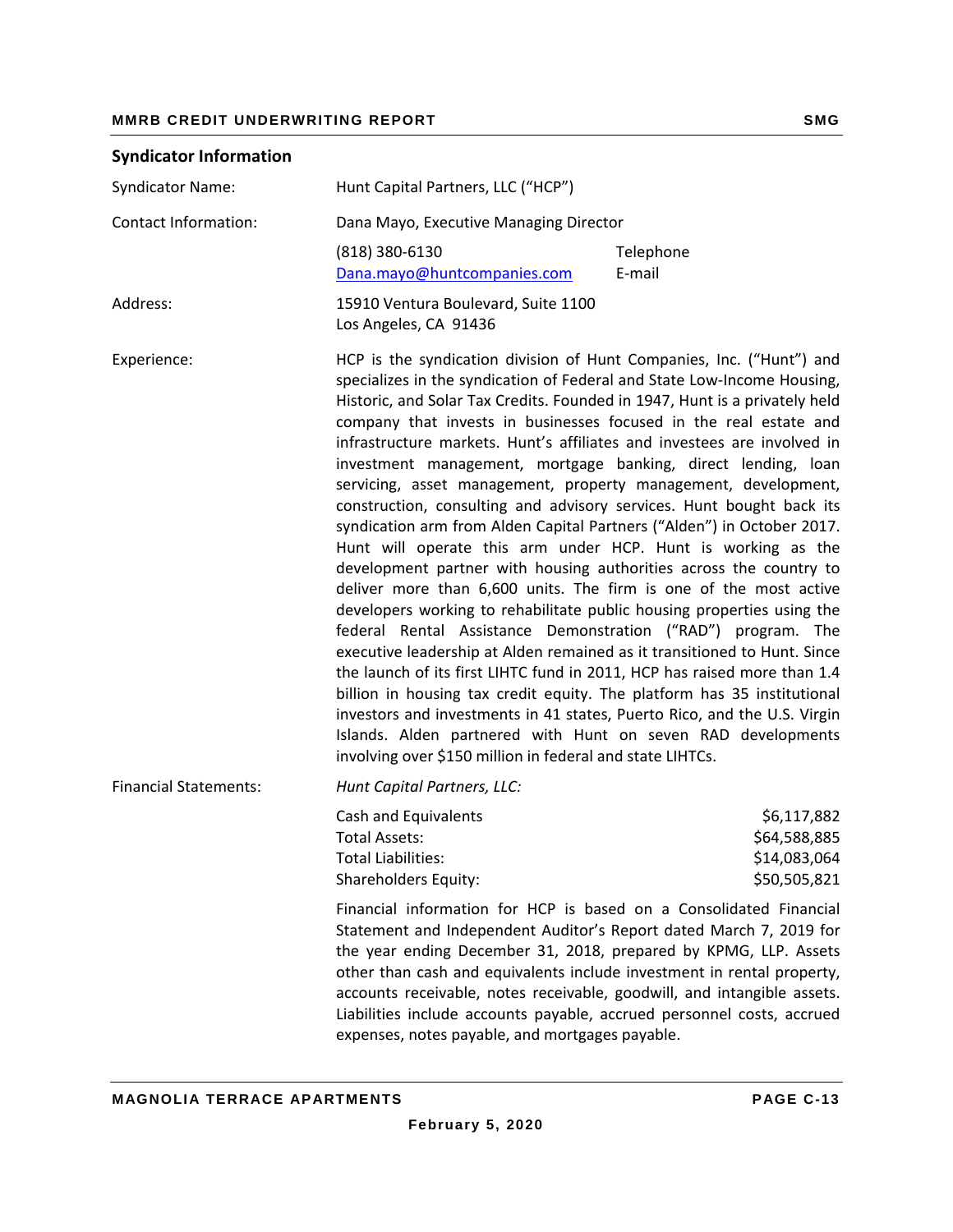Summary: HCP has the demonstrated experience and financial resources to successfully act as Syndicator of the HC for the Subject Development.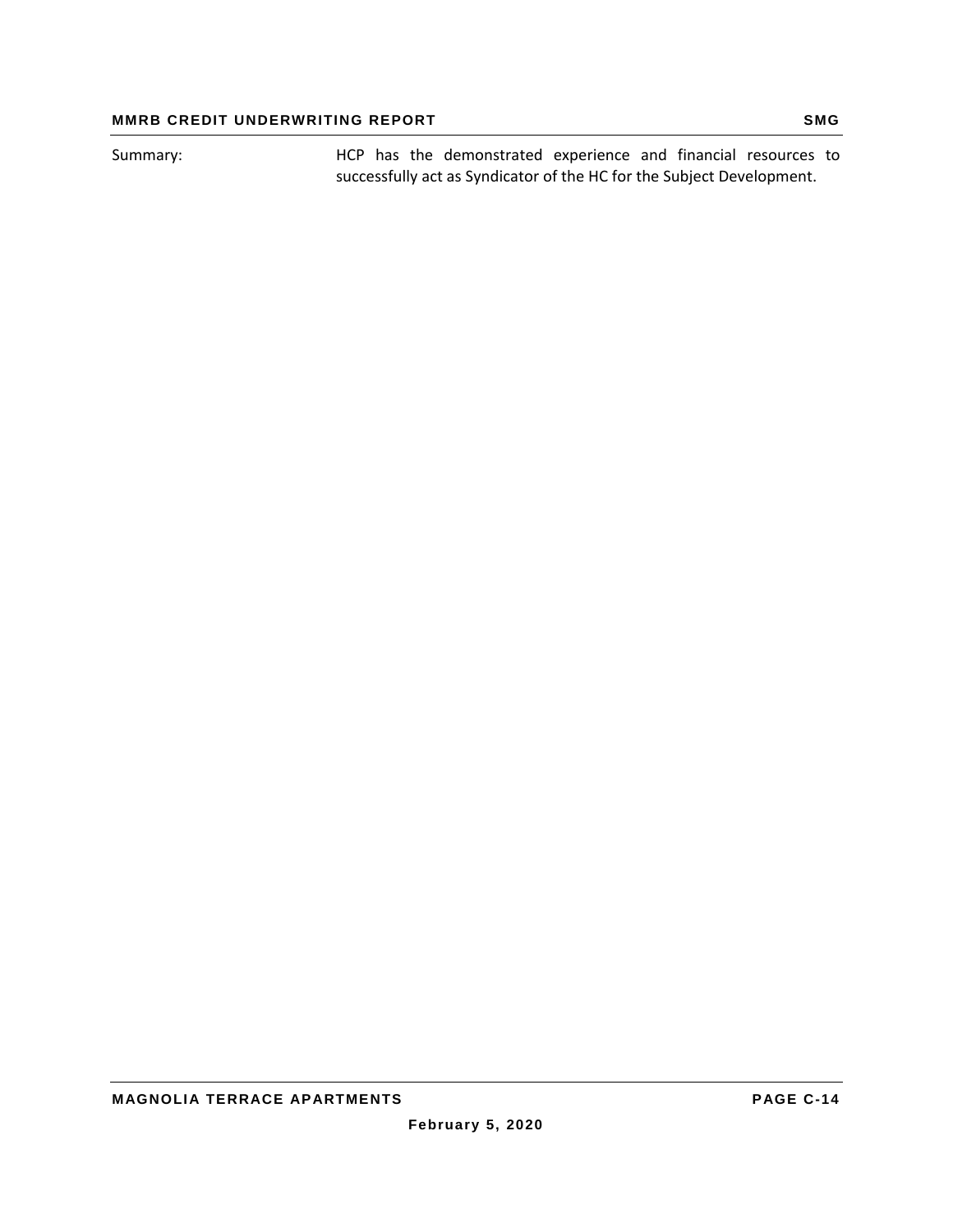#### **General Contractor Information**

| <b>General Contractor Name:</b> | Wilshire Pacific Builders, LLC ("WPB")                                                                                                                                                                                                                                                                                                        |                                                                                                                                                                                                                                                                                                |  |  |  |
|---------------------------------|-----------------------------------------------------------------------------------------------------------------------------------------------------------------------------------------------------------------------------------------------------------------------------------------------------------------------------------------------|------------------------------------------------------------------------------------------------------------------------------------------------------------------------------------------------------------------------------------------------------------------------------------------------|--|--|--|
| Type:                           | A California Limited Liability Company                                                                                                                                                                                                                                                                                                        |                                                                                                                                                                                                                                                                                                |  |  |  |
| <b>Contact Persons:</b>         | James "Jim" Brundage                                                                                                                                                                                                                                                                                                                          |                                                                                                                                                                                                                                                                                                |  |  |  |
|                                 | Telephone:<br>E-mail:                                                                                                                                                                                                                                                                                                                         | (480) 298-0743<br>jbrundage@wilshirepacific.com                                                                                                                                                                                                                                                |  |  |  |
| Principal Address:              | 2350 Germann Road, Suite 31<br>Chandler, AZ 85286                                                                                                                                                                                                                                                                                             |                                                                                                                                                                                                                                                                                                |  |  |  |
| Experience:                     | WPB was formed as a California limited liability company on August 25,<br>2016, and registered as a foreign limited liability company with the<br>State of Florida on May 15, 2018. WPB specializes in the rehabilitation<br>of multifamily residential housing developments.                                                                 |                                                                                                                                                                                                                                                                                                |  |  |  |
|                                 | Jim Brundage is the President of WPB. Since the company's inception,<br>Jim Brundage has overseen the construction and renovation of all<br>multifamily units. He has been involved in affordable housing and the<br>multifamily housing industries for over 30 years, with an aggregate<br>contract value exceeding \$400 million.           |                                                                                                                                                                                                                                                                                                |  |  |  |
|                                 | WPB provided a completed list of construction projects that reflects the<br>construction of four multifamily developments in 2017 and 2018,<br>ranging from 80 units to 186 units. This experience, along with the<br>experience of WPB's principals through other firms, is adequate for the<br>proposed rehabilitation of Magnolia Terrace. |                                                                                                                                                                                                                                                                                                |  |  |  |
|                                 |                                                                                                                                                                                                                                                                                                                                               | Florida Certified General Contractor's license No. CGC1526545 is in the<br>name of James Brundage and WPB. The license expires August 31, 2020.                                                                                                                                                |  |  |  |
| <b>Credit Evaluation:</b>       | liens.                                                                                                                                                                                                                                                                                                                                        | A business credit report, compiled with data from Equifax, Experian, and<br>Dun & Bradstreet, for WPB dated November 14, 2019 reflected an<br>acceptable credit history. There is a minimal amount of slow pay<br>history, and no UCC filings, collections, bankruptcies, judgments, or tax    |  |  |  |
| <b>Business References:</b>     |                                                                                                                                                                                                                                                                                                                                               | Business references for WPB are satisfactory.                                                                                                                                                                                                                                                  |  |  |  |
| <b>Financial Statements:</b>    | Not applicable since WPB will provide a Payment and Performance Bond<br>equal to 100% of the GC Contract.                                                                                                                                                                                                                                     |                                                                                                                                                                                                                                                                                                |  |  |  |
| <b>Contingent Liabilities:</b>  | Not applicable since WPB will provide a Payment and Performance Bond<br>equal to 100% of the GC Contract.                                                                                                                                                                                                                                     |                                                                                                                                                                                                                                                                                                |  |  |  |
| Surety:                         |                                                                                                                                                                                                                                                                                                                                               | WPB provided a signed Bonding Capacity Letter from Alliant Insurance<br>Services, Inc. ("Alliant") dated October 31, 2019. In the letter Alliant<br>states that Argonaut Insurance Company is prepared to provide surety<br>support to WPB up to \$10,000,000 per project, and \$75,000,000 on |  |  |  |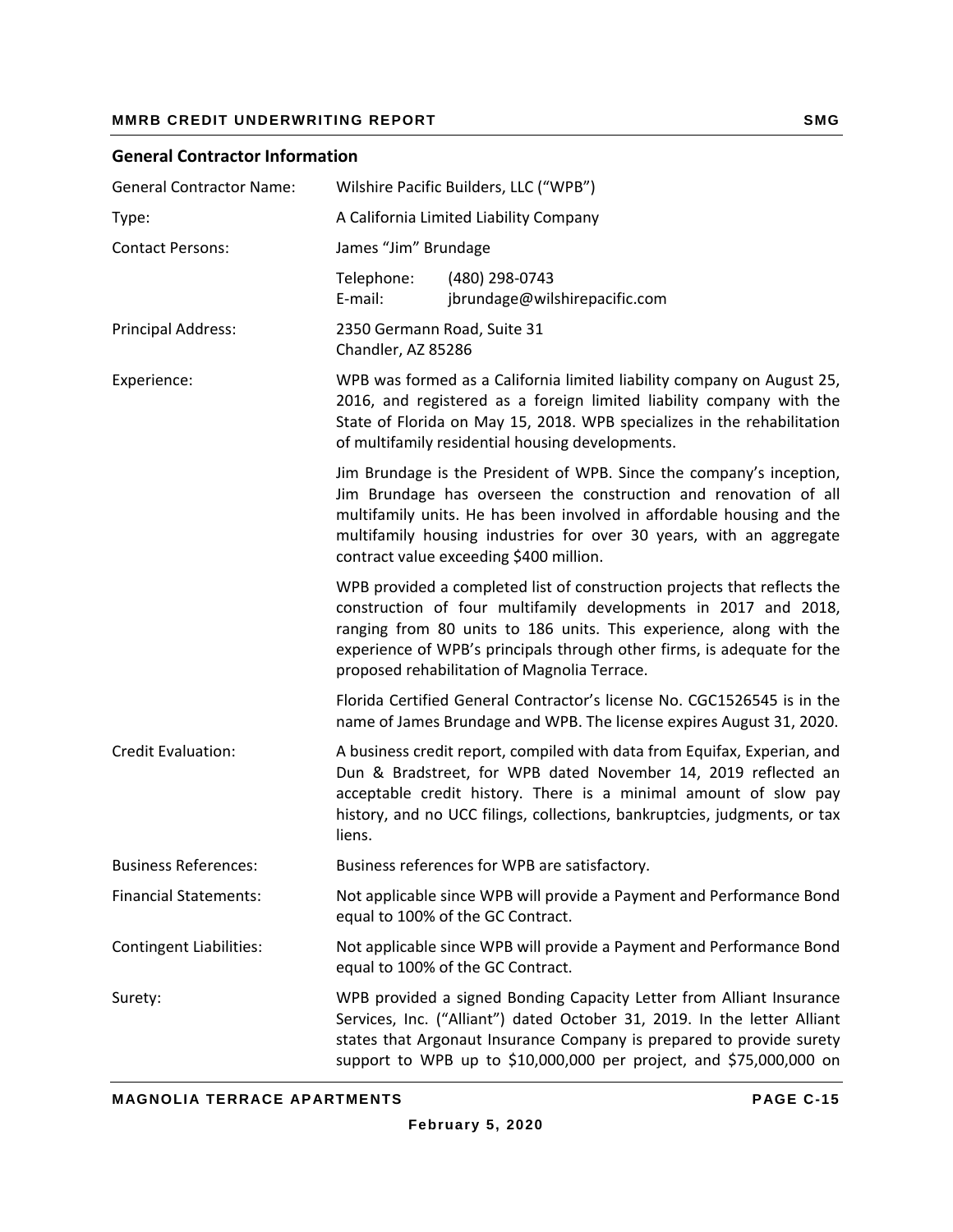aggregate. Argonaut Insurance Company is rated A (Excellent), with a Financial Size Category rating of XIV (\$1.5 Billion to \$2 Billion) by A.M. Best Company, meeting FHFC Rule.

Summary: The Applicant provided Seltzer a copy of an unexecuted construction contract dated November 21, 2019, between the Owner and WPB, where the basis for payment is the Cost of the Work Plus a Fee with a Guaranteed Maximum Price in the amount of \$6,096,876.60. Receipt of an executed construction contract is a condition to close. WPB also provided an executed General Contractor Certification of Requirements, whereby the General Contractor acknowledges and commits to adhere to all requirements related to a General Contractor as published within Florida Administrative Code 67‐21.

> SMG recommends that WPB be accepted as the general contractor subject to the conditions, if any, listed in the Recommendations section of this report.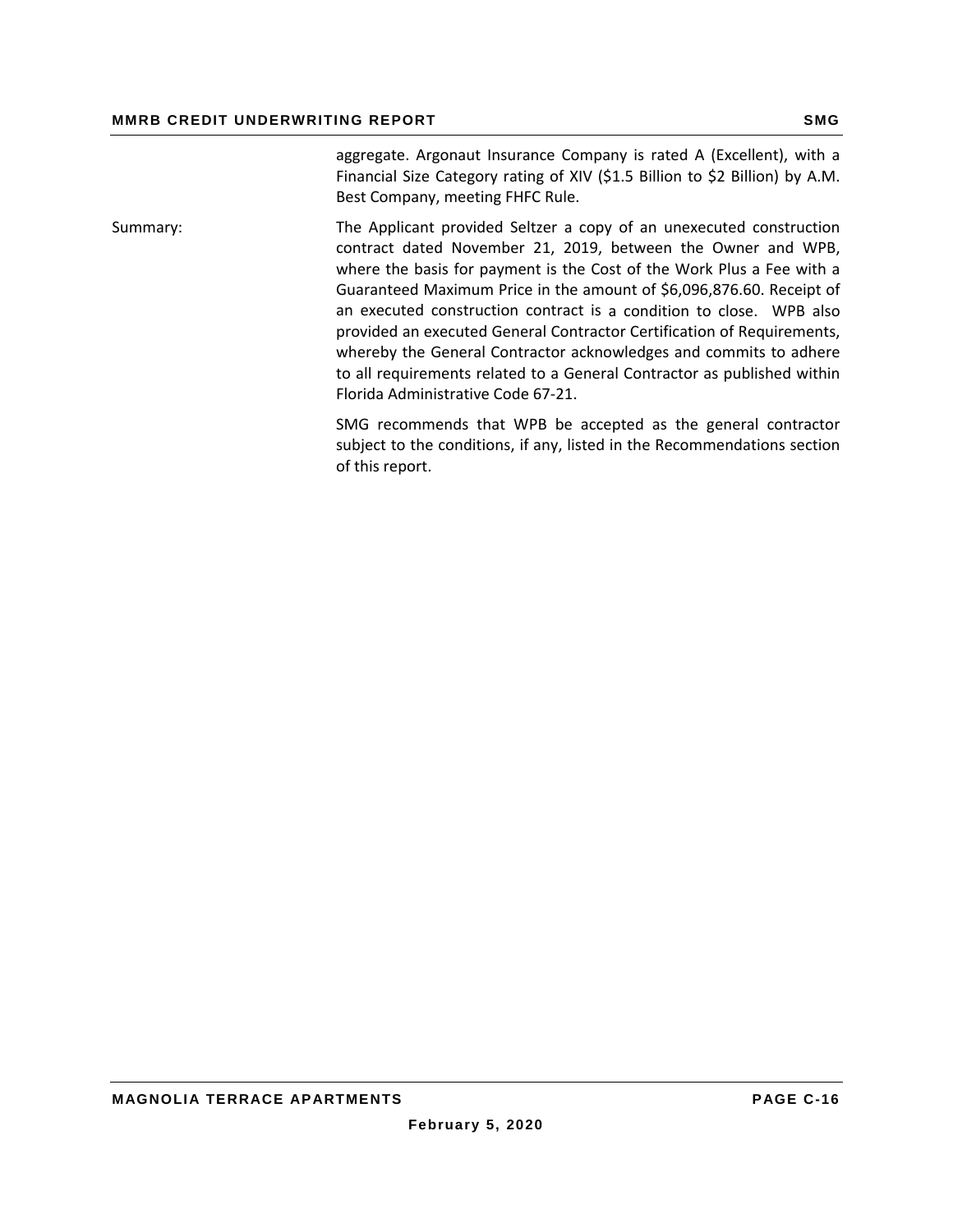|  |  | <b>Property Manager Information</b> |
|--|--|-------------------------------------|
|--|--|-------------------------------------|

| <b>Property Manager Name:</b> | RAM Partners, LLC ("RAM")                                                                                                                                                                                                                                                                                                                                                                                      |
|-------------------------------|----------------------------------------------------------------------------------------------------------------------------------------------------------------------------------------------------------------------------------------------------------------------------------------------------------------------------------------------------------------------------------------------------------------|
| Type:                         | A Florida Limited Liability Company                                                                                                                                                                                                                                                                                                                                                                            |
| <b>Contact Information:</b>   | Marlene Adeli                                                                                                                                                                                                                                                                                                                                                                                                  |
| Telephone:                    | (770) 437-5200                                                                                                                                                                                                                                                                                                                                                                                                 |
| Address:                      | 1100 Circle 75 Parkway SE, Suite 1200<br>Atlanta, GA 30339                                                                                                                                                                                                                                                                                                                                                     |
| Experience:                   | RAM is a full-service real estate management company that manages<br>approximately 44,000 apartment units throughout the United States.<br>RAM was formed in 1989, as a subsidiary of Post Properties, Inc. a<br>former publically-traded real estate investment trust headquartered in<br>Atlanta. In 2002, members of RAM purchased the company from Post<br>Properties, Inc. and formed RAM.                |
|                               | RAM is a Georgia Limited Liability Company that registered to do<br>business in the State of Florida January 16, 2002. Seltzer obtained a<br>copy of RAM's Certificate of Existence that was filed with the Georgia<br>Secretary of State on October 4, 2001. Seltzer also received a copy of<br>RAM's 2019 Florida Annual Report, confirming RAM is active and in<br>good standing with the State of Florida. |
|                               | Bill Leseman, RAM-President, joined RAM in 1995 and has more than 30<br>years of property management experience. RAM is an approved HUD,<br>FDIC, Freddie Mac, Fannie Mae, and DCA property management<br>company.                                                                                                                                                                                             |
| Management Agreement:         | Applicant provided SMG with an undated and unexecuted Management<br>Agreement between the Applicant and RAM. The agreement is for an<br>initial one-year period automatically renewed annually thereafter until<br>terminated by either party. The Managers Compensation will be \$4,000<br>per month (\$48,000/annually).                                                                                     |
| Management Plan:              | Applicant provided a Management Plan for the Development that<br>appears satisfactory.                                                                                                                                                                                                                                                                                                                         |
| Summary:                      | The FHFC Asset Management Department will need to approve the<br>selection of RAM as the management company for Magnolia Terrace<br>Apartments prior to loan closing. Continued approval is subject to<br>ongoing satisfactory performance.                                                                                                                                                                    |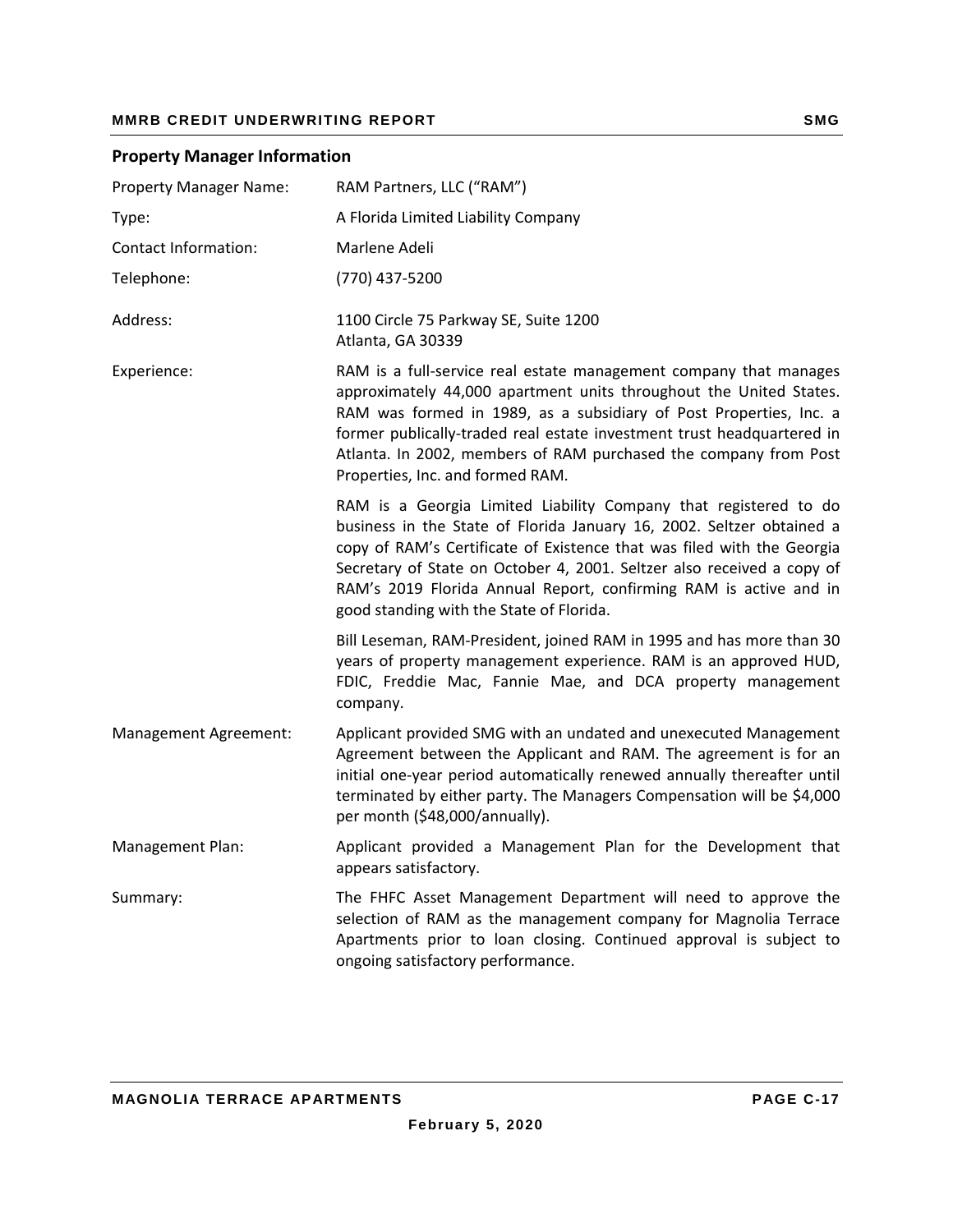#### **Exhibit 1Magnolia Terrace Apartments 15 Year Income and Expense Projection**

|               | <b>FINANCIAL COSTS:</b>                                | Year 1          | Year <sub>2</sub> | Year 3         | Year 4          | Year 5      | Year 6      | Year 7      | Year 8      | Year 9      | Year 10         | Year 11         | Year 12     | Year 13        | Year 14         | Year 15     |
|---------------|--------------------------------------------------------|-----------------|-------------------|----------------|-----------------|-------------|-------------|-------------|-------------|-------------|-----------------|-----------------|-------------|----------------|-----------------|-------------|
|               | <b>OPERATING PRO FORMA</b>                             |                 |                   |                |                 |             |             |             |             |             |                 |                 |             |                |                 |             |
|               | <b>Gross Potential Rental Income</b>                   | \$1,399,200     | \$1,427,184       | \$1,455,728    | \$1,484,842     | \$1,514,539 | \$1,544,830 | \$1,575,726 | \$1,607,241 | \$1,639,386 | \$1,672,174     | \$1,705,617     | \$1,739,729 | \$1,774,524    | \$1,810,014     | \$1,846,215 |
|               | Rent Subsidy (ODR)                                     | \$0             | \$0               | \$0            | \$0             | \$0         | \$0         | \$0         | \$0         | \$0         | \$0             | SO <sub>2</sub> | \$0         | \$0            | \$0             | \$0         |
|               | Other Income:                                          |                 |                   |                |                 |             |             |             |             |             |                 |                 |             |                |                 |             |
|               | Ancillary Income-Parking                               | 50              | \$0               | SO             | \$0             | \$0         | \$0         | 50          | 50          | 50          | \$0             | 50              | 50          | 50             | 50              | 50          |
|               | Miscellaneous                                          | \$20,000        | \$20,400          | \$20,808       | \$21,224        | \$21,649    | \$22.082    | \$22,523    | \$22.974    | \$23,433    | \$23,902        | \$24,380        | \$24,867    | \$25,365       | \$25,872        | \$26,390    |
|               | Washer/Dryer Rentals                                   | \$0             | \$0               | \$0            | SO <sub>2</sub> | \$0         | \$0         | \$0         | \$0         | \$0         | \$0             | \$0             | \$0         | \$0            | \$0             | \$0         |
|               | Cable/Satellite Income                                 | \$0             | \$0               | SO             | 50              | \$0         | \$0         | 50          | 50          | \$0         | $\overline{50}$ | 50              | SO          | SO             | 50              | \$0         |
|               | <b>Rent Concessions</b>                                | \$0             | \$0               | \$0            | \$0             | \$0         | \$0         | \$0         | \$0         | \$0         | \$0             | \$0             | \$0         | \$0            | \$0             | \$0         |
|               | Alarm Income                                           | $\overline{50}$ | $\overline{50}$   | 50             | \$0             | \$0         | \$0         | \$0         | \$0         | \$0         | \$0             | \$0             | \$0         | SO             | SO <sub>2</sub> | \$0         |
|               | <b>Gross Potential Income</b>                          | \$1,419,200     | \$1,447,584       | \$1,476,536    | \$1,506,066     | \$1,536,188 | \$1,566,911 | \$1,598,250 | \$1,630,215 | \$1,662,819 | \$1,696,075     | \$1,729,997     | \$1,764,597 | \$1,799,889    | \$1,835,887     | \$1,872,604 |
|               | Less:                                                  |                 |                   |                |                 |             |             |             |             |             |                 |                 |             |                |                 |             |
|               | Economic Loss - Percentage:                            |                 |                   |                |                 |             |             |             |             |             |                 |                 |             |                |                 |             |
|               | Physical Vacancy Loss - Percentage:<br>3.0%            | (\$42,576)      | (\$43,428)        | (\$44,296)     | (\$45.182       | (\$46,086   | (\$47,007   | (\$47.947)  | (\$48,906)  | (\$49,885   | (\$50,882       | (\$51.900       | (\$52,938   | (\$53.997      | (\$55.077       | (\$56.178   |
|               | 0.0%<br>Collection Loss - Percentage:                  | \$0             | \$0               | \$0            | \$0             | \$0         | \$0         | \$0         | \$0         | \$0         | \$0             | \$0             | \$0         | \$0            | \$0             | \$0         |
|               | <b>Total Effective Gross Revenue</b>                   | \$1,376,624     | \$1,404,156       | \$1,432,240    | \$1,460,884     | \$1,490,102 | \$1,519,904 | \$1,550,302 | \$1,581,308 | \$1,612,934 | \$1,645,193     | \$1,678,097     | \$1,711,659 | \$1,745,892    | \$1,780,810     | \$1,816,426 |
|               | Fixed:                                                 |                 |                   |                |                 |             |             |             |             |             |                 |                 |             |                |                 |             |
|               | Ground Lease                                           | \$0             | \$0               | \$0            | \$0             | \$0         | \$0         | \$0         | \$0         | \$0         | \$0             | \$0             | \$0         | \$0            | \$0             | \$0         |
|               | Sub-Ground Lease                                       | \$0             | \$0               | \$0            | \$0             | \$0         | \$0         | \$0         | \$0         | \$0         | \$0             | \$0             | \$0         | \$0            | SO              | \$0         |
|               | <b>Real Estate Taxes</b>                               | \$115,968       | \$119.447         | \$123,030      | \$126,721       | \$130,523   | \$134,439   | \$138,472   | \$142,626   | \$146,905   | \$151,312       | \$155.851       | \$160,527   | \$165,343      | \$170.303       | \$175,412   |
|               | Insurance                                              | \$27,000        | \$27,810          | \$28,644       | \$29,504        | \$30,389    | \$31,300    | \$32,239    | \$33,207    | \$34,203    | \$35,229        | \$36,286        | \$37,374    | \$38,496       | \$39,650        | \$40,840    |
|               | Other                                                  | \$0             | \$0               | \$0            | \$0             | \$0         | \$0         | \$0         | \$0         | \$0         | \$0             | \$0             | \$0         | \$0            | \$0             | \$0         |
|               | ariable:                                               |                 |                   |                |                 |             |             |             |             |             |                 |                 |             |                |                 |             |
|               | Management Fee - Percentage:<br>3.5%                   | \$48,000        | \$48,960          | \$49.939       | \$50,938        | \$51.957    | \$52.996    | \$54,056    | \$55.137    | \$56,240    | \$57,364        | \$58.512        | \$59,682    | \$60,876       | \$62,093        | \$63.335    |
|               | General and Administrative                             | \$24,300        | \$25,029          | \$25,780       | \$26,553        | \$27,350    | \$28,170    | \$29,015    | \$29,886    | \$30,783    | \$31,706        | \$32,657        | \$33,637    | \$34,646       | \$35,685        | \$36,756    |
|               | Payroll Expenses                                       | \$145,800       | \$150,174         | \$154,679      | \$159,320       | \$164,099   | \$169,022   | \$174,093   | \$179,316   | \$184.695   | \$190.23        | \$195,943       | \$201,821   | \$207,876      | \$214,112       | \$220,536   |
|               | Utilities                                              | \$102,600       | \$105,678         | \$108,848      | \$112,114       | \$115,477   | \$118,942   | \$122,510   | \$126,185   | \$129,971   | \$133,870       | \$137,886       | \$142,022   | \$146,283      | \$150,672       | \$155,192   |
|               | Marketing and Advertising                              | \$13,500        | \$13,905          | \$14,322       | \$14,752        | \$15,194    | \$15,650    | \$16,120    | \$16,603    | \$17,101    | \$17,614        | \$18,143        | \$18,687    | \$19,248       | \$19,825        | \$20,420    |
|               | Maintenance and Repairs                                | \$78,300        | \$80,649          | \$83,068       | \$85,561        | \$88,127    | \$90,771    | \$93,494    | \$96,299    | \$99,188    | \$102,164       | \$105,229       | \$108,386   | \$111,637      | \$114,986       | \$118,436   |
|               | Grounds Maintenance and Landscaping                    | \$0             | \$0               | \$0            | \$0             | \$0         | \$0         | \$0         | \$0         | \$0         | \$0             | \$0             | \$0         | \$0            | \$0             | \$0         |
|               | <b>Resident Programs</b>                               | \$0             | \$0               | \$0            | \$0             | \$0         | \$0         | \$0         | \$0         | \$0         | \$0             | \$0             | \$0         | \$0            | \$0             | \$0         |
|               | <b>Contract Services</b>                               | \$0             | \$0               | \$0            | \$0             | \$0         | \$0         | \$0         | \$0         | \$0         | \$0             | \$0             | \$0         | \$0            | \$0             | \$0         |
|               | Security                                               | 50              | \$0               | S <sub>0</sub> | SO              | SO          | \$0         | \$0         | SO          | \$0         | \$0             | \$0             | \$0         | S <sub>0</sub> | SO              | \$0         |
|               | Other-Pest Control                                     | \$0             | \$0               | \$O            | \$0             | \$0         | \$0         | \$0         | \$0         | \$0         | \$0             | \$0             | \$0         | \$0            | \$0             | \$0         |
|               | Reserve for Replacements                               | \$32,400        | \$32,400          | \$32,400       | \$32,400        | \$32,400    | \$32,400    | \$32,400    | \$32,400    | \$32,400    | \$32,400        | \$33.372        | \$33.372    | \$33,372       | \$33,372        | \$33,372    |
|               | <b>Total Expenses</b>                                  | \$587,868       | \$604.052         | \$620,712      | \$637,862       | \$655,516   | \$673,690   | \$692,399   | \$711,659   | \$731,485   | \$751,89        | \$773,878       | \$795,508   | \$817,776      | \$840,699       | \$864.298   |
|               | <b>Net Operating Income</b>                            | \$788,756       | \$800,104         | \$811,528      | \$823,022       | \$834,586   | \$846,214   | \$857,903   | \$869,650   | \$881,449   | \$893,298       | \$904,219       | \$916,151   | \$928,116      | \$940,111       | \$952,128   |
|               | <b>Debt Service Payments</b>                           |                 |                   |                |                 |             |             |             |             |             |                 |                 |             |                |                 |             |
|               | First Mortgage - CBRE - M.TEB / Fannie Mae / Leon      |                 |                   |                |                 |             |             |             |             |             |                 |                 |             |                |                 |             |
|               | County HFA                                             | \$635,502       | \$635,502         | \$635,502      | \$635,502       | \$635,502   | \$635,502   | \$635,502   | \$635,502   | \$635,502   | \$635,502       | \$635,502       | \$635,502   | \$635,502      | \$635,502       | \$635,502   |
| <b>ERVICE</b> | Second Mortgage - AHA-Magnolia                         | \$39,250        | \$39,250          | \$39,250       | \$39,250        | \$39,250    | \$39,250    | \$39,250    | \$39,250    | \$39,250    | \$39,250        | \$39,250        | \$39,250    | \$39,250       | \$39,250        | \$39,250    |
|               |                                                        |                 |                   |                |                 |             |             |             |             |             |                 |                 |             |                |                 |             |
| 풉             | First Mortgage Fees - CBRE - M.TEB / Fannie Mae / Leon |                 |                   |                |                 |             |             |             |             |             |                 |                 |             |                |                 |             |
| 품             | County HFA                                             | \$35.494        | \$35.081          | \$34,650       | \$34,202        | \$33,748    | \$33,305    | \$32.843    | \$32.362    | \$31.861    | \$31.339        | \$30.796        | \$30.231    | \$29.642       | \$29.029        | \$28,390    |
|               | Second Mortgage Fees - AHA-Magnolia                    | \$0             | \$0               | \$0            | \$0             | \$0         | \$0         | \$0         | \$0         | \$0         | \$0             | \$0             | \$0         | \$0            | \$0             | \$0         |
|               | <b>Total Debt Service Payments</b>                     | \$710,247       | \$709,833         | \$709,402      | \$708.954       | \$708,501   | \$708.057   | \$707,595   | \$707.114   | \$706,613   | \$706,091       | \$705,548       | \$704.983   | \$704.394      | \$703.781       | \$703,142   |
|               | <b>Cash Flow After Debt Service</b>                    | \$78,509        | \$90.271          | \$102.125      | \$114.068       | \$126,085   | \$138.157   | \$150,308   | \$162.536   | \$174,837   | \$187.207       | \$198,670       | \$211.168   | \$223.722      | \$236.330       | \$248.986   |
|               |                                                        |                 |                   |                |                 |             |             |             |             |             |                 |                 |             |                |                 |             |
|               | <b>Debt Service Coverage Ratios</b>                    |                 |                   |                |                 |             |             |             |             |             |                 |                 |             |                |                 |             |
|               | DSC - First Mortgage plus Fees                         | 1.175           | 1.193             | 1.211          | 1.229           | 1.247       | 1.265       | 1.284       | 1.302       | 1.321       | 1.340           | 1.357           | 1.376       | 1.395          | 1.415           | 1.434       |
|               | DSC - Second Mortgage plus Fees                        | 1.111           | 1.127             | 1.144          | 1.161           | 1.178       | 1.195       | 1.212       | 1.230       | 1.247       | 1.265           | 1.282           | 1.300       | 1.318          | 1.336           | 1.354       |
|               | DSC - Third Mortgage plus Fees                         | 1.111           | 1.127             | 1.144          | 1.161           | 1.178       | 1.195       | 1.212       | 1.230       | 1.247       | 1.265           | 1.282           | 1.300       | 1.318          | 1.336           | 1.354       |
|               | DSC - Fourth Mortgage plus Fees                        | 1.111           | 1.127             | 1.144          | 1.161           | 1.178       | 1.195       | 1.212       | 1.230       | 1.247       | 1.265           | 1.282           | 1.300       | 1.318          | 1.336           | 1.354       |
|               | DSC - Fifth Mortgage plus Fees                         | 1.111           | 1.127             | 1.144          | 1.161           | 1.178       | 1.195       | 1.212       | 1.230       | 1.247       | 1.265           | 1.282           | 1.300       | 1.318          | 1.336           | 1.354       |
|               | DSC - All Mortgages and Fees                           | 1.111           | 1.127             | 1.144          | 1.161           | 1.178       | 1.195       | 1.212       | 1.230       | 1.247       | 1.265           | 1.282           | 1.300       | 1.318          | 1.336           | 1.354       |
|               | <b>Financial Ratios</b>                                |                 |                   |                |                 |             |             |             |             |             |                 |                 |             |                |                 |             |
|               | <b>Operating Expense Ratio</b>                         | 42.7%           | 43.0%             | 43.3%          | 43.7%           | 44.0%       | 44.3%       | 44.7%       | 45.0%       | 45.4%       | 45.7%           | 46.1%           | 46.5%       | 46.89          | 47.2%           | 47.6%       |
|               | Break-Even Ratio                                       | 91.6%           | 90.9%             | 90.2%          | 89.5%           | 88.9%       | 88.3%       | 87.7%       | 87.1%       | 86.6%       | 86.1%           | 85.6%           | 85.1%       | 84.79          | 84.2%           | 83.8%       |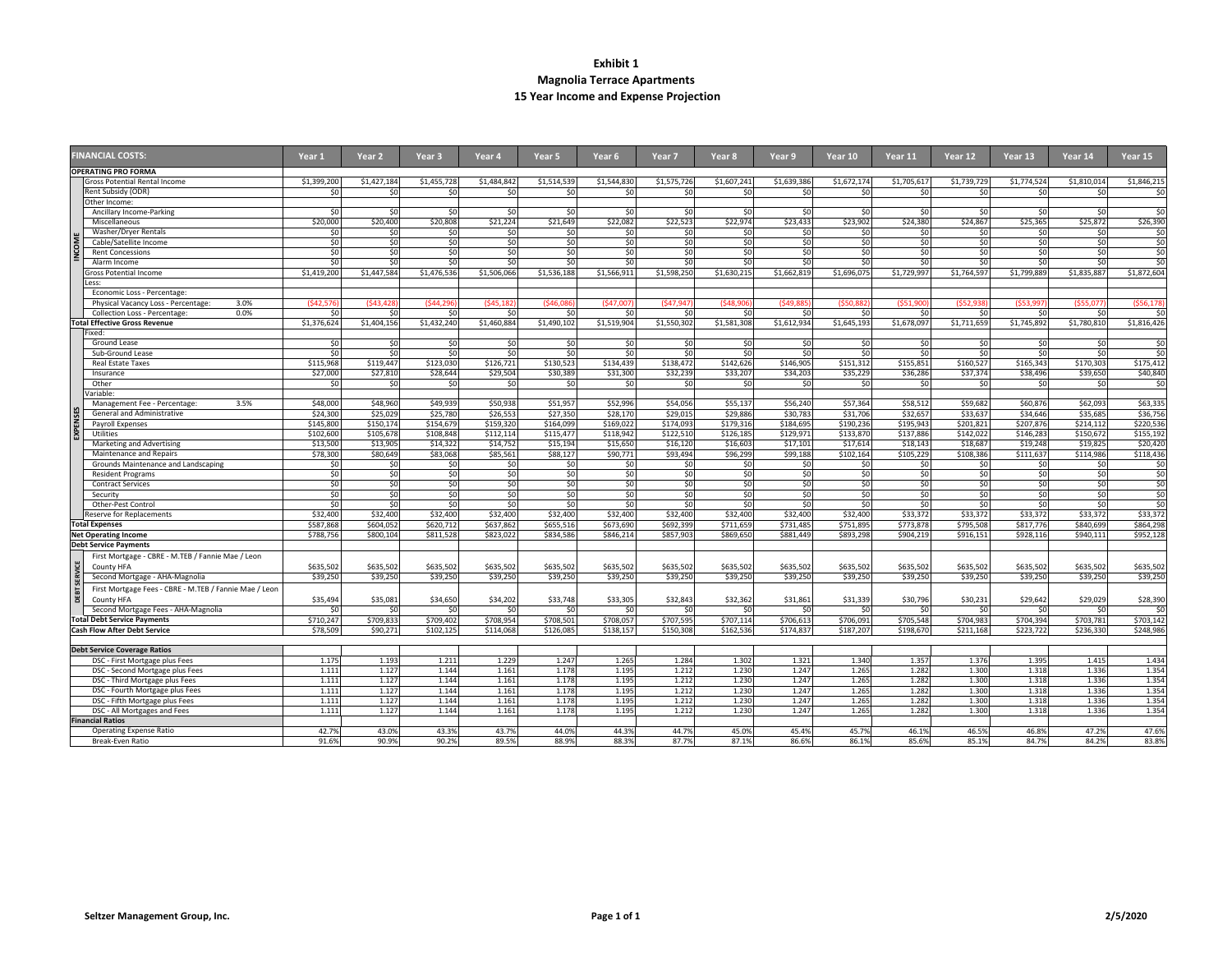## **Magnolia Terrace**

## **Features and Amenities and Resident Programs**

## **Exhibit 2**

#### **Community Amenities:**

- Wi‐Fi installed site‐wide for resident use
- Outdoor recreational area to include basketball court, landscaping of garden area, BBQ areas with picnic tables and benches, and playground
- Childcare facilities located within three miles of property
- Public transportation located within one‐half mile of the property
- Community center or clubhouse
- Library/study room consisting of a minimum of 100 books and 5 magazine subscriptions
- Exterior lights on all buildings including breezeways and community center
- Exercise room with appropriate equipment

#### **Unit Amenities:**

In addition to meeting all building code, Fair Housing Act, and Americans with Disabilities Act Requirements, the following items are required:

- Air conditioning (window units are not allowed), in all units;
- Cable TV Hook‐Up, in all units;
- At least two full bathrooms in all 3 bedroom or larger new construction units;
- At least 1 and 1/2 bathrooms (one full bath and one with at least a toilet and sink) in all new construction 2 bedroom units;
- Minimum square footage requirements for all new construction units of 700 square feet (one bedroom), 900 square feet (two bedroom), 1150 square feet (three bedroom), and 1300 square feet (four bedroom or greater);
- Full sized appliances in all units;
- Bathtub in at least one bathroom in new construction non‐elderly units;
- Window Treatments (mini‐blinds, curtains, or vertical blinds) inside each unit
- 30‐Year expected life roofing on all buildings
- Microwave oven
- Granite window sills
- Garbage disposals inside each unit
- Steel entry door frames
- Termite Prevention/detection system
- Exterior lighting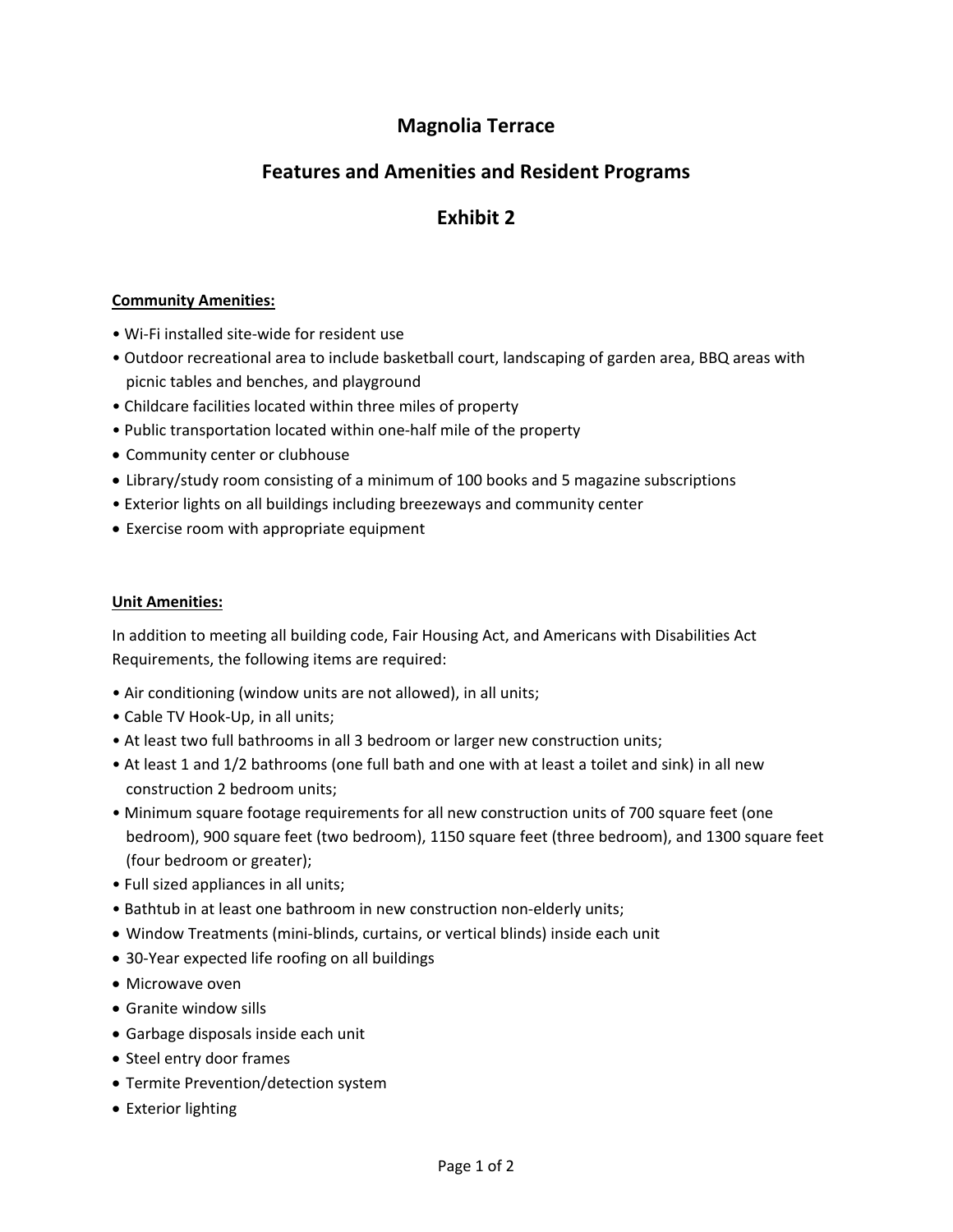- New Hardwood Cabinetry and solid surface countertops
- Carports (one per unit)

#### **Resident Programs:**

#### *Onsite Voter Registration*

The Applicant or its Management Agent shall work with the County Supervisor of Elections to arrange on‐site voter registration. The registration shall be at least annually, more frequently in an election year, and shall be during weekend and other traditional non‐work times.

#### *Financial Counseling*

The Applicant or its Management Agent shall provide financial counseling, which includes the following components; must be regularly scheduled, not less often than once each quarter; must be free of charge to the residents; must include tax preparation assistance by qualified professionals; must include educational workshops on such topics as "Learning to Budget", "Handling Personal Finances", or "Comparison Shopping for the Consumer".

#### *Computer Training*

This training is made in conjunction with the requirement that the Applicant commit one computer for every 50 units, with software and internet access. The Applicant must provide quarterly, on‐site training classes, on basic computer skills such as word processing and spreadsheets to the residents.

#### *Life Safety Training*

The Applicant or its Management Agent shall provide on‐site courses such as fire safety, first aid (including CPR), etc. at least twice each year, at no cost to the resident.

#### *Welfare to Work or Self‐Sufficiency Programs*

Applicant must participate in welfare to work or self‐sufficiency programs by implementing marketing strategies that actively seek residents who are participating in or who have successfully completed the training provided by these types of programs.

#### *After School Program for Children*

Applicant or its Management Agent must provide daily, supervised, structured, age‐appropriate activities for children during the after‐school hours. Activities must be on‐site and at no charge to the residents.

#### *Job Training*

The Applicant must provide, at no cost to the resident, regularly scheduled (not less often than once each quarter) classes in typing, computer literacy, secretarial skills or other useful job skills.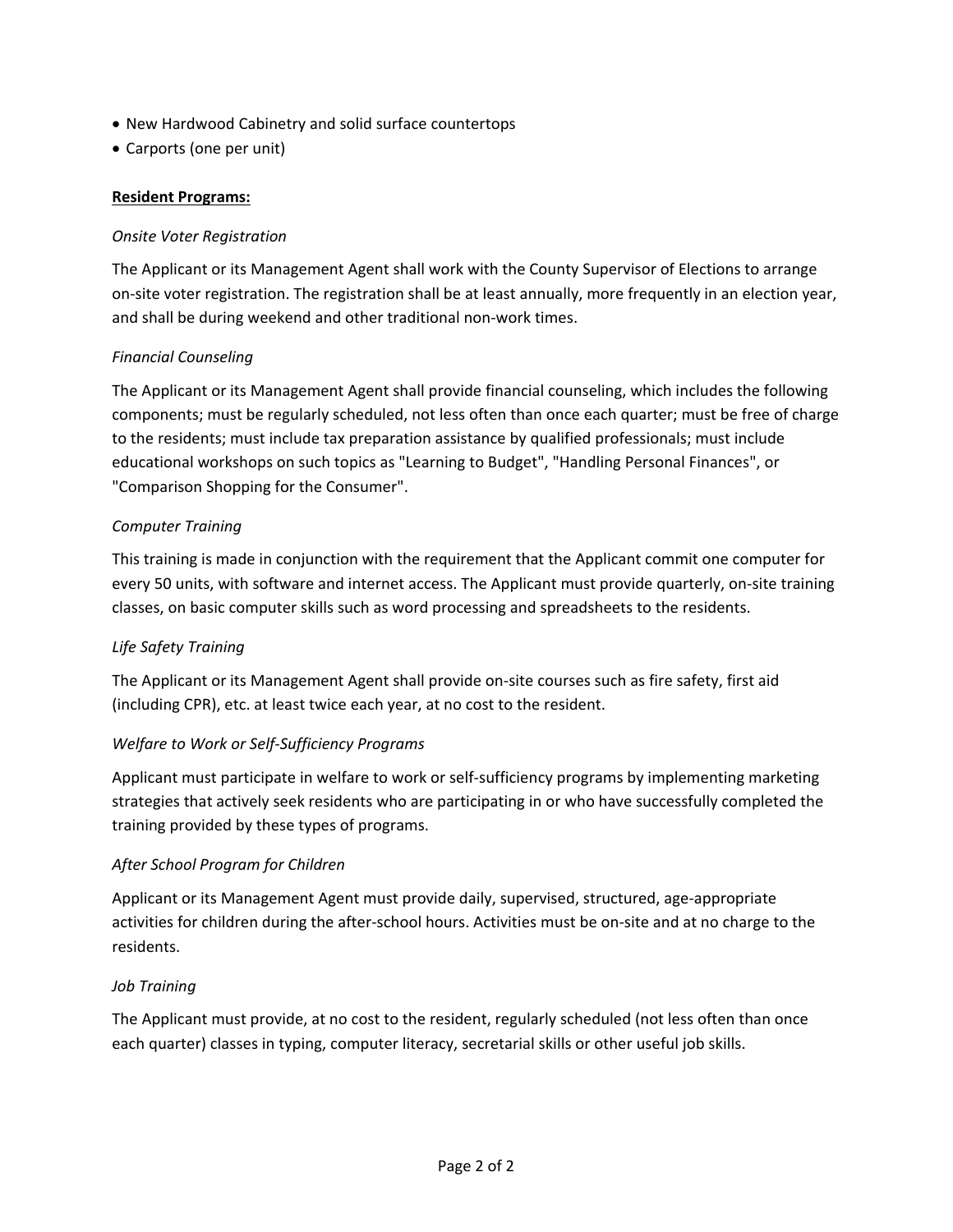## **COMPLETENESS AND ISSUES CHECKLIST**

#### DEVELOPMENT NAME: Magnolia Terrace Apartments

DATE: February 5, 2020

In accordance with applicable Program Rule(s), the Borrower is required to submit the information required to evaluate, complete, and determine its sufficiency in satisfying the requirements for Credit Underwriting to the Credit Underwriter in accordance with the schedule established by the Florida Housing Finance Corporation ("Florida Housing" or "FHFC"). The following items must be satisfactorily addressed. "Satisfied" means that the Credit Underwriter has received assurances from third parties unrelated to the Borrower that the transaction can close within the allotted time frame. "Unsatisfied" items, if any, are noted below and in the "Issues and Concerns" section of the Executive Summary.

| <b>CREDIT UNDERWRITING</b>                                                                                                                                                                                                                                                                                                                                                                                   | <b>STATUS</b>             | <b>NOTE</b>   |
|--------------------------------------------------------------------------------------------------------------------------------------------------------------------------------------------------------------------------------------------------------------------------------------------------------------------------------------------------------------------------------------------------------------|---------------------------|---------------|
| <b>REQUIRED ITEMS:</b>                                                                                                                                                                                                                                                                                                                                                                                       | Satisfied<br>/Unsatisfied |               |
| The Development's final "as submitted for permitting"<br>1.<br>plans<br>and<br>specifications.                                                                                                                                                                                                                                                                                                               | Satisfied                 | $\mathbf{1}$  |
| Note: Final "signed, sealed, and approved for construction" plans and<br>specifications will be required thirty days before closing.                                                                                                                                                                                                                                                                         |                           |               |
| Final site plan and/or status of site plan approval.<br>2.                                                                                                                                                                                                                                                                                                                                                   | Satisfied                 | $\mathcal{P}$ |
| Permit Status.<br>3.                                                                                                                                                                                                                                                                                                                                                                                         | Satisfied                 | 3             |
| Pre-construction analysis ("PCA").<br>4.                                                                                                                                                                                                                                                                                                                                                                     | Satisfied                 | 4             |
| 5.<br>Survey.                                                                                                                                                                                                                                                                                                                                                                                                | Satisfied                 | 5             |
| Complete, thorough soil test reports.<br>6.                                                                                                                                                                                                                                                                                                                                                                  | Satisfied                 |               |
| Full or self-contained appraisal as defined by the Uniform Standards of<br>7.<br>Professional Appraisal Practice.                                                                                                                                                                                                                                                                                            | Satisfied                 |               |
| Market Study separate from the Appraisal.<br>8.                                                                                                                                                                                                                                                                                                                                                              | Satisfied                 |               |
| Environmental Site Assessment - Phase I and/or Phase II if applicable (If<br>9.<br>Phase I and/or II disclosed environmental problems requiring remediation, a<br>plan, including time frame and cost, for the remediation is required). If the<br>report is not dated within one year of the application date, an update from<br>the assessor must be provided indicating the current environmental status. | Satisfied                 |               |
| 10. Audited financial statements for the most recent fiscal year ended or<br>acceptable alternative as stated in the Rule for credit enhancers, Borrower,<br>general partner/member, principals, guarantors and general contractor.                                                                                                                                                                          | Satisfied                 |               |
| 11. Resumes and experience of Borrower, general contractor and management<br>agent.                                                                                                                                                                                                                                                                                                                          | Satisfied                 |               |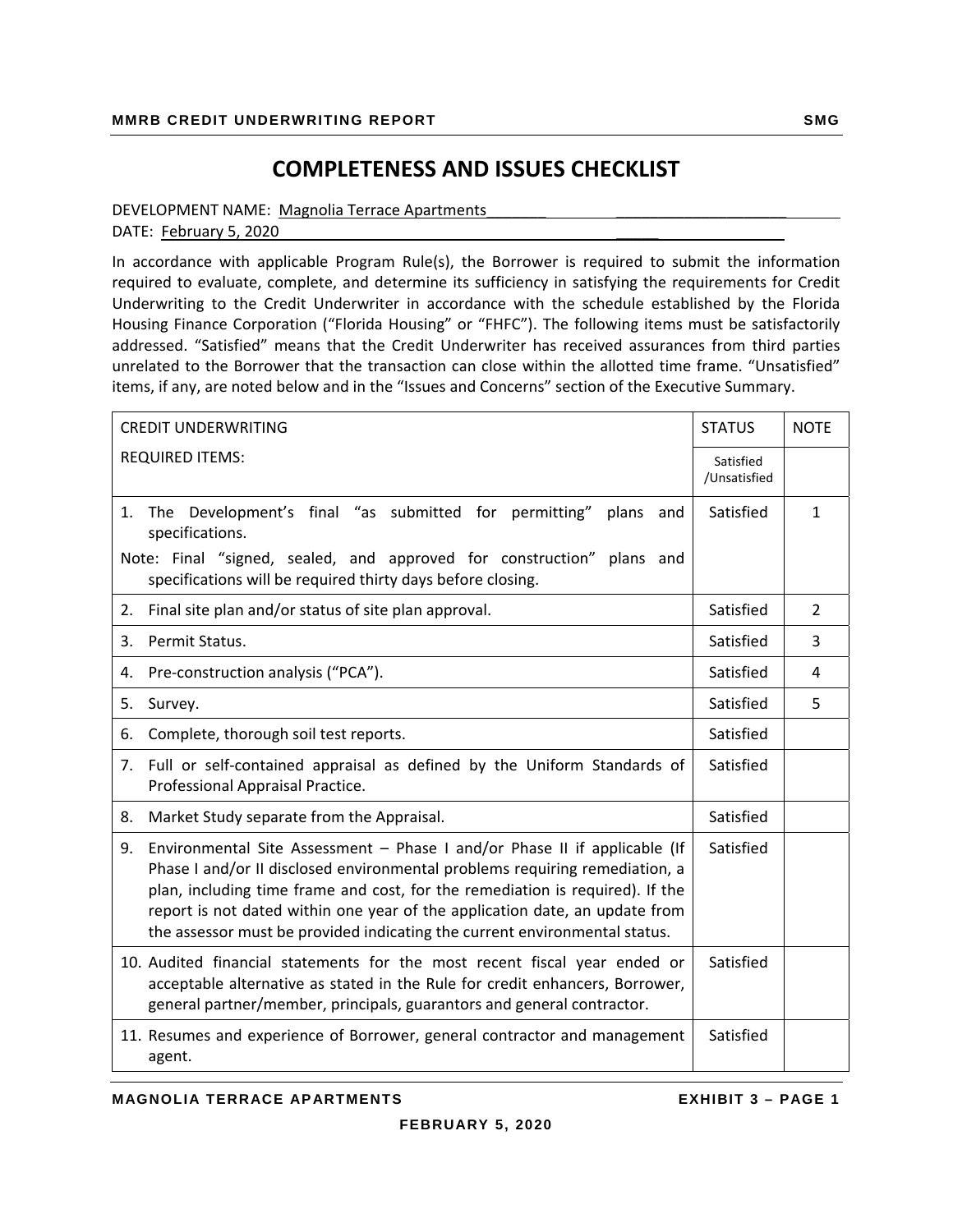#### **MMRB CREDIT UNDERWRITING REPORT SMG AND REALLY ASSESSED AT A REALLY ASSESSED AT A REAL PROPERTY SMG**

| 12. Credit authorizations; verifications of deposits and mortgage loans.                                                          | Satisfied |   |
|-----------------------------------------------------------------------------------------------------------------------------------|-----------|---|
| 13. Management Agreement and Management Plan.                                                                                     | Satisfied | 6 |
| 14. Firm commitment from the credit enhancer or private placement purchaser,<br>if any.                                           | N/A       |   |
| 15. Firm commitment letter from the syndicator, if any.                                                                           | Satisfied |   |
| 16. Firm commitment letter(s) for any other financing sources.                                                                    | Satisfied |   |
| 17. Updated sources and uses of funds.                                                                                            | Satisfied |   |
| 18. Draft construction draw schedule showing sources of funds during each<br>month of the construction and lease-up period.       | Satisfied |   |
| 19. Fifteen-year income, expense, and occupancy projection.                                                                       | Satisfied |   |
| 20. Executed general construction contract with "not to exceed" costs.                                                            | Satisfied | 7 |
| 21. HC ONLY: 15% of the total equity to be provided prior to or simultaneously<br>with the closing of the construction financing. | Satisfied |   |
| 22. Any additional items required by the credit underwriter.                                                                      | Satisfied |   |

#### NOTES AND APPLICANT'S RESPONSES:

- 1. As of the date of this report, Seltzer has not yet received the Development's final "as submitted for permitting" plans and specifications. This is a condition to close.
- 2. As of the date of this report, Seltzer has not yet received the Final site plan and/or status of site plan approval. Seltzer believes that this document will be included with the final "as submitted for permitting" plans and specifications, therefore this and the above items should be resolved at the same time. This is a condition to close.
- 3. The Borrower is working towards obtaining a Permit Ready letter. This is a condition to close.
- 4. Partner is preparing an updated PCA based on updated construction drawings/plans. The updated PCA is a condition to close.
- 5. A Signed and Sealed Survey certified to the LCHFA will not be available until after credit underwriting. This is a condition to close.
- 6. The Management Agreement was not executed during underwriting. A fully executed Management Agreement with terms not substantially different from those utilized in this Credit Underwriting Report is a condition to close.
- 7. An executed GC Contract was not available during underwriting. Receipt and satisfactory review of an executed GC Contract with the same contract sum, terms, and conditions, as provided for completion of the PCA and relied upon in this Credit Underwriting Report is a condition to close.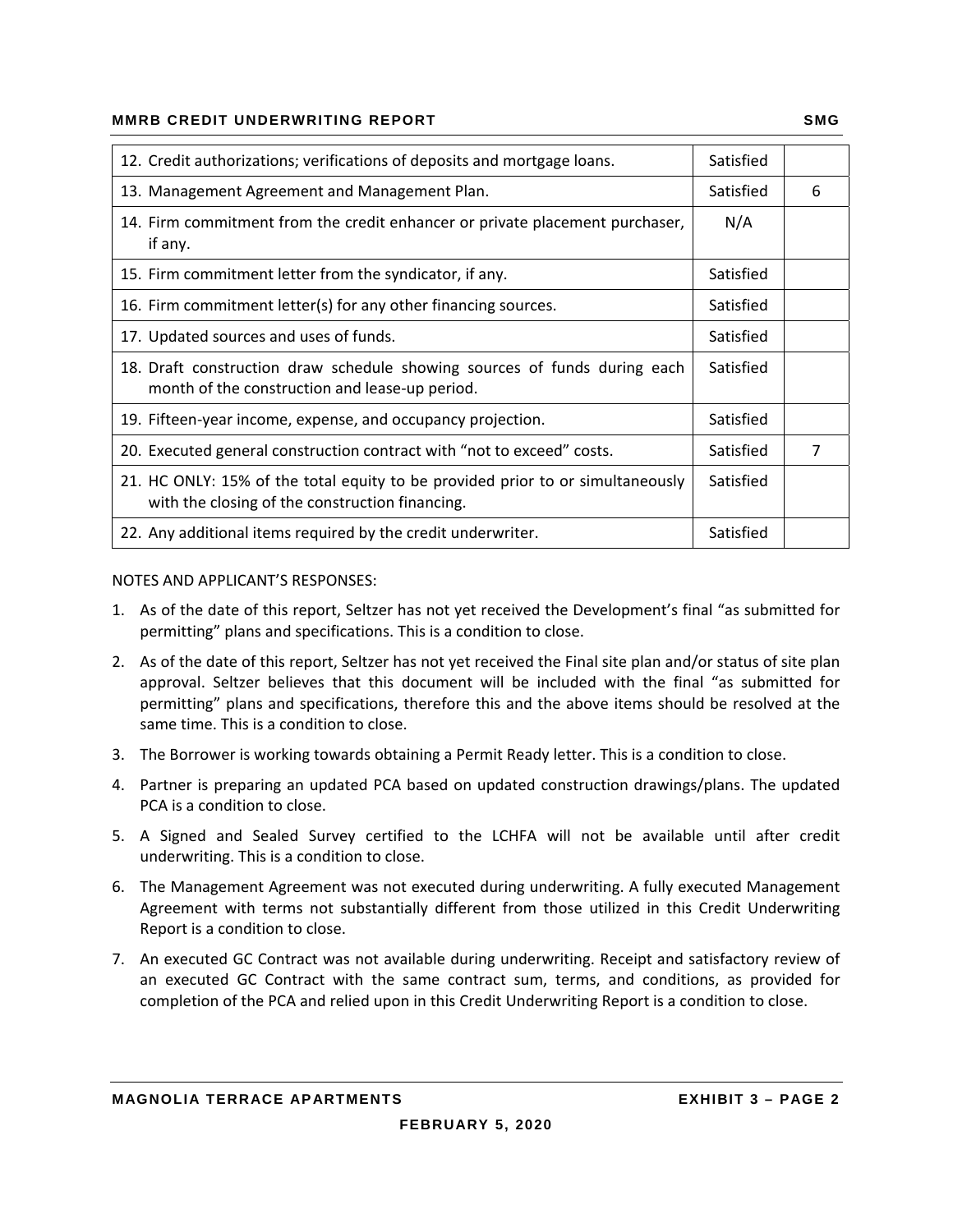## **HC Allocation Calculation**

| <b>Section I: Qualified Basis Calculation</b> |              |
|-----------------------------------------------|--------------|
|                                               |              |
| Development Cost                              | \$21,283,066 |
| Less Land Cost                                | (5648,000)   |
| Less Federal Funds                            | \$0          |
| Less Other Ineligible Cost                    | (51,648,964) |
| Less Disproportionate Standard                | \$0          |
| Acquisition Eligible Basis                    | \$9,973,360  |
| Rehabilitation Eligible Basis                 | \$9,012,742  |
| <b>Total Eligible Basis</b>                   | \$18,986,102 |
| Applicable Fraction                           | 100.00%      |
| DDA/QCT Basis Credit                          | 130.00%      |
| Acquisition HC Percentage                     | 3.32%        |
| Rehabilitation HC Percentage                  | 3.32%        |
| Annual HC on Acquisition                      | \$331,116    |
| Annual HC on Rehabilitation                   | \$388,990    |
| Annual Housing Credit Allocation              | \$720,105    |
|                                               |              |

*Notes to the Qualified Basis Calculation:*

- 1. Other Ineligible Costs primarily include a portion of accounting fees, FHFC administrative, application, underwriting and HC compliance fees, a portion of legal fees, Market Study, a portion of title and recording, the permanent loan origination fee, the portion of interest paid during lease‐up (3 months), the LCHFA application, feasibility and initial administrative fees, LCHFA commitment fee, LCHFA cost of issuance, investor due diligence and legal fees, syndication fees, escrow deposit, bond fund deposit, and reserves.
- 2. The Borrower committed to a set aside of 100%. Therefore, SMG has utilized an Applicable Fraction of 100.00%.
- 3. The Development is located in a Qualified Census Tract, 10.01. Therefore, the 130% basis credit has been applied to the Eligible Basis.
- 4. A Housing Credit Percentage of 3.32% is used based on a rate of 3.17% as of October 2019, for 4% credits plus 15 basis points.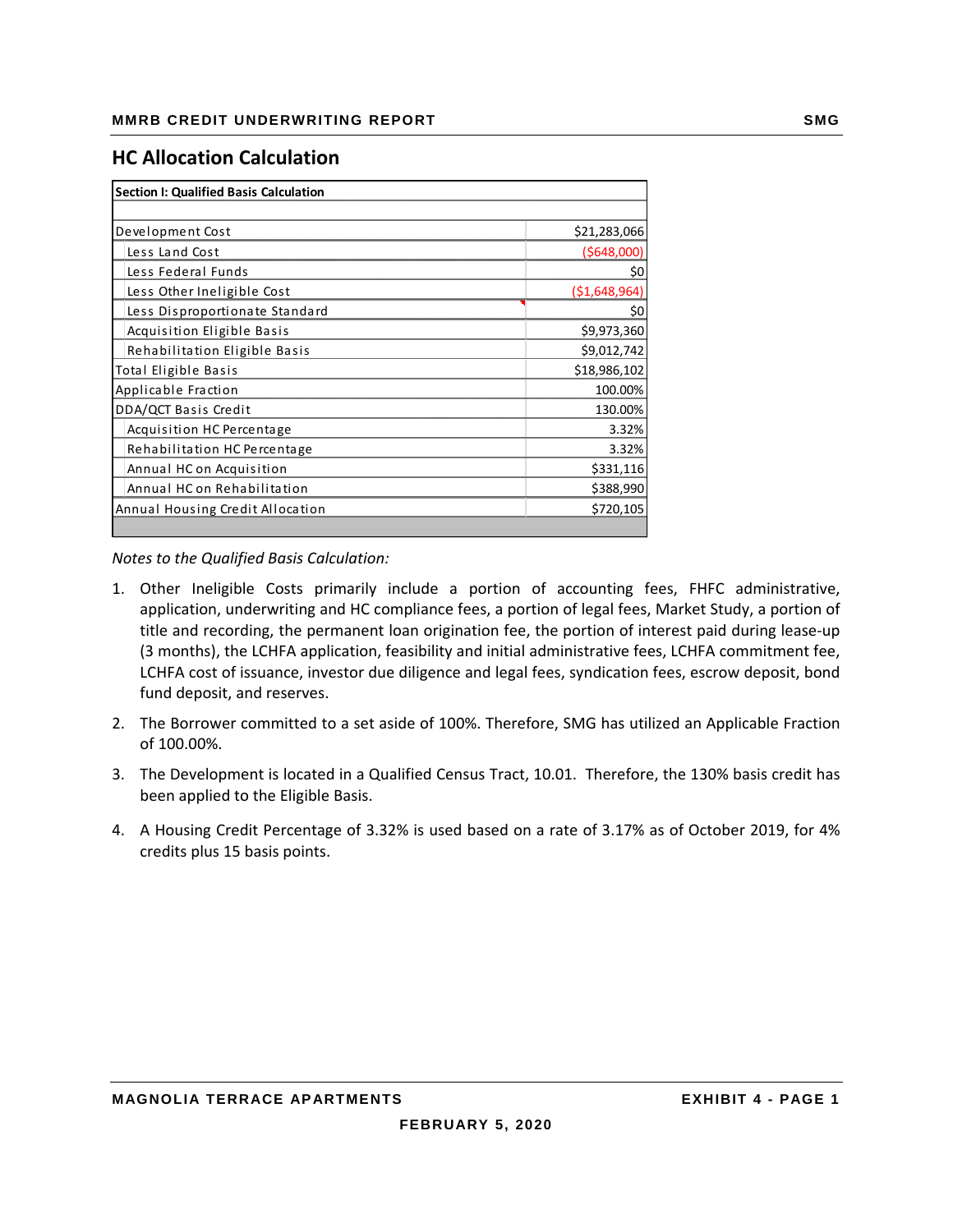#### **MMRB CREDIT UNDERWRITING REPORT SMG AND REALLY ASSESSED AT A SMG**

| <b>Section II: Gap Calculation</b>                           |                |  |  |
|--------------------------------------------------------------|----------------|--|--|
|                                                              |                |  |  |
| Total Development Cost (Including Land and Ineligible Costs) | \$21,283,066   |  |  |
|                                                              |                |  |  |
| Less Mortgages                                               | (\$12,880,000) |  |  |
| Less Grants                                                  | \$0            |  |  |
| <b>Equity Gap</b>                                            | \$8,403,066    |  |  |
|                                                              |                |  |  |
| Percentage to Investment Partnership                         | 99.99%         |  |  |
| HC Syndication Pricing                                       | \$0.8955       |  |  |
| <b>HC Required to Meet Gap</b>                               | \$9,384,597    |  |  |
| Annual HC Required                                           | \$938,460      |  |  |
|                                                              |                |  |  |

*Notes to the Gap Calculation:*

- 1. Mortgages include the First Mortgage M.TEB, and the Seller's Note.
- 2. HC Syndication Pricing and Percentage to Investment Partnership are based on an equity LOI prepared by HCP dated November 1, 2019.

| Section III: Tax-Exempt Bond 50% Test          |              |  |  |
|------------------------------------------------|--------------|--|--|
|                                                |              |  |  |
| Total Depreciable Cost                         | \$18,986,102 |  |  |
| <b>Plus Land Cost</b>                          | \$648,000    |  |  |
| Aggregate Basis                                | \$19,634,102 |  |  |
|                                                |              |  |  |
| Tax-Exempt Bond Amount                         | \$11,880,000 |  |  |
| Less Debt Service Reserve                      | \$0          |  |  |
| Less Proceeds Used for Costs of Issuance       | \$0          |  |  |
| Plus Tax-exempt GIC earnings                   | \$0          |  |  |
| Tax-Exempt Proceeds Used for Building and Land | \$11,880,000 |  |  |
|                                                |              |  |  |
| Proceeds Divided by Aggregate Basis            | 60.51%       |  |  |
|                                                |              |  |  |

*Notes to 50% Test:*

1. SMG estimates the Tax‐Exempt MMRB amount to be 60.51% of Depreciable Development Costs plus Land Acquisition Costs. If, at the time of Final Cost Certification, the Tax‐Exempt Loan Amount is less than 50%, developer fees will have to be reduced by an amount to ensure compliance with the 50% Test. That may, in turn, result in a reduction to HC Equity.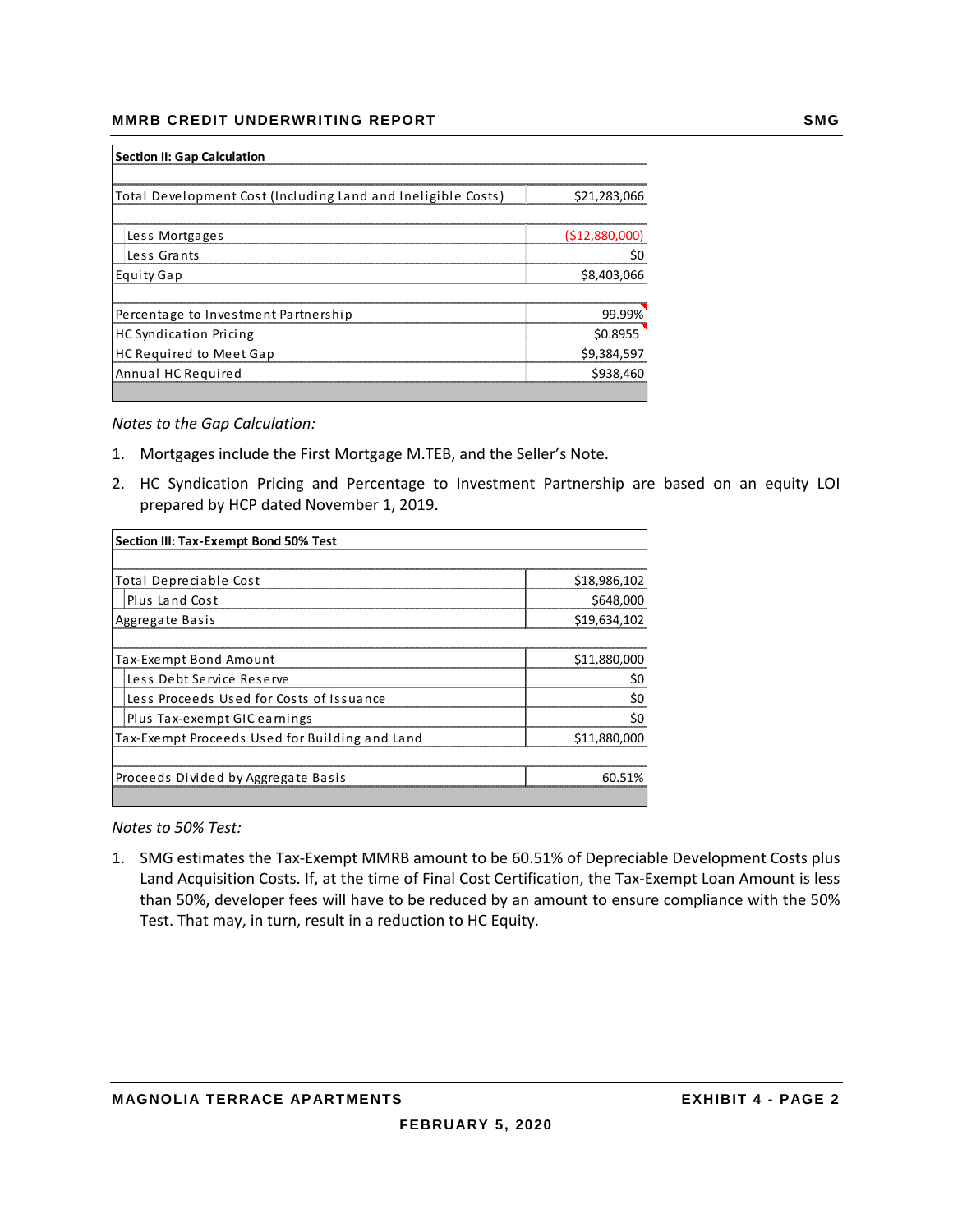#### **MMRB CREDIT UNDERWRITING REPORT SMG**

| <b>Section IV: Summary</b> |           |
|----------------------------|-----------|
|                            |           |
| HC per Qualified Basis     | \$720,105 |
| HC per Gap Calculation     | \$938,460 |
|                            |           |
| Annual HC Recommended      | \$720,105 |
|                            |           |

*Notes to the Summary:*

1. The Annual HC Recommended is limited by the Qualified Basis calculation.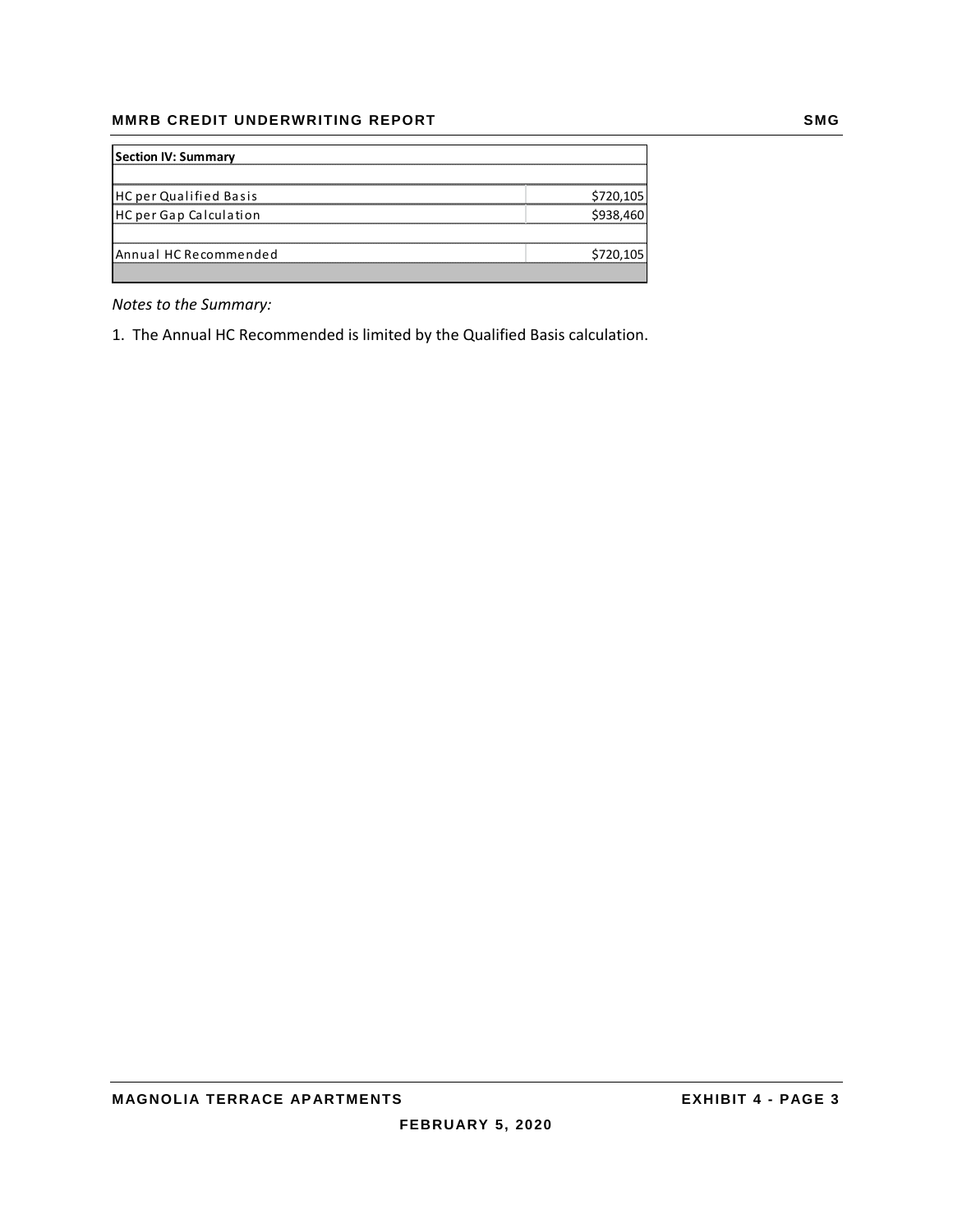# **Exhibit 5 Scope of Rehabilitation**

## **Magnolia Terrace**

509 E. Magnolia Dr. Tallahassee, FL 32301

## **SUBSTANTIAL REHABILITATION PROJECT**

November 20, 2019

### **WORK WRITE‐UP**

This Work Write-Up identifies the repairs that are required to place the property in conformance with applicable local standards, sound operating condition, and program and project objectives.

The quantities for required repairs reflect approximate quantities of materials based on visual observations by the inspecting team and are based also on drawings and other information provided by the Sponsor and Property Manager.

This Work Write‐Up has been prepared by Wilshire Pacific Builders.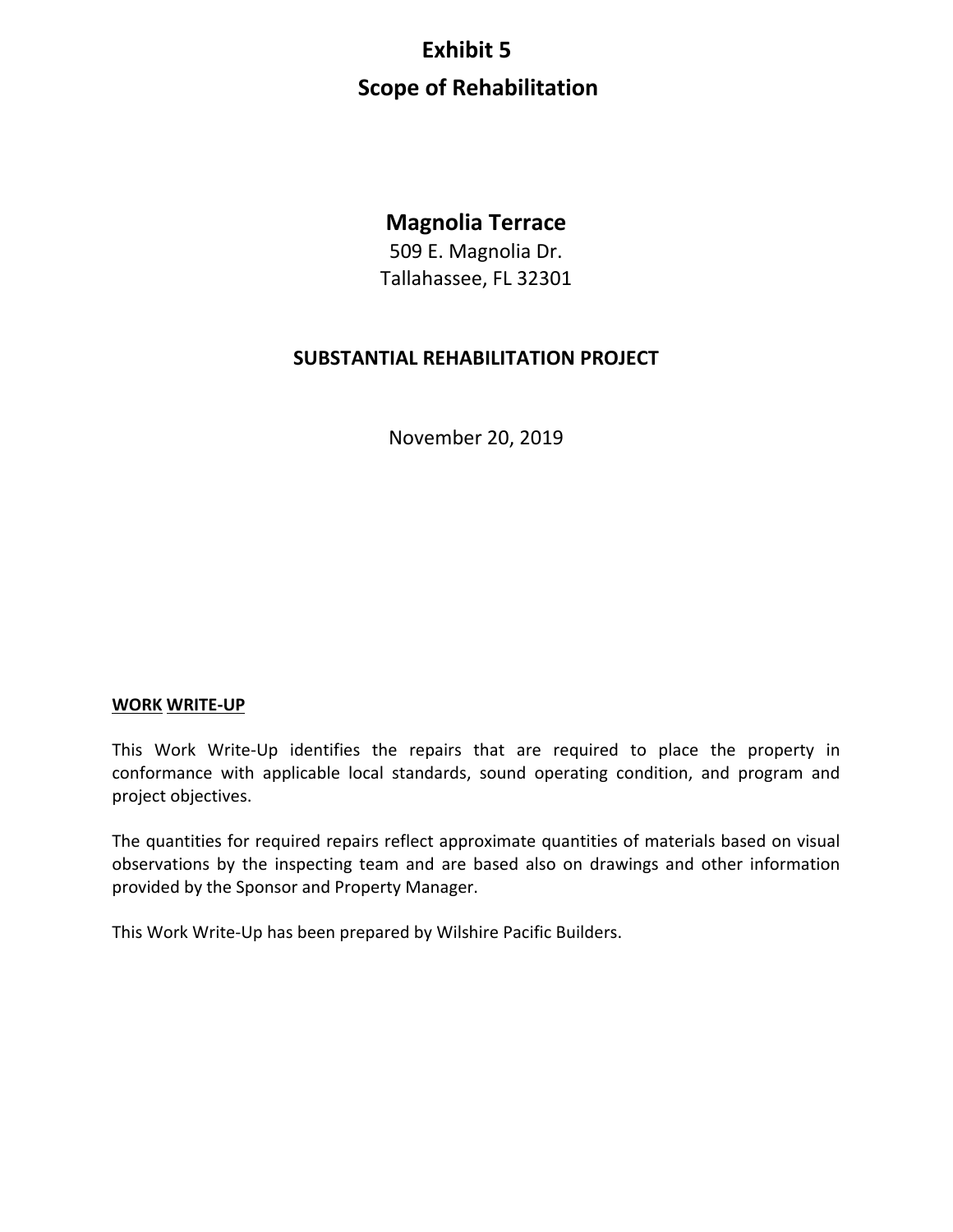#### **A. APARTMENT UNITS INTERIORS**

- 1. Replace all unit entry door hardware: Deadbolt with non‐keyed lever. (108)
- 2. Install granite window sills at all residential units.
- 3. Kitchen Cabinets, Countertops, Sinks, and Faucets: Demo all kitchen tops and install new wood faced kitchen cabinets, solid surface countertops with integral sinks, low flow faucets. All cabinet and countertop materials to be constructed of low VOC materials. (108 units total)
- 4. Bathroom Cabinets, Countertops, Lavatories, and Lavatory Fixtures: Demo all bath tops and associated components. Install new bathroom wood faced cabinets, and countertops in all apartments with an integral solid surface top and low flow bath lavatory faucets. All cabinet and countertop materials to be constructed of low VOC materials. (141 total baths). Reglaze tubs only. (108)
- 5. Install new angle stops, 1/4 turn type and stainless-steel braided supply lines. (639)
- 6. Install new Low Flush toilet with new wax rings. (141)
- 7. Install new Sterling type four‐piece fiberglass tub/shower surround. Include valves and heads (9)
- 8. Install new 100-gallon gas water heaters. (8)
- 9. Upgrade units to be accessible type units. To include framing, drywall, doors and hardware, plumbing, HVAC, electrical, cabinetry, countertops, grab bars, paint, finish carpentry, appliances and vinyl plank and vinyl base throughout. (6 units)
- 10. Remove existing flooring and prep the surface for a level installation of flooring in standard units. Install vinyl flooring and rubber base throughout all units in Kitchens, Living Area, and Bathrooms. Install vinyl plank flooring throughout units except bedrooms. (102)
- 11. Install new Standard Bathroom Exhaust Fan, connect to existing wiring and ducting at all bathroom. (141)
- 12. Install new standard kitchen Exhaust Fan, connect to existing wiring and ducting. (108)
- 13. Install new curved shower rod and curtain at unit bathrooms. (108)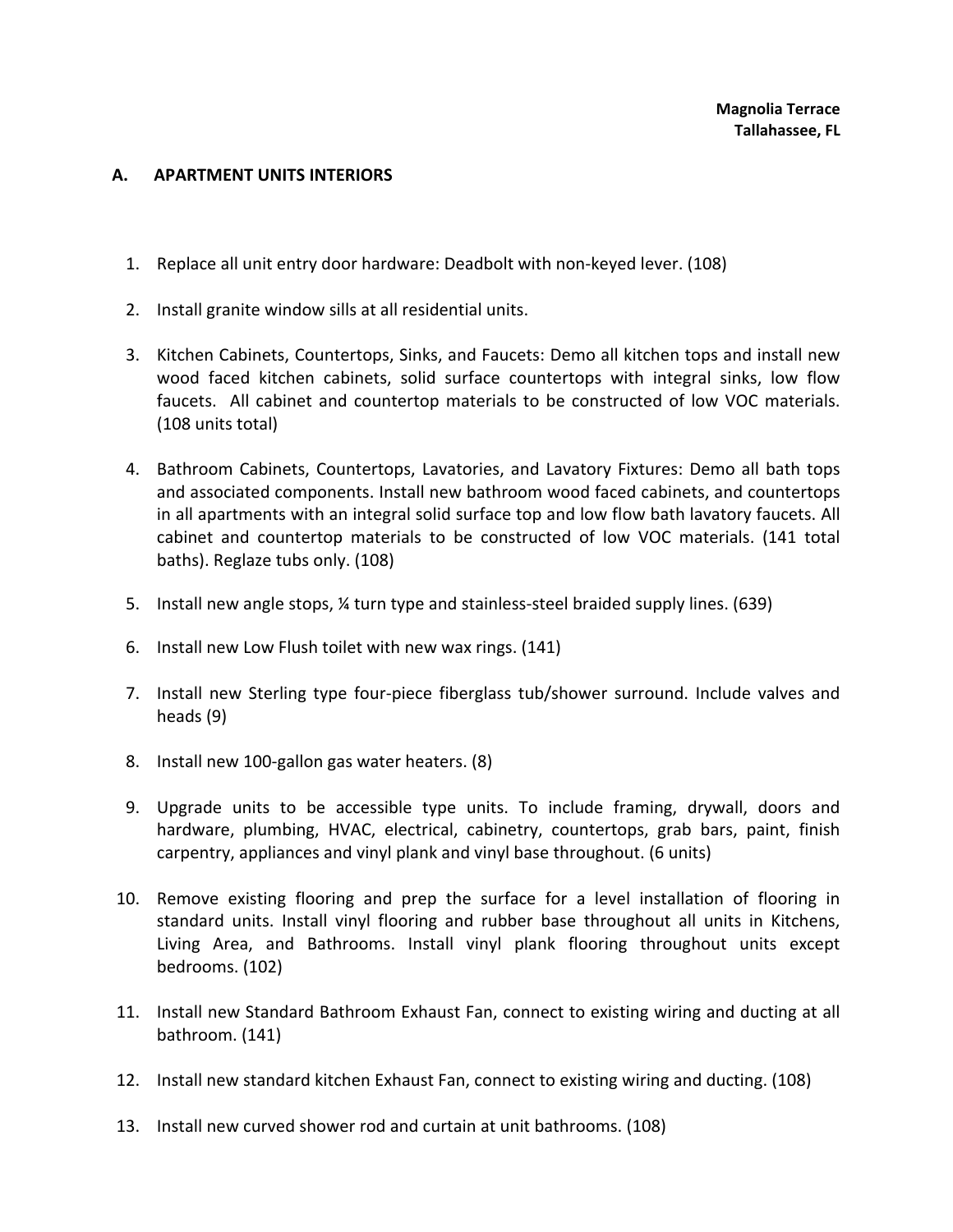- 14. Install new 30" electric ranges at unit kitchens. Black finish. (102 units total)
- 15. Install new 30" range non‐ vented hood/microwave at unit kitchens. Connect to existing ducting. Black finish. (102 units total)
- 16. Install new Energy Star refrigerators at unit kitchens. Black finish. (102 units total)
- 17. Paint all interior bath and kitchen walls, ceilings, doors and trim in all units using no VOC paints. Prep drywall for paint included. (102)
- 18. Remove and replace AC units. Ducting, line sets and condensates to remain. (108)
- 19. Install Radon gas mitigation system at all first‐floor units. Includes piping and fan.
- 20. Install 10‐year sealed battery type smoke detectors at Bedrooms. (224)
- 21. Install smoke/CO detectors at hallway. (108)
- 22. Install horn strobe smoke detector in each accessible unit bedroom, and a horn strobe smoke/CO detector, and audio /visual doorbells in each accessible unit hallway. (11)
- 23. Install new GFCI receptacles at existing kitchens locations. (324)
- 24. Install GFCI receptacles at bathroom existing locations. 1 per bathroom. (261)
- 25. Install new LED kitchen light fixtures. (108 units total.)
- 26. Install new LED light fixture at dining area. (108 units total.)
- 27. Install new LED vanity light fixtures. (141)
- 28. Install new LED light fixture in all unit hallways. (108)
- 29. Install new LED light fixture in bedroom. (224)
- 30. Bathroom accessories: Install new towel bar, toilet paper holder, mirrored med/ cab over sink replacing mirror. (141)
- 31. Abate asbestos containing material necessary to perform renovation work only. Provide 3<sup>rd</sup> party clearances required by administrative authority.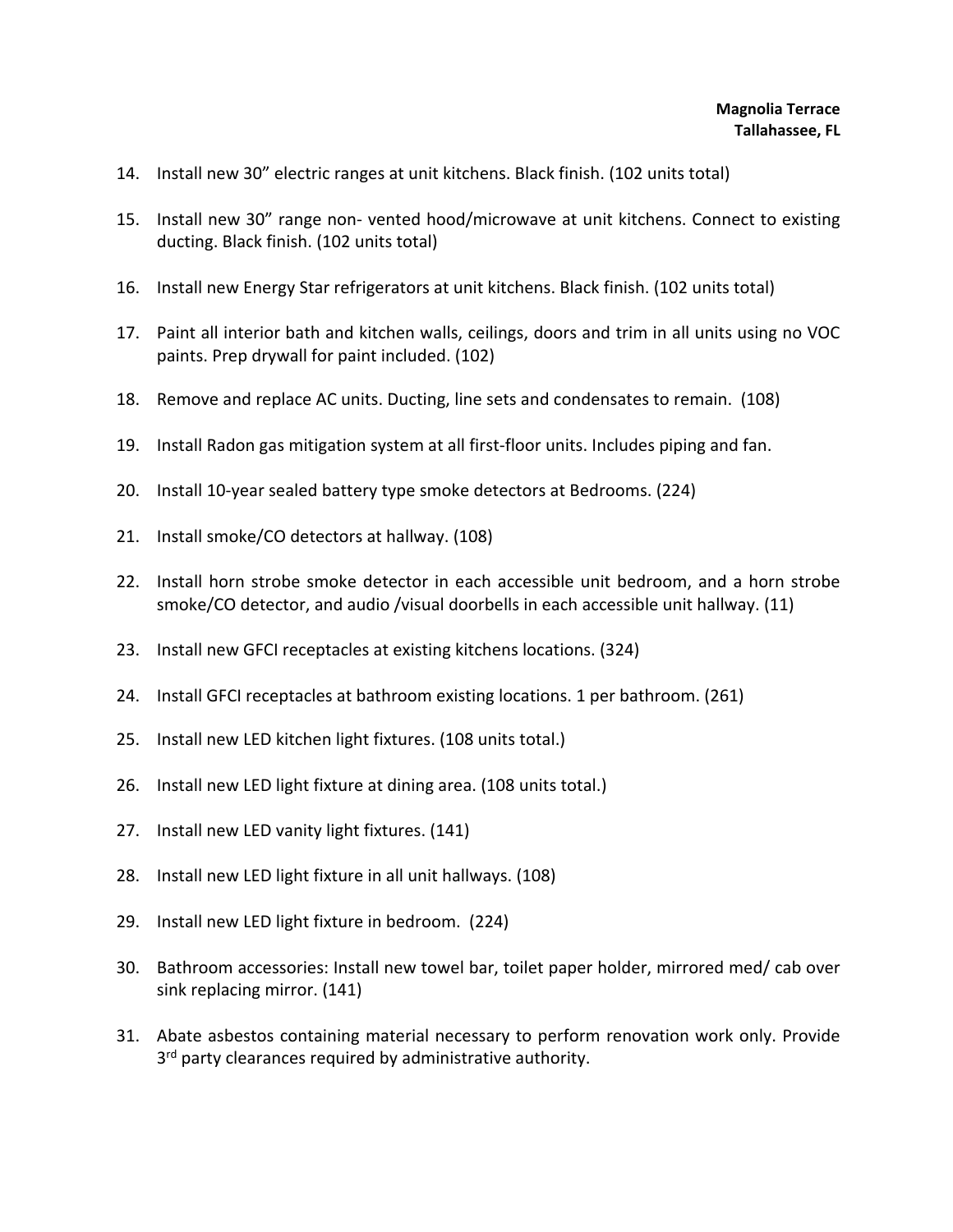#### **B. APARTMENT BUILDINGS EXTERIOR AND SITE**

- 1. Reconfigure existing community building, laundry, existing office, and maintenance building. Install new finishes, include floor, paint light fixtures and all necessary cosmetic repairs.
- 2. Replace all existing windows with vinyl, retrofit windows installed on existing metal frames with Low‐E Glass. (108 units)
- 3. Prep, caulk, and paint all exterior residential buildings, community building, and maintenance building.
- 4. Scope, Inspect, repair and make adjustments to existing sewer mains, following sewer inspections.
- 5. Re-roof existing roof system with asphalt shingle roof on all residential buildings and Office building. Include new metal trim and flashing.
- 6. Replace rain gutters, downspouts and downspout at existing buildings.
- 7. Repair, prep and paint existing wood perimeter fencing.
- 8. Install new 6' high wrought iron fence along Magnolia, SW and SE corners of site
- 9. Make concrete repairs to walks, and curbs to achieve path of travel upgrades between the parking lot, community room, gym, laundry, and office, playground and basketball court to accessible units. Include reseal and restripe at all drives and parking areas.
- 10. Make upgrades to handrails on sidewalk stairs throughout stairs. Upgrades do not include building stair systems.
- 11. Install site WiFi service throughout site.
- 12. Remove and replace existing building mounted sight light fixtures. Install new LED Wall Pack light fixtures at existing locations. (64)
- 13. Install new Web Based security cameras at Entry, Parking, and Mis. site locations.